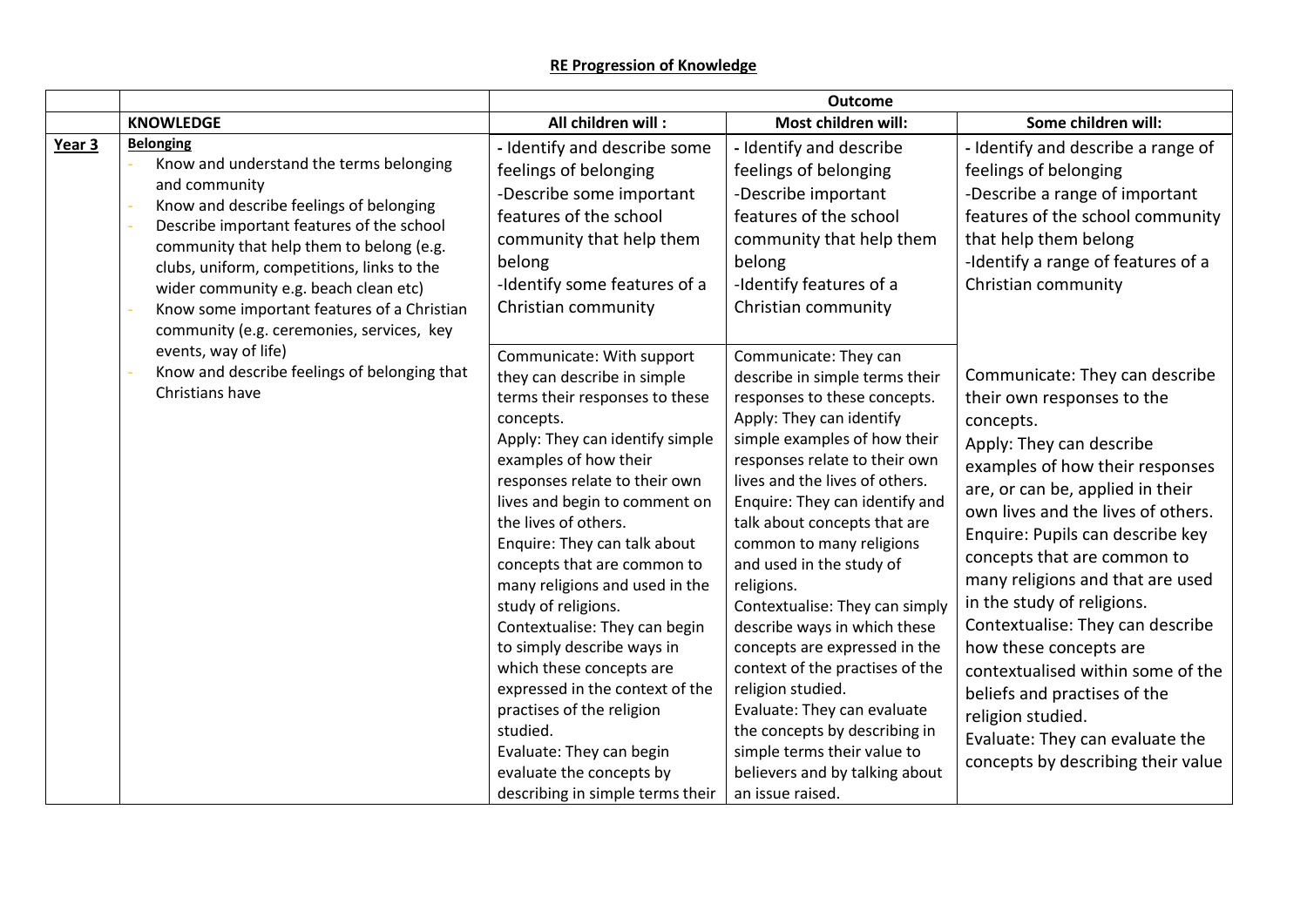|                                                                                                                                                                                                                                                                                                                                                                                                                                                                                                                                                                                                                                                         | value to themselves e.g. what<br>belonging means to me                                                                                                                                                                                                                                                                                                                                                                             |                                                                                                                                                                                                                                                                                                                                                                                                               | to believers and by identifying<br>and describing and issue raised.                                                                                                                                                                                                                                                                                                                                                                |
|---------------------------------------------------------------------------------------------------------------------------------------------------------------------------------------------------------------------------------------------------------------------------------------------------------------------------------------------------------------------------------------------------------------------------------------------------------------------------------------------------------------------------------------------------------------------------------------------------------------------------------------------------------|------------------------------------------------------------------------------------------------------------------------------------------------------------------------------------------------------------------------------------------------------------------------------------------------------------------------------------------------------------------------------------------------------------------------------------|---------------------------------------------------------------------------------------------------------------------------------------------------------------------------------------------------------------------------------------------------------------------------------------------------------------------------------------------------------------------------------------------------------------|------------------------------------------------------------------------------------------------------------------------------------------------------------------------------------------------------------------------------------------------------------------------------------------------------------------------------------------------------------------------------------------------------------------------------------|
| <b>Symbolism of Light (Hinduism and Christianity)</b><br>Describe and understand the concept<br>light (What is light? What is dark?<br>What does it mean to you?)<br>Name events that use light and<br>identify the purpose e.g. fireworks:<br>light creates a sense of awe and<br>wonder/excitement but at funerals<br>light is used for the purpose of<br>comforting.<br>Know and communicate feelings<br>associated with light and dark<br>Describe the meaning of light and<br>knows its importance for Christians<br>and Hindus (through the Light of the<br>World by Holman Hunt and the story<br>of Rama and Sita and the Festival of<br>Divali) | All children will:<br>- Describe in simple terms<br>the difference between light<br>and dark.<br>-Name some popular events<br>that use light and describe<br>how it makes them feel. e.g.<br>Candles on a birthday cake<br>make me feel happy<br>whereas candles at a funeral<br>make me feel sad<br>-List emotions they feel<br>linked to light and dark<br>- Recall some meanings of<br>light to Christians and<br><b>Hindus</b> | Most children will:<br>- Describe clearly the<br>difference between light<br>and dark<br>- Name a range of events<br>that use light and describe<br>how it makes them feel<br>-List emotions they feel<br>linked to light and dark an<br>show an understanding that<br>people can feel different<br>emotions for the same<br>event<br>-Recall several meanings of<br>light to Christians and<br><b>Hindus</b> | Some children will:<br>- Describe clearly the difference<br>between light and dark and give<br>examples<br>- Name a range of events that use<br>light and dark and explain how it<br>makes them feel<br>-List emotions they and others<br>feels towards light and dark and<br>draw comparisons<br>-Recall a range of meanings of<br>light to Christians and Hindus<br>Communicate: They can describe<br>their own responses to the |
| Skill: Explain how effective light is as<br>symbol to themselves and<br>Christians/Hindus                                                                                                                                                                                                                                                                                                                                                                                                                                                                                                                                                               | Communicate: With support<br>they can describe in simple<br>terms their responses to these<br>concepts.<br>Apply: They can identify simple<br>examples of how their<br>responses relate to their own<br>lives and begin to comment on<br>the lives of others.<br>Enquire: They can talk about<br>concepts that are common to                                                                                                       | Communicate: They can<br>describe in simple terms their<br>responses to these concepts.<br>Apply: They can identify<br>simple examples of how their<br>responses relate to their own<br>lives and the lives of others.<br>Enquire: They can identify and<br>talk about concepts that are<br>common to many religions                                                                                          | concepts.<br>Apply: They can describe<br>examples of how their responses<br>are, or can be, applied in their<br>own lives and the lives of others.<br>Enquire: Pupils can describe key<br>concepts that are common to<br>many religions and that are used<br>in the study of religions.                                                                                                                                            |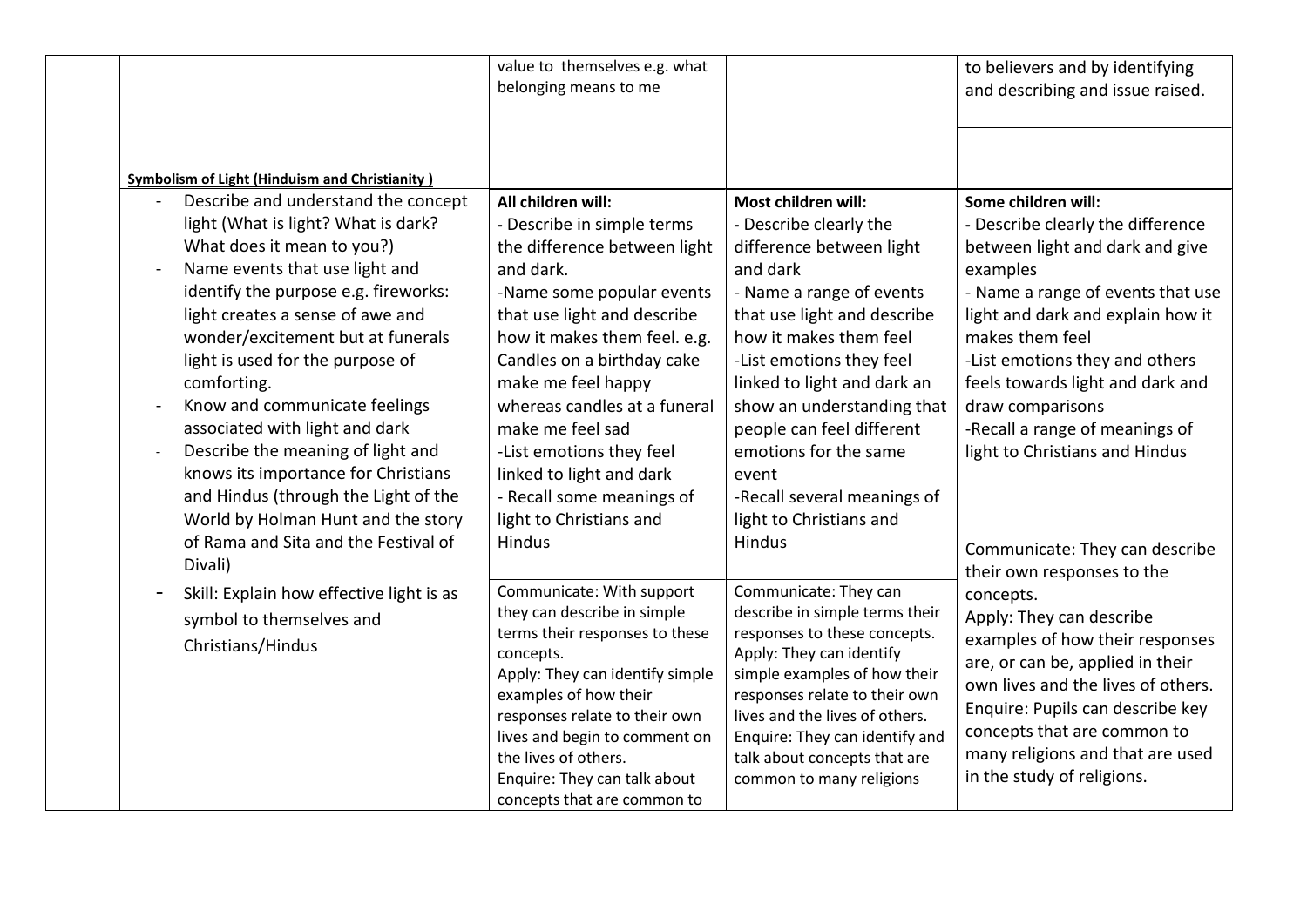|                                                                                                                                                                                                                                                                                                                                                                                                                                                                                                                                                                                                             | many religions and used in the<br>study of religions.<br>Contextualise: They can begin<br>to simply describe ways in<br>which these concepts are<br>expressed in the context of the<br>practises of the religion<br>studied.<br>Evaluate: They can begin<br>evaluate the concepts by<br>describing in simple terms their<br>value to themselves e.g. what<br>belonging means to me.                                                                                                       | and used in the study of<br>religions.<br>Contextualise: They can simply<br>describe ways in which these<br>concepts are expressed in the<br>context of the practises of the<br>religion studied.<br>Evaluate: They can evaluate<br>the concepts by describing in<br>simple terms their value to<br>believers and by talking about<br>an issue raised.                                                                                                                                                                              | Contextualise: They can describe<br>how these concepts are<br>contextualised within some of the<br>beliefs and practises of the<br>religion studied.<br>Evaluate: They can evaluate the<br>concepts by describing their value<br>to believers and by identifying<br>and describing and issue raised.                                                                                                                                                                                                                                                                                                         |
|-------------------------------------------------------------------------------------------------------------------------------------------------------------------------------------------------------------------------------------------------------------------------------------------------------------------------------------------------------------------------------------------------------------------------------------------------------------------------------------------------------------------------------------------------------------------------------------------------------------|-------------------------------------------------------------------------------------------------------------------------------------------------------------------------------------------------------------------------------------------------------------------------------------------------------------------------------------------------------------------------------------------------------------------------------------------------------------------------------------------|-------------------------------------------------------------------------------------------------------------------------------------------------------------------------------------------------------------------------------------------------------------------------------------------------------------------------------------------------------------------------------------------------------------------------------------------------------------------------------------------------------------------------------------|--------------------------------------------------------------------------------------------------------------------------------------------------------------------------------------------------------------------------------------------------------------------------------------------------------------------------------------------------------------------------------------------------------------------------------------------------------------------------------------------------------------------------------------------------------------------------------------------------------------|
| <b>Messages (Christianity)</b>                                                                                                                                                                                                                                                                                                                                                                                                                                                                                                                                                                              |                                                                                                                                                                                                                                                                                                                                                                                                                                                                                           |                                                                                                                                                                                                                                                                                                                                                                                                                                                                                                                                     |                                                                                                                                                                                                                                                                                                                                                                                                                                                                                                                                                                                                              |
| Know and understand the term<br>message (What does it mean literally<br>and metaphorically-the message<br>behind the story?)<br>Describe and identify the messages<br>given in the Parables, the Lord's Prayer<br>and The Sermon on the Mount<br>Know the messages communicated<br>through the Magi<br>Know the value of Jesus' messages to<br>Christians and describe how this<br>affects the way they behave<br>Know how to express a personal<br>response to messages in their own<br>experience (and how delivery of<br>messages has changed over time)<br>Skill: Explain the importance of messages to | All children will<br>- Describe in simple terms the<br>meaning of a literal and<br>metaphorical message<br>- Name some messages given<br>in the Parables, Lord's Prayer<br>and the Sermon on the Mount<br>-Identify some messages given<br>in the Magi<br>-Say how important Jesus's<br>messages are to Christians and<br>how they act as a result<br>- Give examples of messages<br>they've had in their own life<br>and how they have acted<br>accordingly<br>Communicate: With support | Most children will:<br>- Describe clearly the meaning<br>of a literal and metaphorical<br>message<br>-Name several messages given<br>in the Parables, Lord's prayer<br>and the Sermon on the Mount<br>-Name the messages given<br>through the Magi.<br>-Describe the importance of<br>Jesus's messages to Christians<br>and how they act as a result,<br>with examples<br>- Give examples of a range of<br>messages they've had in their<br>own life, how they have acted<br>accordingly and how these<br>messages have impacted on | Some children will:<br>- Explain clearly the difference<br>between a literal and metaphorical<br>meaning of the term message<br>-Name and draw comparisons<br>between the messages given in the<br>Parables, Lord's prayer and the<br>Sermon on the Mount.<br>-Name the messages given through<br>the Magi and suggest the impact of<br>these<br>-Explain the importance of Jesus's<br>messages to Christians and how they<br>act as a result, giving examples<br>- Give examples of a range of<br>messages they've had in their own<br>life, how they have acted accordingly<br>and how these messages have |
| Christians and give examples of how<br>messages are significant in their own and                                                                                                                                                                                                                                                                                                                                                                                                                                                                                                                            | they can describe in simple<br>terms their responses to these<br>concepts.                                                                                                                                                                                                                                                                                                                                                                                                                | them.                                                                                                                                                                                                                                                                                                                                                                                                                                                                                                                               | impacted on them (this to include<br>thinking about any time when a child<br>hasn't listened and acted accordingly                                                                                                                                                                                                                                                                                                                                                                                                                                                                                           |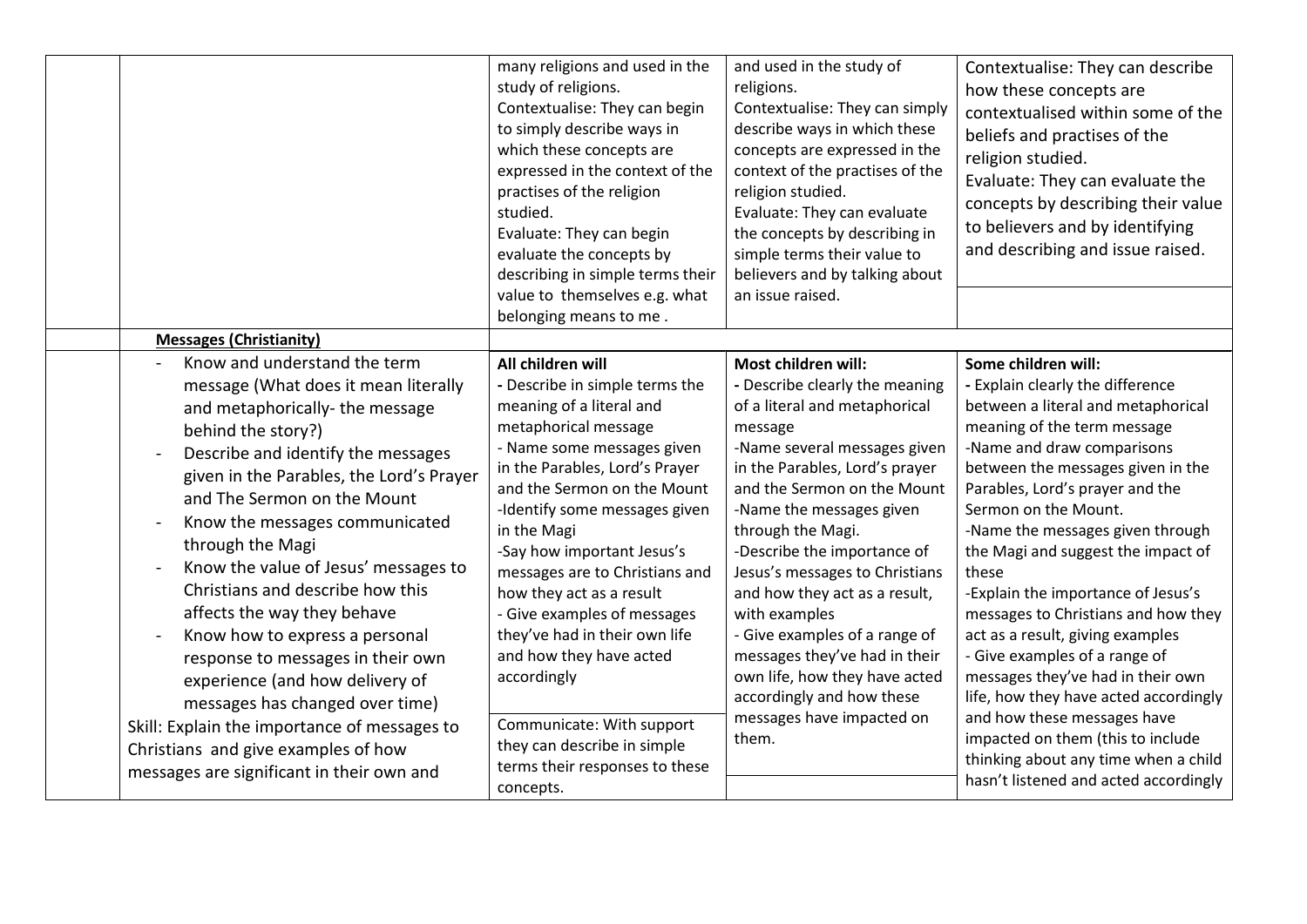| others' lives and in different situations (e.g. | Apply: They can identify simple                                   | Communicate: They can                                        | to a message given to them which      |
|-------------------------------------------------|-------------------------------------------------------------------|--------------------------------------------------------------|---------------------------------------|
| stranger danger)                                | examples of how their                                             | describe in simple terms their                               | was sensible and also any time when   |
|                                                 | responses relate to their own                                     | responses to these concepts.                                 | was of their friends has given them a |
|                                                 | lives and begin to comment on                                     | Apply: They can identify                                     | message that wasn't sensible)         |
|                                                 | the lives of others.                                              | simple examples of how their                                 |                                       |
|                                                 | Enquire: They can talk about                                      | responses relate to their own                                |                                       |
|                                                 | concepts that are common to                                       | lives and the lives of others.                               |                                       |
|                                                 | many religions and used in the                                    | Enquire: They can identify and                               |                                       |
|                                                 | study of religions.                                               | talk about concepts that are                                 | Communicate: They can describe        |
|                                                 | Contextualise: They can begin                                     | common to many religions                                     | their own responses to the            |
|                                                 | to simply describe ways in                                        | and used in the study of                                     |                                       |
|                                                 | which these concepts are                                          | religions.                                                   | concepts.                             |
|                                                 | expressed in the context of the                                   | Contextualise: They can simply                               | Apply: They can describe              |
|                                                 | practises of the religion                                         | describe ways in which these                                 | examples of how their responses       |
|                                                 | studied.                                                          | concepts are expressed in the                                | are, or can be, applied in their      |
|                                                 | Evaluate: They can begin                                          | context of the practises of the                              | own lives and the lives of others.    |
|                                                 | evaluate the concepts by                                          | religion studied.                                            | Enquire: Pupils can describe key      |
|                                                 | describing in simple terms their<br>value to themselves e.g. what | Evaluate: They can evaluate<br>the concepts by describing in | concepts that are common to           |
|                                                 | belonging means to me.                                            | simple terms their value to                                  | many religions and that are used      |
|                                                 |                                                                   | believers and by talking about                               | in the study of religions.            |
|                                                 |                                                                   | an issue raised.                                             | Contextualise: They can describe      |
|                                                 |                                                                   |                                                              | how these concepts are                |
|                                                 |                                                                   |                                                              | contextualised within some of the     |
|                                                 |                                                                   |                                                              | beliefs and practises of the          |
|                                                 |                                                                   |                                                              | religion studied.                     |
|                                                 |                                                                   |                                                              | Evaluate: They can evaluate the       |
|                                                 |                                                                   |                                                              | concepts by describing their value    |
|                                                 |                                                                   |                                                              | to believers and by identifying       |
|                                                 |                                                                   |                                                              | and describing and issue raised.      |
|                                                 |                                                                   |                                                              |                                       |
|                                                 |                                                                   |                                                              |                                       |
| <b>Suffering (Christianity)</b>                 |                                                                   |                                                              |                                       |
| Know the meaning of the word suffering          | All children will:                                                | Most children will:                                          |                                       |
|                                                 |                                                                   |                                                              | Some children will:                   |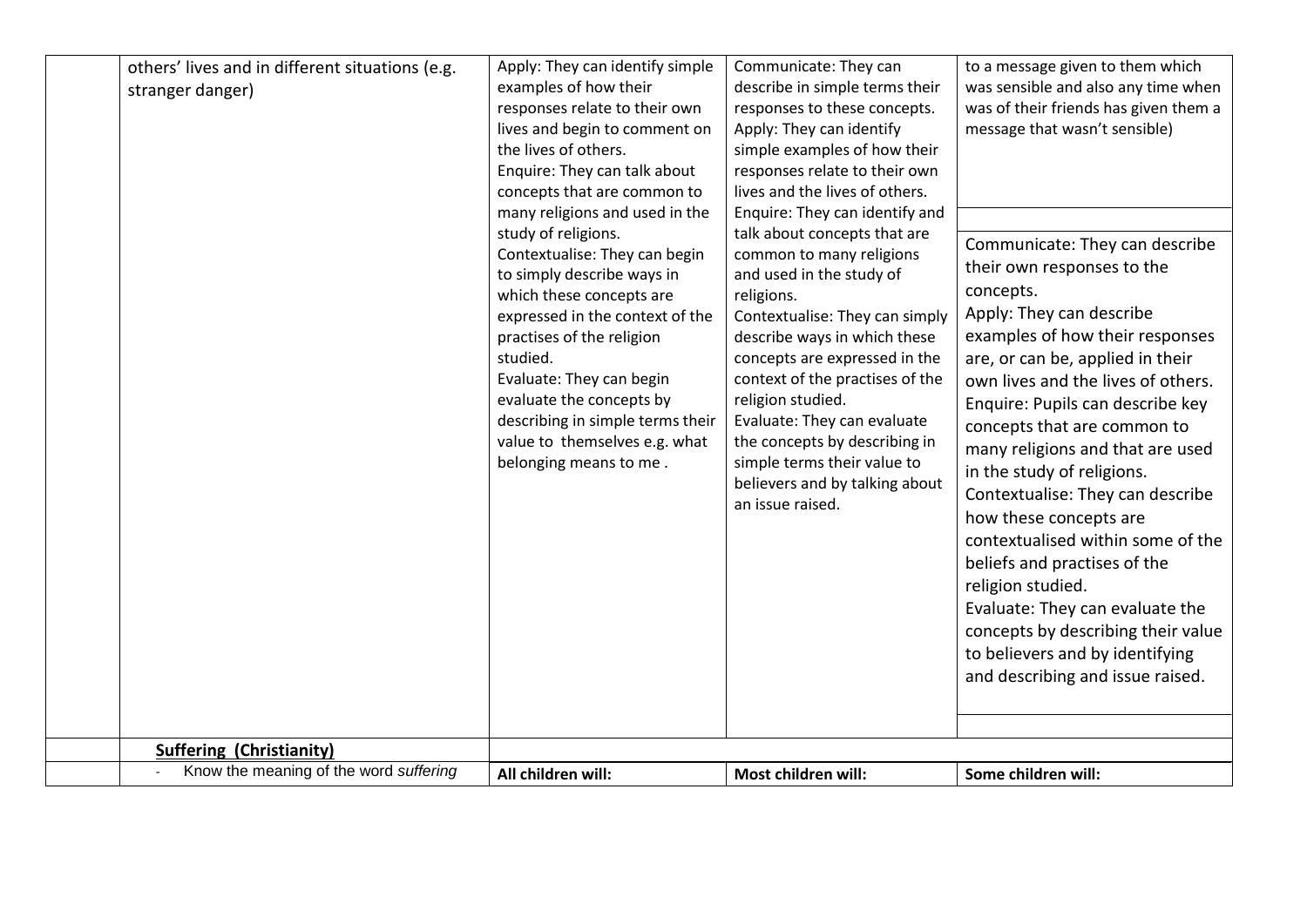| Know examples of suffering and how the<br>idea of suffering affects their lives<br>Know examples of suffering and the<br>impact on the lives of others (recall key<br>events and emotions for the Suffragettes,<br>Martin Luther King, Chelsea McClammer)<br>Know examples of suffering in<br>Christianity (Jesus on the Cross, Mary<br>(his mother), Mary Magdalen (his friend)<br>Pontius Pilate and his disciples)<br>Know what the Paschal candle is, how it<br>is used and its significance to Christians<br>Know why Jesus dying and the suffering<br>$\overline{\phantom{a}}$<br>involved is important to Christians<br>Skill: Explain the significance and impact of<br>suffering in daily life to them and others | -Describe in simple terms the<br>meaning of the word suffering<br>- Recall some key events and<br>emotions for Martin Luther<br>King<br>-Give some examples of<br>suffering in Christianity e.g<br>Jesus on the Cross and say who<br>suffered<br>-Say what the Paschal candle is<br>and how it is used<br>- Say why Jesus dying is<br>important to Christians                                                                                                                                                          | -Describe the meaning of the<br>word suffering<br>-Recall some key events and<br>emotions for Martin Luther<br>King and the suffragettes<br>suffering<br>-Give some examples of<br>suffering in Christianity e.g.<br>Jesus on the Cross and say<br>who suffered (e.g. Jesus) and<br>why<br>- Describe what the Paschal<br>candle is, how it is used and<br>say how important it is to<br>Christians                                                               | -Explain the meaning of the word<br>suffering<br>-Recall some key events and<br>emotions for Martin Luther King, the<br>suffragettes and Chelsea<br>McClammer<br>- Give some examples of suffering in<br>Christianity e.g. Jesus on the cross<br>and explain who suffered (e.g. Jesus,<br>his mother Mary and Mary<br>Magdalen his friend) and why<br>-Explain what the Paschal candle is,<br>how it is used and how important it<br>is to Christians.<br>-Explain why Jesus dying and                          |
|----------------------------------------------------------------------------------------------------------------------------------------------------------------------------------------------------------------------------------------------------------------------------------------------------------------------------------------------------------------------------------------------------------------------------------------------------------------------------------------------------------------------------------------------------------------------------------------------------------------------------------------------------------------------------------------------------------------------------|------------------------------------------------------------------------------------------------------------------------------------------------------------------------------------------------------------------------------------------------------------------------------------------------------------------------------------------------------------------------------------------------------------------------------------------------------------------------------------------------------------------------|-------------------------------------------------------------------------------------------------------------------------------------------------------------------------------------------------------------------------------------------------------------------------------------------------------------------------------------------------------------------------------------------------------------------------------------------------------------------|-----------------------------------------------------------------------------------------------------------------------------------------------------------------------------------------------------------------------------------------------------------------------------------------------------------------------------------------------------------------------------------------------------------------------------------------------------------------------------------------------------------------|
|                                                                                                                                                                                                                                                                                                                                                                                                                                                                                                                                                                                                                                                                                                                            | Communicate: With support<br>they can describe in simple<br>terms their responses to these                                                                                                                                                                                                                                                                                                                                                                                                                             | - Say why Jesus dying and<br>suffering is important to<br>Christians                                                                                                                                                                                                                                                                                                                                                                                              | suffering is important to Christians                                                                                                                                                                                                                                                                                                                                                                                                                                                                            |
|                                                                                                                                                                                                                                                                                                                                                                                                                                                                                                                                                                                                                                                                                                                            | concepts.<br>Apply: They can identify simple<br>examples of how their<br>responses relate to their own<br>lives and begin to comment on<br>the lives of others.<br>Enquire: They can talk about<br>concepts that are common to<br>many religions and used in the<br>study of religions.<br>Contextualise: They can begin<br>to simply describe ways in<br>which these concepts are<br>expressed in the context of the<br>practises of the religion<br>studied.<br>Evaluate: They can begin<br>evaluate the concepts by | Communicate: They can<br>describe in simple terms their<br>responses to these concepts.<br>Apply: They can identify<br>simple examples of how their<br>responses relate to their own<br>lives and the lives of others.<br>Enquire: They can identify and<br>talk about concepts that are<br>common to many religions<br>and used in the study of<br>religions.<br>Contextualise: They can simply<br>describe ways in which these<br>concepts are expressed in the | Communicate: They can describe<br>their own responses to the<br>concepts.<br>Apply: They can describe<br>examples of how their responses<br>are, or can be, applied in their<br>own lives and the lives of others.<br>Enquire: Pupils can describe key<br>concepts that are common to<br>many religions and that are used<br>in the study of religions.<br>Contextualise: They can describe<br>how these concepts are<br>contextualised within some of the<br>beliefs and practises of the<br>religion studied. |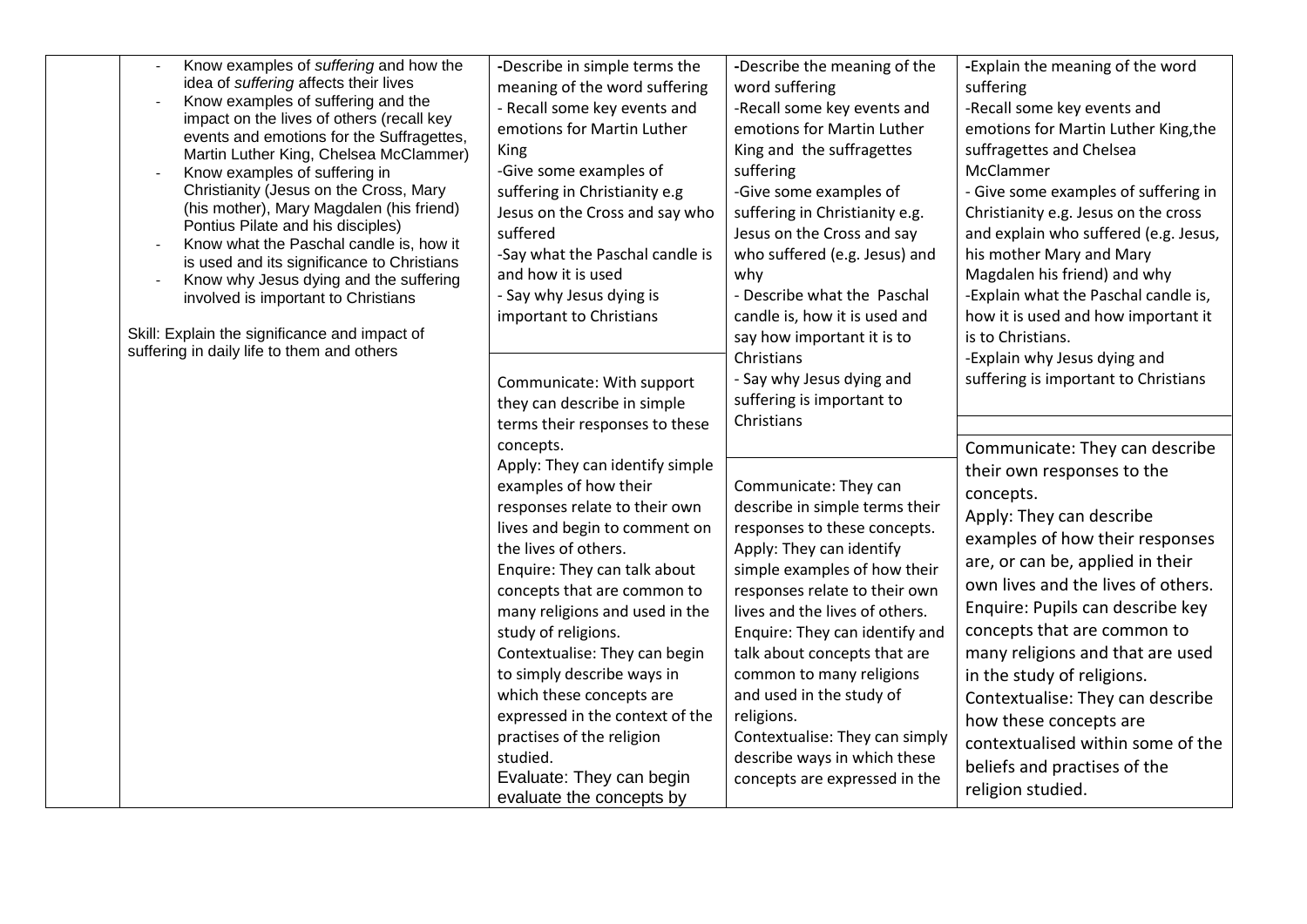|                                                                                                                                                                                                                                                                                                                                                                                                                                                                    | describing in simple terms<br>their value to themselves<br>e.g. what suffering means<br>to me.                                                                                                                                                                                                                                                                                                                                                                     | context of the practises of the<br>religion studied.<br>Evaluate: They can evaluate<br>the concepts by describing in<br>simple terms their value to<br>believers and by talking about<br>an issue raised.                                                                                                                                                                                                                                                                                    | Evaluate: They can evaluate the<br>concepts by describing their value<br>to believers and by identifying<br>and describing and issue raised.                                                                                                                                                                                                                                                                                                                                                                                          |
|--------------------------------------------------------------------------------------------------------------------------------------------------------------------------------------------------------------------------------------------------------------------------------------------------------------------------------------------------------------------------------------------------------------------------------------------------------------------|--------------------------------------------------------------------------------------------------------------------------------------------------------------------------------------------------------------------------------------------------------------------------------------------------------------------------------------------------------------------------------------------------------------------------------------------------------------------|----------------------------------------------------------------------------------------------------------------------------------------------------------------------------------------------------------------------------------------------------------------------------------------------------------------------------------------------------------------------------------------------------------------------------------------------------------------------------------------------|---------------------------------------------------------------------------------------------------------------------------------------------------------------------------------------------------------------------------------------------------------------------------------------------------------------------------------------------------------------------------------------------------------------------------------------------------------------------------------------------------------------------------------------|
| Good and evil (Hinduism)                                                                                                                                                                                                                                                                                                                                                                                                                                           |                                                                                                                                                                                                                                                                                                                                                                                                                                                                    |                                                                                                                                                                                                                                                                                                                                                                                                                                                                                              |                                                                                                                                                                                                                                                                                                                                                                                                                                                                                                                                       |
| Know the meaning of good and evil<br>Know the difference between feeling<br>angry and being evil<br>Know how to identify good and evil in<br>the Hindu story: Holika<br>Know ways in which Hindus remember<br>good and evil in the celebration of Holi<br>Know the reasons and importance of<br>celebrating Holi for Hindus<br>Know incidents in their own and<br>others' lives of good and evil<br>Skill: Explain the importance of celebrating<br>good over evil | All children will:<br>-Can describe in simple the<br>terms the meaning of good and<br>evil.<br>- Can describe in simple terms<br>the difference between feeling<br>angry and being evil<br>-Can identify good and evil in<br>the Hindu story: Holika<br>-Can give some ways Hindus<br>remember good and evil in the<br>celebration of Holi<br>- Can give some reasons why<br>Hindus celebrate Holi<br>- Can recall incidents in their<br>own life of good and evil | Most children will:<br>-Describe clearly the meaning<br>of good and evil<br>-Can describe the difference<br>between feeling angry and<br>being evil<br>-Can identify good and evil in<br>the Hindu story: Holika and<br>describe their choices<br>- Can give several ways Hindus<br>remember good and evil in the<br>celebration of Holi<br>-Can give reasons why Hindus<br>celebrate Holi and say why it is<br>important<br>-Can recall incidents in their<br>own and others' lives of good | Some children will:<br>-Explain clearly the meaning of good<br>and evil and give examples<br>-Can explain the difference between<br>feeling angry and being evil<br>- Can identify good and evil in the<br>Hindu story: Holika and explain their<br>choices<br>- Can give a range of ways Hindus<br>remember good and evil in the<br>celebration of Holi<br>-Can give reasons why Hindus<br>celebrate Holi and explain the<br>significance<br>- Can recall a range of incidents in<br>their own and others' lives of good<br>and evil |
|                                                                                                                                                                                                                                                                                                                                                                                                                                                                    | Communicate: With support<br>they can describe in simple<br>terms their responses to these<br>concepts.<br>Apply: They can identify simple<br>examples of how their<br>responses relate to their own<br>lives and begin to comment on<br>the lives of others.                                                                                                                                                                                                      | and evil<br>Communicate: They can<br>describe in simple terms their<br>responses to these concepts.<br>Apply: They can identify<br>simple examples of how their                                                                                                                                                                                                                                                                                                                              | Communicate: They can describe<br>their own responses to the<br>concepts.<br>Apply: They can describe<br>examples of how their responses                                                                                                                                                                                                                                                                                                                                                                                              |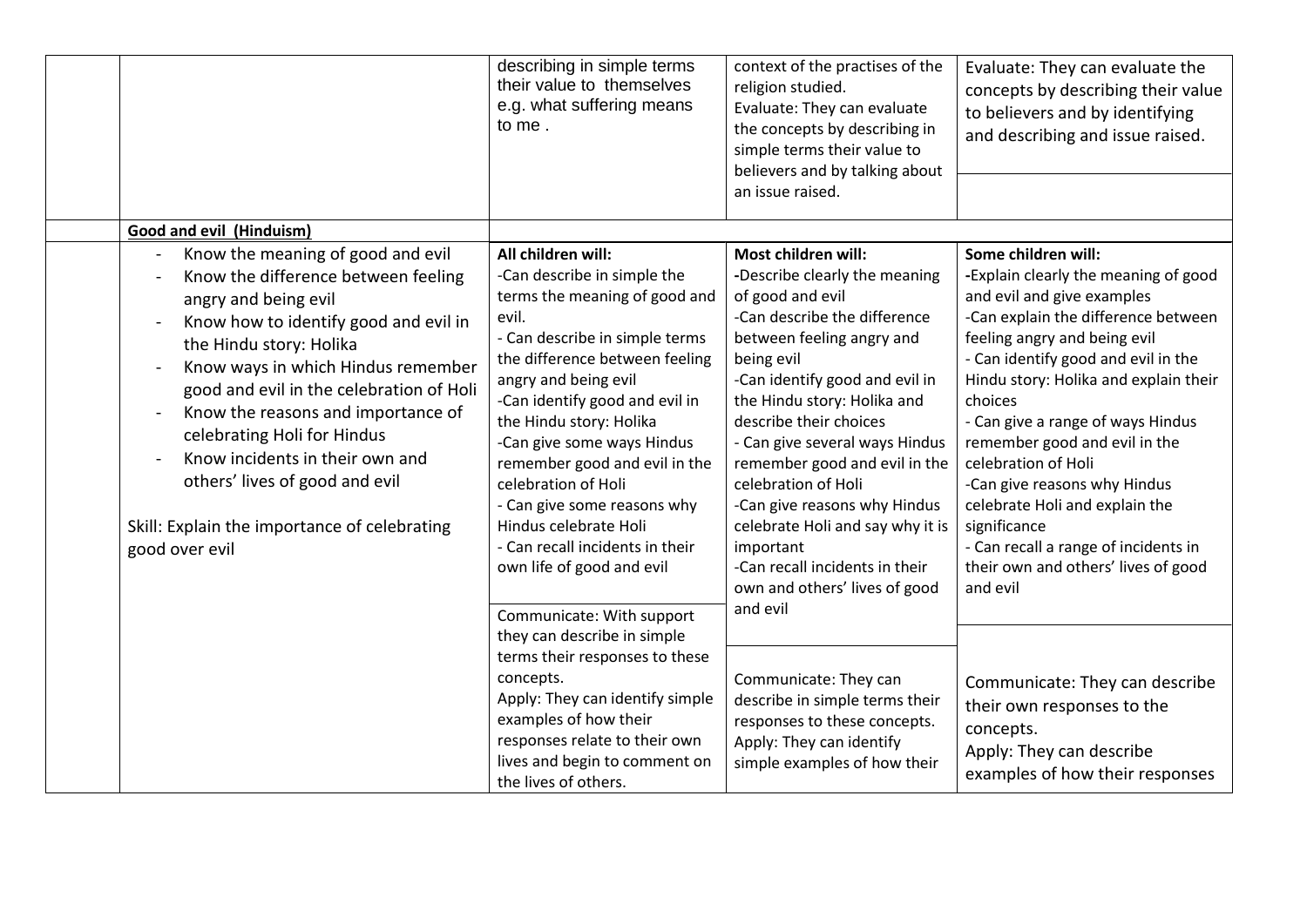|                                                                                                                                                                                                                                                                                                                                                                                                                          | Enquire: They can talk about<br>concepts that are common to<br>many religions and used in the<br>study of religions.<br>Contextualise: They can begin<br>to simply describe ways in<br>which these concepts are<br>expressed in the context of the<br>practises of the religion<br>studied.<br>Evaluate: They can begin<br>evaluate the concepts by<br>describing in simple terms their<br>value to themselves             | responses relate to their own<br>lives and the lives of others.<br>Enquire: They can identify and<br>talk about concepts that are<br>common to many religions<br>and used in the study of<br>religions.<br>Contextualise: They can simply<br>describe ways in which these<br>concepts are expressed in the<br>context of the practises of the<br>religion studied.<br>Evaluate: They can evaluate<br>the concepts by describing in<br>simple terms their value to<br>believers and by talking about<br>an issue raised. | are, or can be, applied in their<br>own lives and the lives of others.<br>Enquire: Pupils can describe key<br>concepts that are common to<br>many religions and that are used<br>in the study of religions.<br>Contextualise: They can describe<br>how these concepts are<br>contextualised within some of the<br>beliefs and practises of the<br>religion studied.<br>Evaluate: They can evaluate the<br>concepts by describing their value<br>to believers and by identifying<br>and describing and issue raised |
|--------------------------------------------------------------------------------------------------------------------------------------------------------------------------------------------------------------------------------------------------------------------------------------------------------------------------------------------------------------------------------------------------------------------------|----------------------------------------------------------------------------------------------------------------------------------------------------------------------------------------------------------------------------------------------------------------------------------------------------------------------------------------------------------------------------------------------------------------------------|-------------------------------------------------------------------------------------------------------------------------------------------------------------------------------------------------------------------------------------------------------------------------------------------------------------------------------------------------------------------------------------------------------------------------------------------------------------------------------------------------------------------------|--------------------------------------------------------------------------------------------------------------------------------------------------------------------------------------------------------------------------------------------------------------------------------------------------------------------------------------------------------------------------------------------------------------------------------------------------------------------------------------------------------------------|
| <b>Protection (Hinduism)</b>                                                                                                                                                                                                                                                                                                                                                                                             |                                                                                                                                                                                                                                                                                                                                                                                                                            |                                                                                                                                                                                                                                                                                                                                                                                                                                                                                                                         |                                                                                                                                                                                                                                                                                                                                                                                                                                                                                                                    |
| -Know the meaning of protection and offer a<br>personal response<br>- Know what protection means to other<br>people<br>- Know how the Hindu God Hindra protected<br>the earth in the Hindu story: The Sky Indra<br>-Know the ways in which protection is<br>expressed by Hindus at Raksha Bandhan<br>-Know the value of celebrating protection for<br>Hindus<br>Skill: Explain the importance of protection to<br>Hindus | All children will:<br>- Describe in simple terms the<br>meaning of protection and<br>offer a personal response<br>- Describe in simple terms what<br>protection means to other<br>people<br>-Describe in simple terms how<br>the God Hindra protected the<br>earth<br>- Can give some ways in which<br>protection is expressed by<br>Hindus at Raksha Bandhan<br>-Can give some reasons why<br>Hindus celebrate protection | Most children will:<br>-Describe clearly the meaning<br>of protection and offer a<br>personal response<br>-Describe clearly what<br>protection means to other<br>people.<br>-Describe how the God Hindra<br>protected the earth<br>- Give ways in which<br>protection is expressed by<br>Hindus at Raksha Bandhan.<br>- Can give a range of reasons<br>why Hindus celebrate<br>protection                                                                                                                               | Some children will:<br>-Explain simply the meaning of<br>protection and offer a personal<br>response<br>- Explain simply what protection<br>means to other people<br>-Explain simply how the God Hindra<br>protected the earth<br>-Give ways in which protection is<br>expressed by Hindus at Raksha<br>Bandhan.<br>- Explain simply why Hindus<br>celebrate protection, giving a range<br>of reasons.                                                                                                             |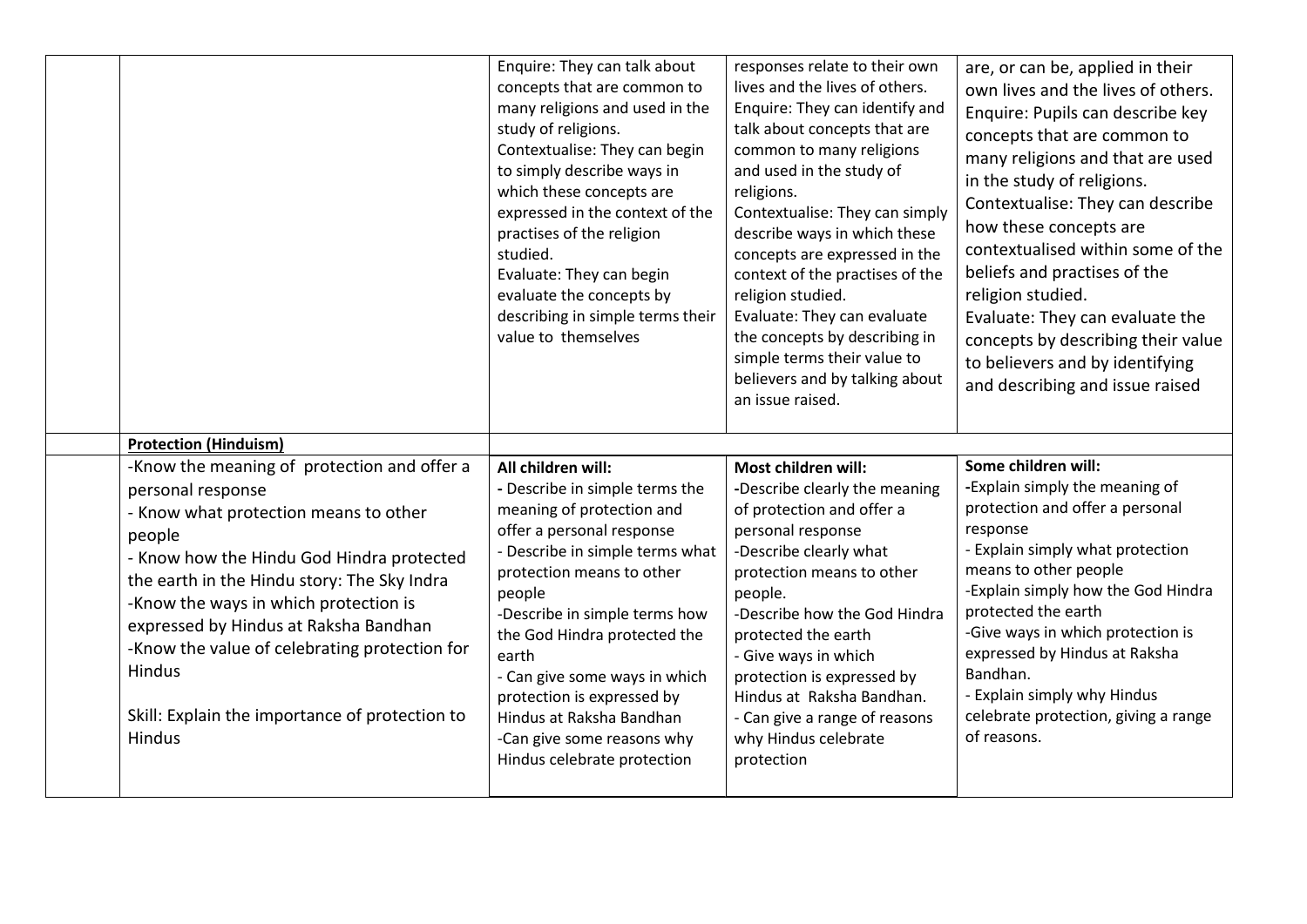|        |                                                                                                                                                                                                                                                                                                                                                                                                       | Communicate: With support<br>they can describe in simple<br>terms their responses to these<br>concepts.<br>Apply: They can identify simple<br>examples of how their<br>responses relate to their own<br>lives and begin to comment on<br>the lives of others.<br>Enquire: They can talk about<br>concepts that are common to<br>many religions and used in the<br>study of religions.<br>Contextualise: They can begin<br>to simply describe ways in<br>which these concepts are<br>expressed in the context of the<br>practises of the religion<br>studied.<br>Evaluate: They can begin<br>evaluate the concepts by<br>describing in simple terms their<br>value to themselves | Communicate: They can<br>describe in simple terms their<br>responses to these concepts.<br>Apply: They can identify<br>simple examples of how their<br>responses relate to their own<br>lives and the lives of others.<br>Enquire: They can identify and<br>talk about concepts that are<br>common to many religions<br>and used in the study of<br>religions.<br>Contextualise: They can simply<br>describe ways in which these<br>concepts are expressed in the<br>context of the practises of the<br>religion studied.<br>Evaluate: They can evaluate<br>the concepts by describing in<br>simple terms their value to<br>believers and by talking about<br>an issue raised. | Communicate: They can describe<br>their own responses to the<br>concepts.<br>Apply: They can describe<br>examples of how their responses<br>are, or can be, applied in their<br>own lives and the lives of others.<br>Enquire: Pupils can describe key<br>concepts that are common to<br>many religions and that are used<br>in the study of religions.<br>Contextualise: They can describe<br>how these concepts are<br>contextualised within some of the<br>beliefs and practises of the<br>religion studied.<br>Evaluate: They can evaluate the<br>concepts by describing their value<br>to believers and by identifying<br>and describing and issue raised |
|--------|-------------------------------------------------------------------------------------------------------------------------------------------------------------------------------------------------------------------------------------------------------------------------------------------------------------------------------------------------------------------------------------------------------|---------------------------------------------------------------------------------------------------------------------------------------------------------------------------------------------------------------------------------------------------------------------------------------------------------------------------------------------------------------------------------------------------------------------------------------------------------------------------------------------------------------------------------------------------------------------------------------------------------------------------------------------------------------------------------|--------------------------------------------------------------------------------------------------------------------------------------------------------------------------------------------------------------------------------------------------------------------------------------------------------------------------------------------------------------------------------------------------------------------------------------------------------------------------------------------------------------------------------------------------------------------------------------------------------------------------------------------------------------------------------|----------------------------------------------------------------------------------------------------------------------------------------------------------------------------------------------------------------------------------------------------------------------------------------------------------------------------------------------------------------------------------------------------------------------------------------------------------------------------------------------------------------------------------------------------------------------------------------------------------------------------------------------------------------|
| Year 4 | <b>Temptation (Christianity)</b>                                                                                                                                                                                                                                                                                                                                                                      |                                                                                                                                                                                                                                                                                                                                                                                                                                                                                                                                                                                                                                                                                 |                                                                                                                                                                                                                                                                                                                                                                                                                                                                                                                                                                                                                                                                                |                                                                                                                                                                                                                                                                                                                                                                                                                                                                                                                                                                                                                                                                |
|        | Know what temptation means<br>Describe how Christians believe that<br>Jesus was tempted (the three acts by<br>the devil in the desert, tempt with<br>food, tempt with kingdoms of the<br>world, tempt him to jump off the top<br>and be saved by God)<br>Know how Christians make the right<br>choices when tempted<br>Know why it is important for Christians<br>to recognise that Jesus was tempted | All children will:<br>Describe in simple<br>terms temptation<br>means<br>With support, describe<br>$\bullet$<br>how Christians believe<br>that Jesus was tempted<br>in the desert                                                                                                                                                                                                                                                                                                                                                                                                                                                                                               | Most children will:<br>Describe what<br>temptation means<br>Describe how<br>Christians believe that<br>Jesus was tempted in<br>the desert<br>Describe how they<br>feel when they are<br>tempted                                                                                                                                                                                                                                                                                                                                                                                                                                                                                | Some children will:<br>Describe what temptation<br>means, giving examples to<br>develop definition<br>Describe how Christians<br>believe that Jesus was<br>tempted in the desert<br>Describe how they feel when<br>they are tempted using a<br>range of emotions to<br>communicate clearly                                                                                                                                                                                                                                                                                                                                                                     |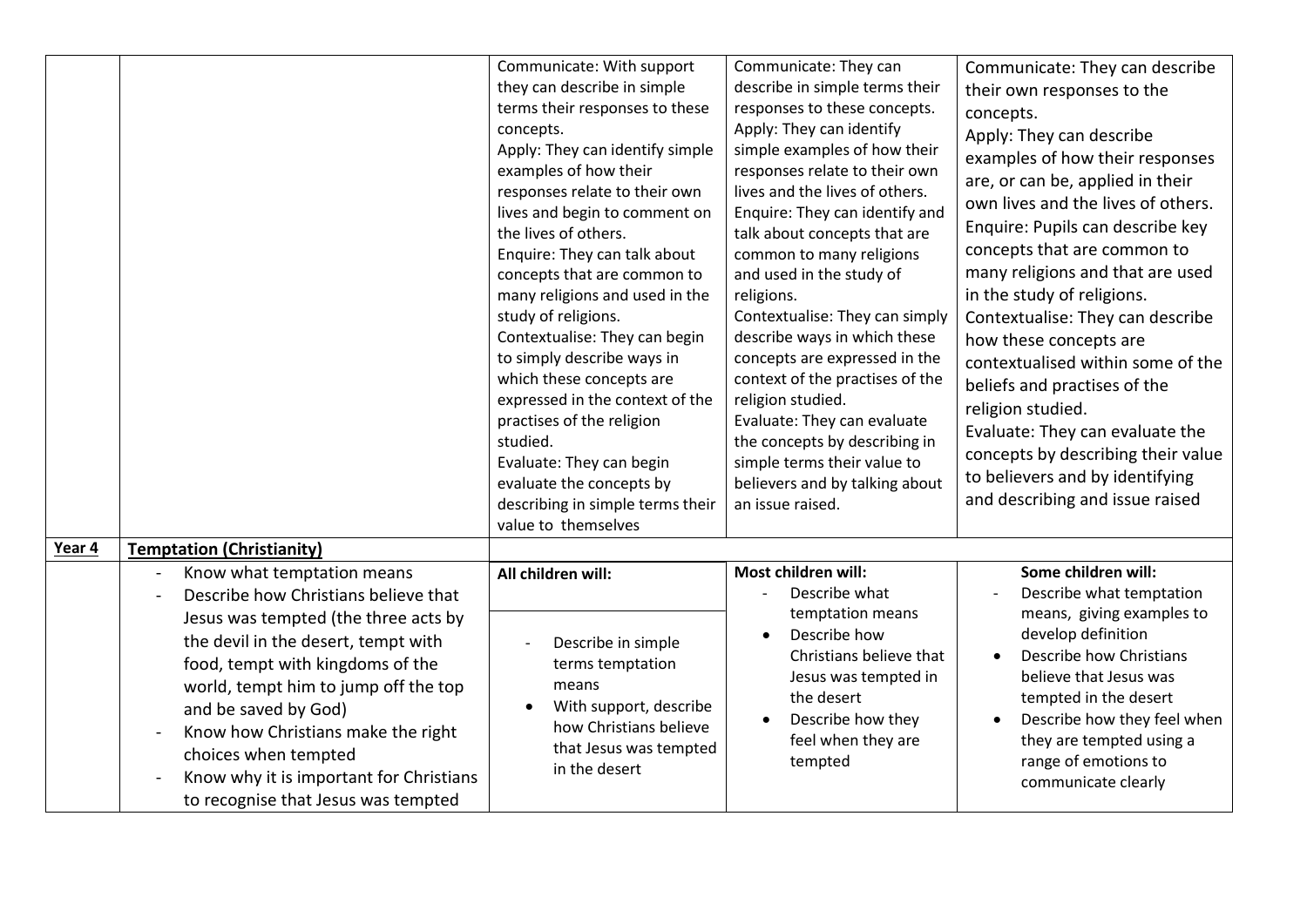|  | Describe situations when people might<br>be tempted<br>Holy (Christianity) | Describe in simple<br>$\bullet$<br>terms how they feel<br>when they are tempted<br>With support, describe<br>why it is important for<br>Christians to recognise<br>that Jesus was tempted<br>Describe a situation<br>when people might be<br>tempted<br>Communicate: They can<br>describe in simple terms their<br>responses to these concepts.<br>Apply: They can identify simple<br>examples of how their<br>responses relate to their own<br>lives and the lives of others.<br>Enquire: They can identify and<br>talk about concepts that are<br>common to many religions and<br>used in the study of religions.<br>Contextualise: They can simply<br>describe ways in which these<br>concepts are expressed in the<br>context of the practises of the<br>religion studied.<br>Evaluate: They can evaluate<br>the concepts by describing in<br>simple terms their value to<br>believers and by talking about<br>an issue raised. | Describe why it is<br>$\bullet$<br>important for<br>Christians to recognise<br>that Jesus was<br>tempted<br>Describe situations<br>when people might be<br>tempted<br>Communicate: They can<br>describe their own responses<br>to the concepts<br>Apply: They can describe<br>examples of how their<br>responses are, or can be,<br>applied in their own lives and<br>the lives of others.<br>Enquire: Pupils can describe<br>key concepts that are<br>common to many religions<br>and that are used in the study<br>of religions.<br>Contextualise: They can<br>describe how these concepts<br>are contextualised within<br>some of the beliefs and<br>practises of the religion<br>studied.<br>Evaluate: They can evaluate<br>the concepts by describing<br>their value to believers and by<br>identifying and describing and<br>issue raised. | Describe why it is important<br>for Christians to recognise<br>that Jesus was tempted<br>Describe a range of<br>$\bullet$<br>situations when people<br>might be tempted<br>Communicate: They can explain<br>their own response to the concept.<br>Apply: They can explain examples of<br>how their responses to the concepts<br>can be applied in their own lives and<br>lives of others.<br>Enquire: They can describe some<br>key concepts that are particular to<br>the specific religions studied.<br>Contextualise: They can explain<br>how these concepts are<br>contextualised within the beliefs and<br>practises of the religions studied.<br>Evaluate: They can evaluate the<br>concepts by explainng their value to<br>believers and by identifying and<br>describing some issues which they<br>raise. |
|--|----------------------------------------------------------------------------|-------------------------------------------------------------------------------------------------------------------------------------------------------------------------------------------------------------------------------------------------------------------------------------------------------------------------------------------------------------------------------------------------------------------------------------------------------------------------------------------------------------------------------------------------------------------------------------------------------------------------------------------------------------------------------------------------------------------------------------------------------------------------------------------------------------------------------------------------------------------------------------------------------------------------------------|--------------------------------------------------------------------------------------------------------------------------------------------------------------------------------------------------------------------------------------------------------------------------------------------------------------------------------------------------------------------------------------------------------------------------------------------------------------------------------------------------------------------------------------------------------------------------------------------------------------------------------------------------------------------------------------------------------------------------------------------------------------------------------------------------------------------------------------------------|-------------------------------------------------------------------------------------------------------------------------------------------------------------------------------------------------------------------------------------------------------------------------------------------------------------------------------------------------------------------------------------------------------------------------------------------------------------------------------------------------------------------------------------------------------------------------------------------------------------------------------------------------------------------------------------------------------------------------------------------------------------------------------------------------------------------|
|--|----------------------------------------------------------------------------|-------------------------------------------------------------------------------------------------------------------------------------------------------------------------------------------------------------------------------------------------------------------------------------------------------------------------------------------------------------------------------------------------------------------------------------------------------------------------------------------------------------------------------------------------------------------------------------------------------------------------------------------------------------------------------------------------------------------------------------------------------------------------------------------------------------------------------------------------------------------------------------------------------------------------------------|--------------------------------------------------------------------------------------------------------------------------------------------------------------------------------------------------------------------------------------------------------------------------------------------------------------------------------------------------------------------------------------------------------------------------------------------------------------------------------------------------------------------------------------------------------------------------------------------------------------------------------------------------------------------------------------------------------------------------------------------------------------------------------------------------------------------------------------------------|-------------------------------------------------------------------------------------------------------------------------------------------------------------------------------------------------------------------------------------------------------------------------------------------------------------------------------------------------------------------------------------------------------------------------------------------------------------------------------------------------------------------------------------------------------------------------------------------------------------------------------------------------------------------------------------------------------------------------------------------------------------------------------------------------------------------|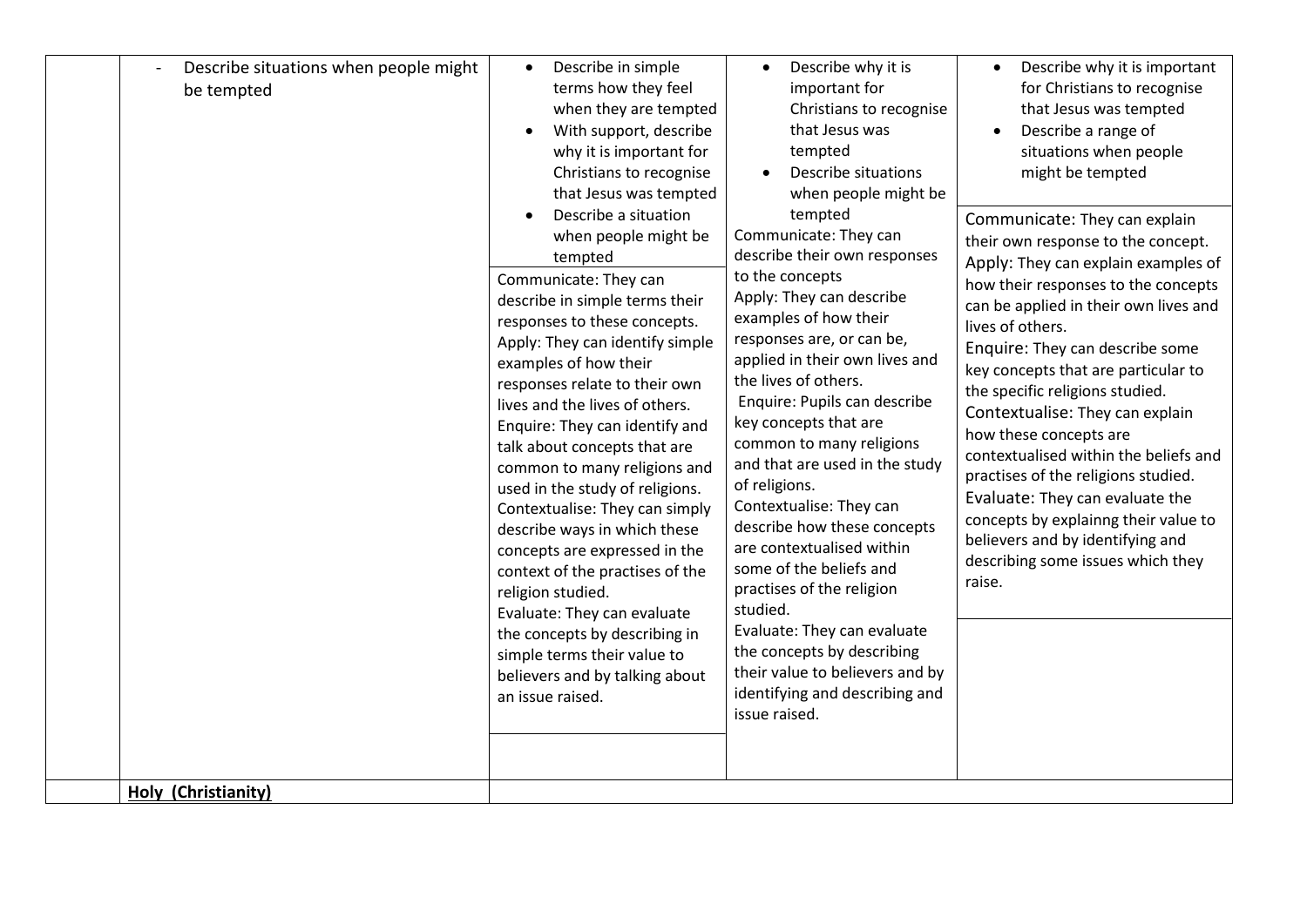| Know the meaning of holy                                                                                                                                                                                                                                                                                                                                                                                                                                                                                                                                                      | All children will:                                                                                                                                                                                                                                                                                                                                                                                                                                                                                                     | Most children will:                                                                                                                                                                                                                                                                                                                                                                                                                                       | Some children will:                                                                                                                                                                                                                                                                                                                                                                                                                                        |
|-------------------------------------------------------------------------------------------------------------------------------------------------------------------------------------------------------------------------------------------------------------------------------------------------------------------------------------------------------------------------------------------------------------------------------------------------------------------------------------------------------------------------------------------------------------------------------|------------------------------------------------------------------------------------------------------------------------------------------------------------------------------------------------------------------------------------------------------------------------------------------------------------------------------------------------------------------------------------------------------------------------------------------------------------------------------------------------------------------------|-----------------------------------------------------------------------------------------------------------------------------------------------------------------------------------------------------------------------------------------------------------------------------------------------------------------------------------------------------------------------------------------------------------------------------------------------------------|------------------------------------------------------------------------------------------------------------------------------------------------------------------------------------------------------------------------------------------------------------------------------------------------------------------------------------------------------------------------------------------------------------------------------------------------------------|
| Know how to describe the relationship<br>between Mary and Jesus and the<br>symbolism behind the artistic<br>representation (e.g symbolism of light<br>and colours)<br>Know ways in which the concept holy<br>is presented in paintings and statues<br>Know the story of the annunciation and<br>why Mary and Jesus are special<br>Know the different places where Christian<br>use the image of Mary and Jesus -crib<br>scenes, Christmas Cards, in churches,<br>stained glass windows<br>Skill: Explain simply why the image of Mary and<br>Jesus is important to Christians | - Can describe in simple terms<br>the meaning of holy<br>-Can describe the relationship<br>between Mary and Jesus in<br>simple terms and describe<br>some ways this is represented<br>through art<br>-Know some ways artists<br>represent the concept holy<br>- Can retell the story of the<br>annunciation and birth of Jesus<br>in simple terms<br>-Can name some different<br>places where Christians use the<br>image of Mary and Jesus                                                                            | -Describe clearly the meaning<br>of the word holy<br>- Describe clearly the<br>relationship between Mary<br>and Jesus and describe ways<br>this is represented through art<br>- Know some ways artists<br>represent the concept holy<br>and their individual meaning<br>- Can retell the story of the<br>annunciation and birth of<br>Jesus concisely<br>- Can name a range of<br>different places where<br>Christians use the image of<br>Mary and Jesus | Explain clearly the<br>meaning of the word holy<br>Describe clearly the<br>relationship between<br>Mary and Jesus precisely<br>and draw comparisons<br>with how this has been<br>presented though art<br>Know a range of ways<br>artists represent the<br>concept holy and their<br>individual meaning<br>Can retell the story of the<br>annunciation and birth of<br>Jesus concisely with<br>appropriate detail                                           |
|                                                                                                                                                                                                                                                                                                                                                                                                                                                                                                                                                                               | Communicate: They can<br>describe in simple terms their<br>responses to these concepts.<br>Apply: They can identify simple<br>examples of how their<br>responses relate to their own<br>lives and the lives of others.<br>Enquire: They can identify and<br>talk about concepts that are<br>common to many religions and<br>used in the study of religions.<br>Contextualise: They can simply<br>describe ways in which these<br>concepts are expressed in the<br>context of the practises of the<br>religion studied. | Communicate: They can<br>describe their own responses<br>to the concepts<br>Apply: They can describe<br>examples of how their<br>responses are, or can be,<br>applied in their own lives and<br>the lives of others.<br>Enquire: Pupils can describe<br>key concepts that are<br>common to many religions<br>and that are used in the study<br>of religions.<br>Contextualise: They can<br>describe how these concepts<br>are contextualised within       | Can name a range of<br>different places where<br>Christians use the image<br>of Mary and Jesus and<br>explain their purpose<br>Communicate: They can explain<br>their own response to the concept.<br>Apply: They can explain examples of<br>how their responses to the concepts<br>can be applied in their own lives and<br>lives of others.<br>Enquire: They can describe some<br>key concepts that are particular to<br>the specific religions studied. |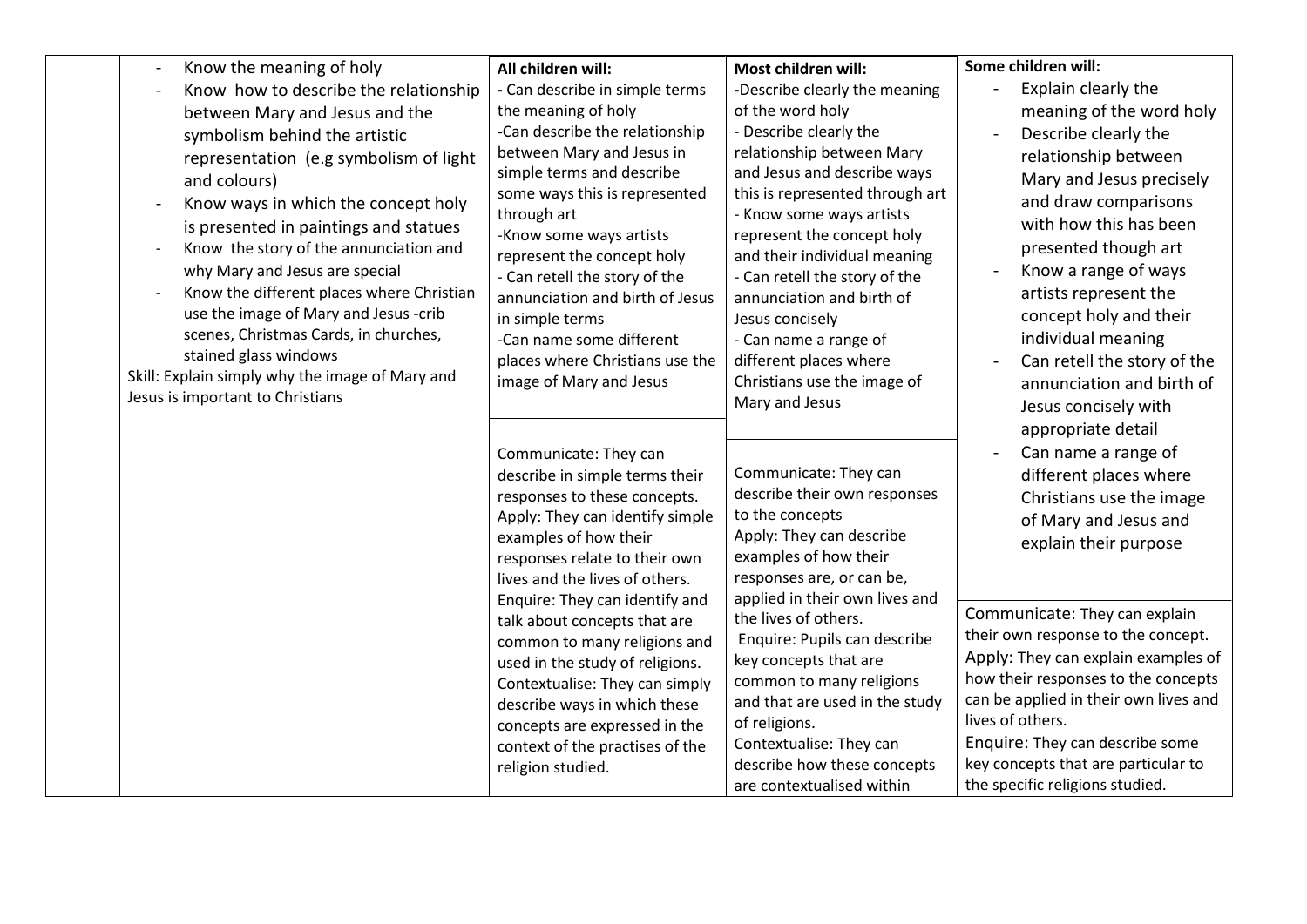|                                                                                                                                                                                                                                                                                                                                                                                                                                                                                                                                                                                                            | Evaluate: They can evaluate<br>the concepts by describing in<br>simple terms their value to<br>believers and by talking about<br>an issue raised.                                                                                                                                                                                                                                                                                                                                                                    | some of the beliefs and<br>practises of the religion<br>studied.<br>Evaluate: They can evaluate<br>the concepts by describing<br>their value to believers and by<br>identifying and describing and<br>issue raised.                                                                                                                                                                                                                                                                                                     | Contextualise: They can explain<br>how these concepts are<br>contextualised within the beliefs and<br>practises of the religions studied.<br>Evaluate: They can evaluate the<br>concepts by explaining their value to<br>believers and by identifying and<br>describing some issues which they<br>raise.                                                                                                                                                                                                                    |
|------------------------------------------------------------------------------------------------------------------------------------------------------------------------------------------------------------------------------------------------------------------------------------------------------------------------------------------------------------------------------------------------------------------------------------------------------------------------------------------------------------------------------------------------------------------------------------------------------------|----------------------------------------------------------------------------------------------------------------------------------------------------------------------------------------------------------------------------------------------------------------------------------------------------------------------------------------------------------------------------------------------------------------------------------------------------------------------------------------------------------------------|-------------------------------------------------------------------------------------------------------------------------------------------------------------------------------------------------------------------------------------------------------------------------------------------------------------------------------------------------------------------------------------------------------------------------------------------------------------------------------------------------------------------------|-----------------------------------------------------------------------------------------------------------------------------------------------------------------------------------------------------------------------------------------------------------------------------------------------------------------------------------------------------------------------------------------------------------------------------------------------------------------------------------------------------------------------------|
| <b>Worship (Christianity and Hinduism)</b>                                                                                                                                                                                                                                                                                                                                                                                                                                                                                                                                                                 |                                                                                                                                                                                                                                                                                                                                                                                                                                                                                                                      |                                                                                                                                                                                                                                                                                                                                                                                                                                                                                                                         |                                                                                                                                                                                                                                                                                                                                                                                                                                                                                                                             |
| - Know the meaning of worship<br>-Know different parts of the Church and their<br>significance and role in Christian Worship<br>- Know the different parts of a temple (in<br>particular the shrine) and their significance and<br>role in Hindu Worship<br>- Know some Hindu gods and their symbolism and<br>significance for Hindus during worship<br>-Know how some of artefacts are used in Christian<br>and Hindu worship.<br>-Know ways in which different people create an<br>opportunity for quiet reflection<br>Skill: Explain the significance/importance of<br>worship to Christians and Hindus | All children will:<br>-Can describe in simple terms<br>the meaning of worship<br>- Know some different parts of<br>a church and their role in<br>worship<br>-Know some different parts of<br>a temple and their role in<br>worship<br>-Know some Hindu gods and<br>describe their symbolism<br>-Name some artefacts used in<br>Christian and Hindu worship<br>- Know same ways people in<br>which people reflect quietly.<br>Communicate: They can<br>describe in simple terms their<br>responses to these concepts. | Most children will:<br>-Can describe clearly the<br>meaning of worship<br>- Can name a range of<br>different parts of a church and<br>their role in worship<br>- Know a range of different<br>parts of a temple and their<br>role in worship<br>- Know a selection of Hindu<br>gods, their symbolism and<br>describe why they are<br>important during worship<br>- Name some artefacts and<br>describe how they are used in<br>Christianity and Hinduism<br>-Know some ways different<br>people use to reflect quietly. | Some children will:<br>-Can explain the meaning of<br>worship<br>- Can name a range of different<br>parts of a church, their role and<br>significance in worship<br>-Know a range of different parts<br>of a temple, their role and<br>significance in worship<br>- Know a range of Hindu gods,<br>their symbolism and significance<br>in Hindu worship<br>-Name a range of artefacts and<br>explain how they are used in<br>Christianity and Hinduism<br>-Know a range of ways different<br>people use to reflect quietly. |
|                                                                                                                                                                                                                                                                                                                                                                                                                                                                                                                                                                                                            | Apply: They can identify simple<br>examples of how their                                                                                                                                                                                                                                                                                                                                                                                                                                                             | Communicate: They can<br>describe their own responses<br>to the concepts                                                                                                                                                                                                                                                                                                                                                                                                                                                | Communicate: They can explain<br>their own response to the concept.                                                                                                                                                                                                                                                                                                                                                                                                                                                         |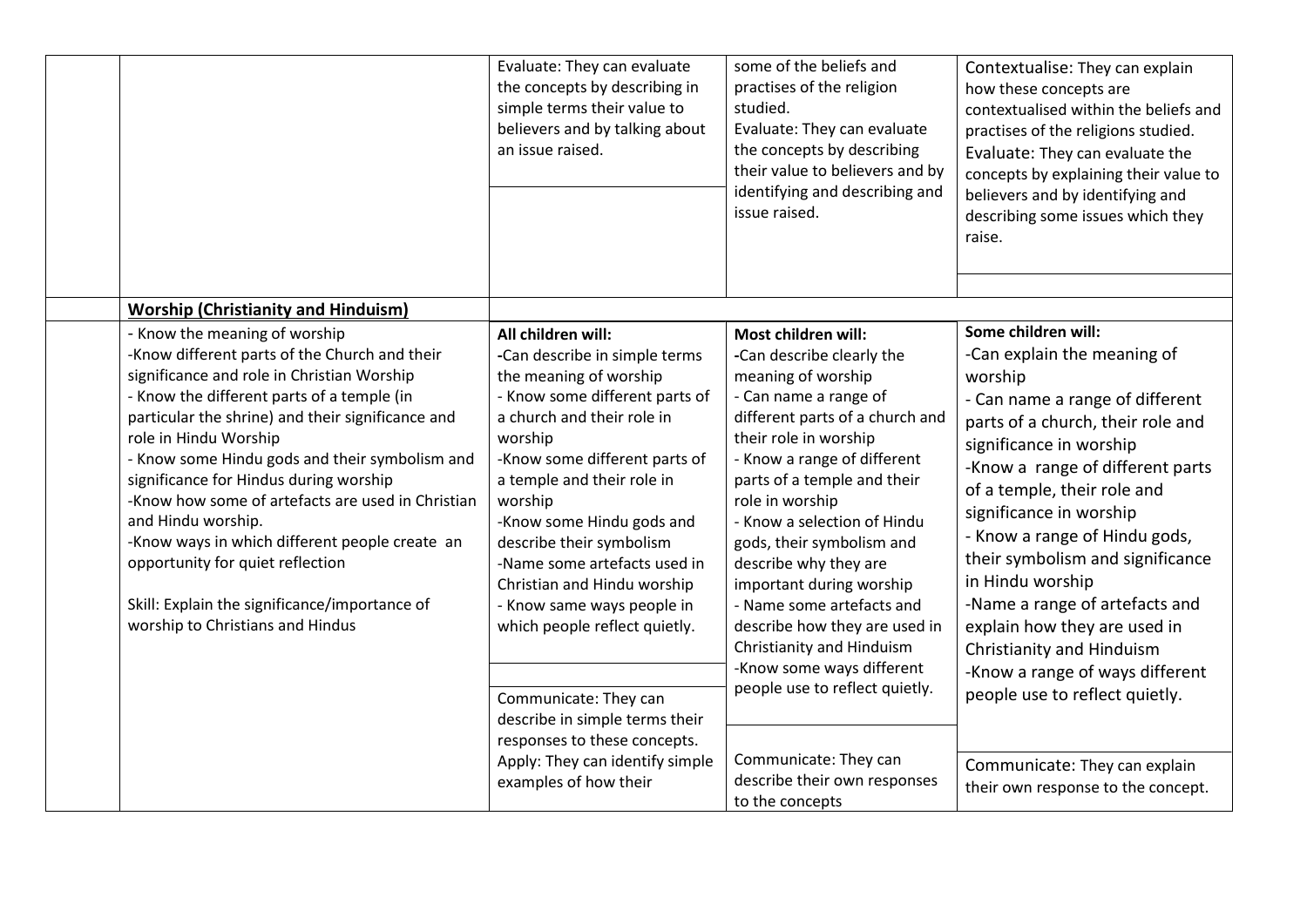|                                                                                                                                                                                                                                                                                         | responses relate to their own<br>lives and the lives of others.<br>Enquire: They can identify and<br>talk about concepts that are<br>common to many religions and<br>used in the study of religions.<br>Contextualise: They can simply<br>describe ways in which these<br>concepts are expressed in the<br>context of the practises of the<br>religion studied.<br>Evaluate: They can evaluate<br>the concepts by describing in<br>simple terms their value to<br>believers and by talking about<br>an issue raised. | Apply: They can describe<br>examples of how their<br>responses are, or can be,<br>applied in their own lives and<br>the lives of others.<br>Enquire: Pupils can describe<br>key concepts that are<br>common to many religions<br>and that are used in the study<br>of religions.<br>Contextualise: They can<br>describe how these concepts<br>are contextualised within<br>some of the beliefs and<br>practises of the religion<br>studied.<br>Evaluate: They can evaluate<br>the concepts by describing<br>their value to believers and by<br>identifying and describing and | Apply: They can explain examples of<br>how their responses to the concepts<br>can be applied in their own lives and<br>lives of others.<br>Enquire: They can describe some<br>key concepts that are particular to<br>the specific religions studied.<br>Contextualise: They can explain<br>how these concepts are<br>contextualised within the beliefs and<br>practises of the religions studied.<br>Evaluate: They can evaluate the<br>concepts by explainng their value to<br>believers and by identifying and<br>describing some issues which they<br>raise. |
|-----------------------------------------------------------------------------------------------------------------------------------------------------------------------------------------------------------------------------------------------------------------------------------------|----------------------------------------------------------------------------------------------------------------------------------------------------------------------------------------------------------------------------------------------------------------------------------------------------------------------------------------------------------------------------------------------------------------------------------------------------------------------------------------------------------------------|-------------------------------------------------------------------------------------------------------------------------------------------------------------------------------------------------------------------------------------------------------------------------------------------------------------------------------------------------------------------------------------------------------------------------------------------------------------------------------------------------------------------------------------------------------------------------------|-----------------------------------------------------------------------------------------------------------------------------------------------------------------------------------------------------------------------------------------------------------------------------------------------------------------------------------------------------------------------------------------------------------------------------------------------------------------------------------------------------------------------------------------------------------------|
|                                                                                                                                                                                                                                                                                         |                                                                                                                                                                                                                                                                                                                                                                                                                                                                                                                      | issue raised.                                                                                                                                                                                                                                                                                                                                                                                                                                                                                                                                                                 |                                                                                                                                                                                                                                                                                                                                                                                                                                                                                                                                                                 |
| <b>Devotion (Christianity and Hinduism)</b>                                                                                                                                                                                                                                             |                                                                                                                                                                                                                                                                                                                                                                                                                                                                                                                      |                                                                                                                                                                                                                                                                                                                                                                                                                                                                                                                                                                               |                                                                                                                                                                                                                                                                                                                                                                                                                                                                                                                                                                 |
| Know the meaning of devotion<br>Know ways Christians show devotion<br>to God<br>Know ways Hindus show devotion to<br>God<br>Know the meaning of some of the<br>artefacts used in Christian and Hindu<br>devotion.<br>Know the importance of devotion to<br><b>Christians and Hindus</b> | All children will:<br>- Can describe in simple terms<br>the meaning of devotion<br>-Know some ways Christians<br>show devotion to God<br>- Know some ways Hindus<br>show devotion to God<br>-Know the meaning of some of<br>the artefacts used in Christian<br>and Hindu devotion.                                                                                                                                                                                                                                   | Most children will:<br>-Can describe clearly the<br>meaning of devotion<br>- Know a range of ways<br>Christians show devotion to<br>God<br>- Know a range of ways Hindus<br>show devotion to God<br>-Know the meaning of a range<br>of artefacts used in Christian<br>and Hindu devotion                                                                                                                                                                                                                                                                                      | Some children will:<br>Can explain the meaning<br>of devotion with examples<br>Know a range of ways<br><b>Christians and Hindus</b><br>show devotion to God and<br>draw comparisons.<br>Know the meaning of a<br>range of artefacts and<br>how they are used in<br>Christian and Hindu<br>devotion                                                                                                                                                                                                                                                              |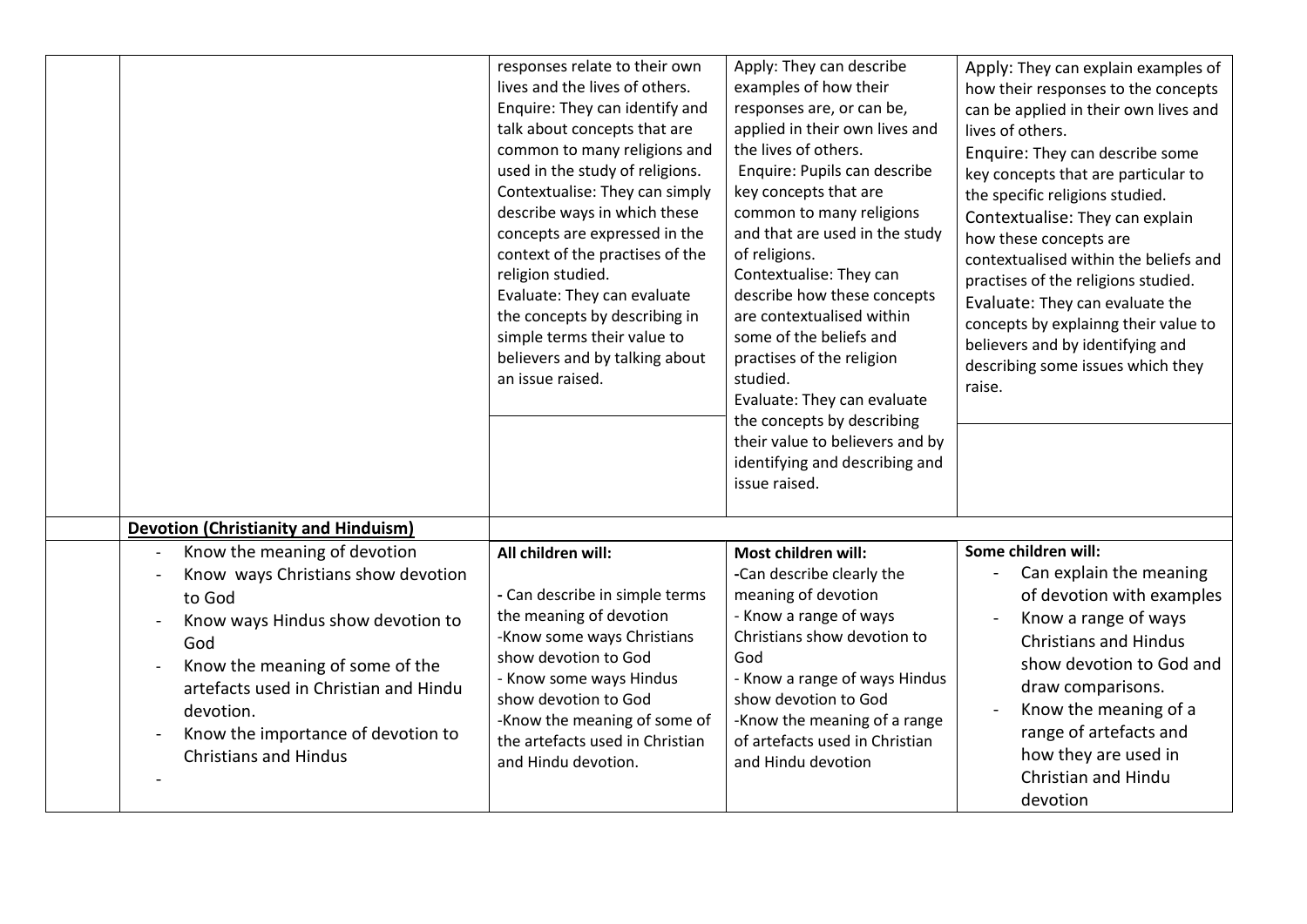| Skill: Explain the significance of devotion to<br>everyone | - Can describe in simple terms<br>the importance of devotion to<br><b>Christians and Hindus</b>                                                                                                                                                                                                                                                                                                                                                                                                                                                                                                                                                                                        | - Can describe clearly the<br>importance of devotion to<br><b>Christians and Hindus</b>                                                                                                                                                                                                                                                                                                                                                                                                                                                                                                                                                                                    | Can explain the<br>importance of devotion to<br><b>Christians and Hindus</b>                                                                                                                                                                                                                                                                                                                                                                                                                                                                                                                                                           |
|------------------------------------------------------------|----------------------------------------------------------------------------------------------------------------------------------------------------------------------------------------------------------------------------------------------------------------------------------------------------------------------------------------------------------------------------------------------------------------------------------------------------------------------------------------------------------------------------------------------------------------------------------------------------------------------------------------------------------------------------------------|----------------------------------------------------------------------------------------------------------------------------------------------------------------------------------------------------------------------------------------------------------------------------------------------------------------------------------------------------------------------------------------------------------------------------------------------------------------------------------------------------------------------------------------------------------------------------------------------------------------------------------------------------------------------------|----------------------------------------------------------------------------------------------------------------------------------------------------------------------------------------------------------------------------------------------------------------------------------------------------------------------------------------------------------------------------------------------------------------------------------------------------------------------------------------------------------------------------------------------------------------------------------------------------------------------------------------|
|                                                            | Communicate: They can<br>describe in simple terms<br>their responses to these<br>concepts.<br>Apply: They can identify<br>simple examples of how<br>their responses relate to<br>their own lives and the lives<br>of others.<br>Enquire: They can identify<br>and talk about concepts that<br>are common to many<br>religions and used in the<br>study of religions.<br>Contextualise: They can<br>simply describe ways in<br>which these concepts are<br>expressed in the context of<br>the practises of the religion<br>studied.<br>Evaluate: They can evaluate<br>the concepts by describing<br>in simple terms their value<br>to believers and by talking<br>about an issue raised | Communicate: They can<br>describe their own responses<br>to the concepts<br>Apply: They can describe<br>examples of how their<br>responses are, or can be,<br>applied in their own lives and<br>the lives of others.<br>Enquire: Pupils can describe<br>key concepts that are<br>common to many religions<br>and that are used in the study<br>of religions.<br>Contextualise: They can<br>describe how these concepts<br>are contextualised within<br>some of the beliefs and<br>practises of the religion<br>studied.<br>Evaluate: They can evaluate<br>the concepts by describing<br>their value to believers and by<br>identifying and describing and<br>issue raised. | Communicate: They can explain<br>their own response to the concept.<br>Apply: They can explain examples of<br>how their responses to the concepts<br>can be applied in their own lives and<br>lives of others.<br>Enquire: They can describe some<br>key concepts that are particular to<br>the specific religions studied.<br>Contextualise: They can explain<br>how these concepts are<br>contextualised within the beliefs and<br>practises of the religions studied.<br>Evaluate: They can evaluate the<br>concepts by explainng their value to<br>believers and by identifying and<br>describing some issues which they<br>raise. |
| Myth (Hinduism)                                            |                                                                                                                                                                                                                                                                                                                                                                                                                                                                                                                                                                                                                                                                                        |                                                                                                                                                                                                                                                                                                                                                                                                                                                                                                                                                                                                                                                                            |                                                                                                                                                                                                                                                                                                                                                                                                                                                                                                                                                                                                                                        |
| Know the meaning of myth                                   | All children will:                                                                                                                                                                                                                                                                                                                                                                                                                                                                                                                                                                                                                                                                     | Most children will:                                                                                                                                                                                                                                                                                                                                                                                                                                                                                                                                                                                                                                                        | Some children will:                                                                                                                                                                                                                                                                                                                                                                                                                                                                                                                                                                                                                    |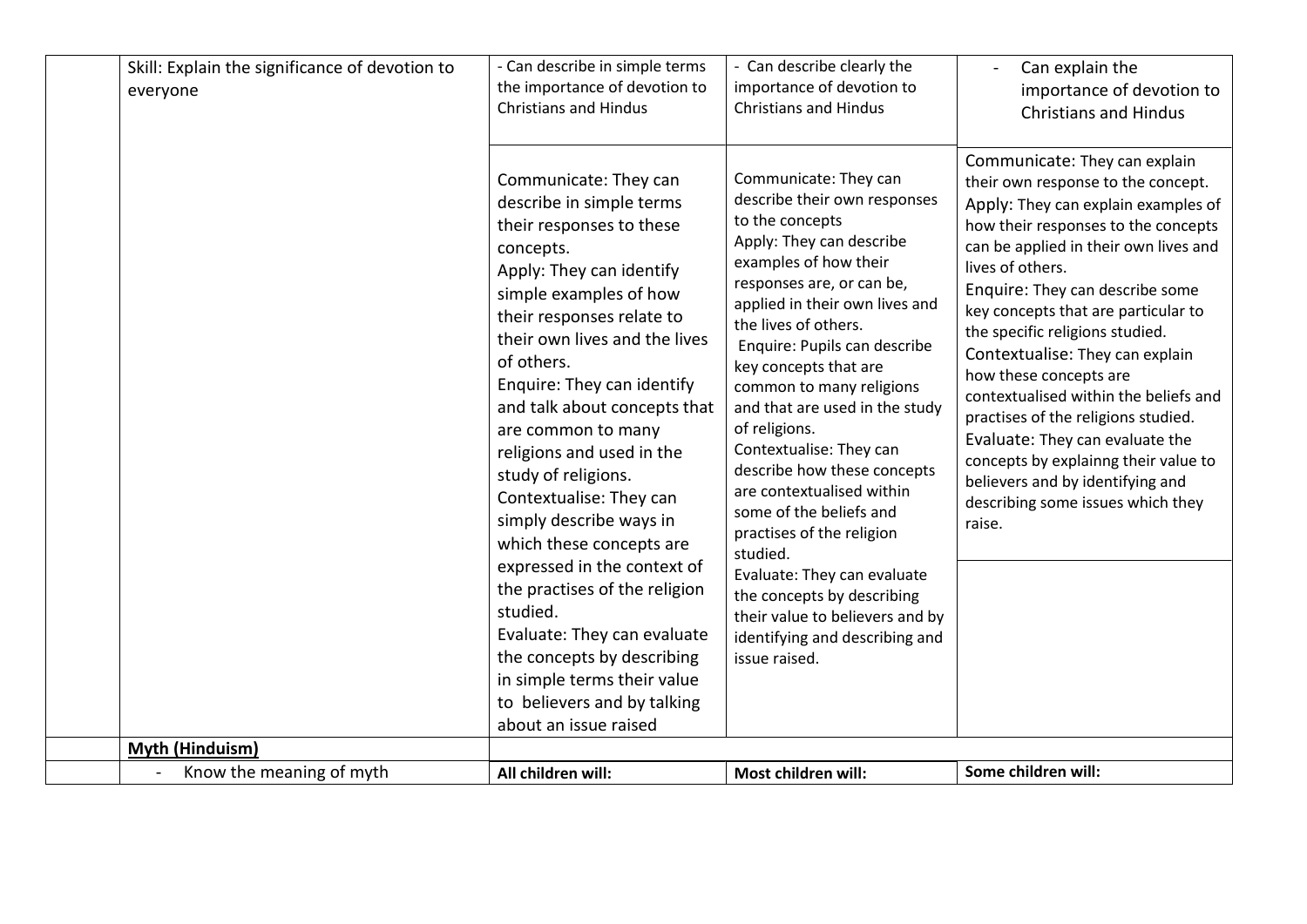| Know how to retell the myth: Krishna<br>and the serpent<br>Know the themes and beliefs<br>expressed in Krishna and the serpent,<br>Mahabharata and the story Rama and<br>Sita.<br>Know the core beliefs of Hinduism<br>Know how to evaluate the concept<br>myth by describing the value of myth<br>to believers | -Can describe simply the<br>meaning of myth<br>- Can re-tell the myth: Krishna<br>and the serpent with support<br>-Know some themes and<br>beliefs expressed in the story<br>Rama and Sita<br>- Can name some core beliefs<br>of Hinduism<br>- Can say how important the<br>value of myth is to believers | -Can describe clearly the<br>meaning of myth<br>- Can re-tell the myth: Krishna<br>and the serpent<br>- Know some themes and<br>beliefs expressed in the story<br>of Rama and Sita and the<br>Mahabharata.<br>- Can name a range of core<br>beliefs for Hindus<br>-Can describe how important | Can explain the meaning<br>of myth<br>Can re-tell the myth:<br>Krishna and the serpent<br>concisely with appropriate<br>detail.<br>Know range of themes<br>and beliefs expressed in<br>the story of Rama and Sita<br>and the Mahaharata.                                                                                                                                  |
|-----------------------------------------------------------------------------------------------------------------------------------------------------------------------------------------------------------------------------------------------------------------------------------------------------------------|-----------------------------------------------------------------------------------------------------------------------------------------------------------------------------------------------------------------------------------------------------------------------------------------------------------|-----------------------------------------------------------------------------------------------------------------------------------------------------------------------------------------------------------------------------------------------------------------------------------------------|---------------------------------------------------------------------------------------------------------------------------------------------------------------------------------------------------------------------------------------------------------------------------------------------------------------------------------------------------------------------------|
| Skill: Explain the importance of myths to<br>Hindus                                                                                                                                                                                                                                                             | Communicate: They can<br>describe in simple terms<br>their responses to these<br>concepts.<br>Apply: They can identify<br>simple examples of how<br>their responses relate to<br>their own lives and the lives<br>of others.<br>Enquire: They can identify                                                | the value of myth is to<br>believers.<br>Communicate: They can<br>describe their own responses<br>to the concepts<br>Apply: They can describe<br>examples of how their<br>responses are, or can be,<br>applied in their own lives and<br>the lives of others.<br>Enquire: Pupils can describe | Can name a range of core<br>beliefs for Hindus<br>Can explain the<br>importance of the value of<br>myth to believers<br>Communicate: They can explain<br>their own response to the concept.<br>Apply: They can explain examples of<br>how their responses to the concepts<br>can be applied in their own lives and<br>lives of others.<br>Enquire: They can describe some |
|                                                                                                                                                                                                                                                                                                                 | and talk about concepts that<br>are common to many<br>religions and used in the<br>study of religions.<br>Contextualise: They can<br>simply describe ways in<br>which these concepts are<br>expressed in the context of<br>the practises of the religion<br>studied.                                      | key concepts that are<br>common to many religions<br>and that are used in the study<br>of religions.<br>Contextualise: They can<br>describe how these concepts<br>are contextualised within<br>some of the beliefs and<br>practises of the religion<br>studied.                               | key concepts that are particular to<br>the specific religions studied.<br>Contextualise: They can explain<br>how these concepts are<br>contextualised within the beliefs and<br>practises of the religions studied.<br>Evaluate: They can evaluate the<br>concepts by explainng their value to<br>believers and by identifying and                                        |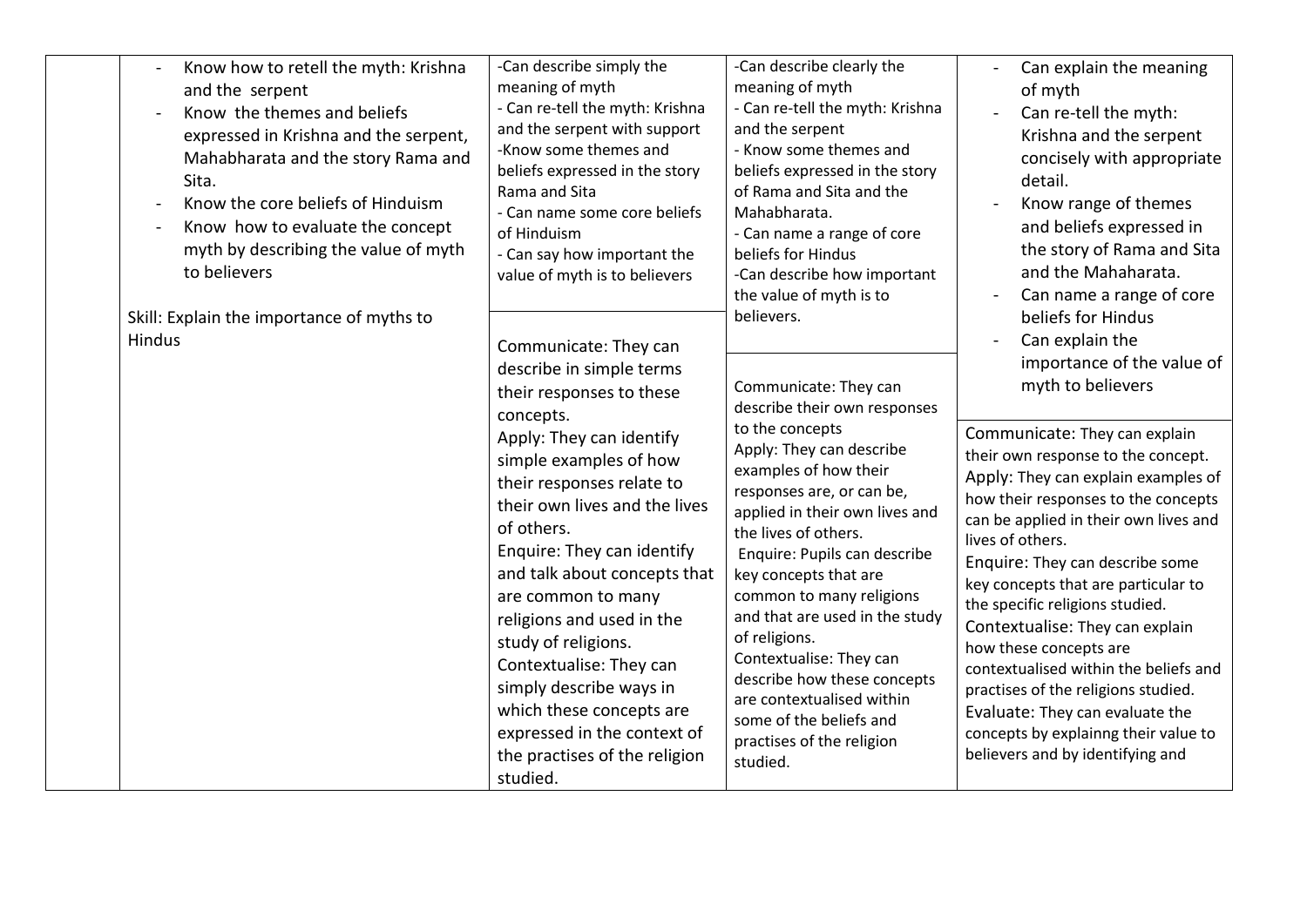|                                                                                                                                                                                                                                                                                                                                                                | Evaluate: They can evaluate<br>the concepts by describing<br>in simple terms their value<br>to believers and by talking<br>about an issue raised                                                                                                                                                                                                                     | Evaluate: They can evaluate<br>the concepts by describing<br>their value to believers and by<br>identifying and describing and<br>issue raised.                                                                                                                                                                                                                                                                        | describing some issues which they<br>raise.                                                                                                                                                                                                                                                                                                                                              |
|----------------------------------------------------------------------------------------------------------------------------------------------------------------------------------------------------------------------------------------------------------------------------------------------------------------------------------------------------------------|----------------------------------------------------------------------------------------------------------------------------------------------------------------------------------------------------------------------------------------------------------------------------------------------------------------------------------------------------------------------|------------------------------------------------------------------------------------------------------------------------------------------------------------------------------------------------------------------------------------------------------------------------------------------------------------------------------------------------------------------------------------------------------------------------|------------------------------------------------------------------------------------------------------------------------------------------------------------------------------------------------------------------------------------------------------------------------------------------------------------------------------------------------------------------------------------------|
| <b>Symbol (Christianity)</b>                                                                                                                                                                                                                                                                                                                                   |                                                                                                                                                                                                                                                                                                                                                                      |                                                                                                                                                                                                                                                                                                                                                                                                                        |                                                                                                                                                                                                                                                                                                                                                                                          |
| Know the meaning of symbol<br>Know the ways trees and stones are used<br>as symbols in Christianity (using stimulus:<br>The tale of the three trees and the symbol<br>of stone)<br>Know the value of trees and stones as<br>symbols to Christians<br>Know the value of symbols to others (gem<br>stones, mood stones, souvenirs, symbols<br>in daily life etc) | All children will:<br>- Describe in simple terms the<br>meaning of symbol<br>- Know some ways trees and<br>stones are used as symbols in<br>Christianity<br>- Can describe in simple terms<br>some value trees and stones<br>have to Christians<br>-Can describe in simple terms<br>some value others have                                                           | Most children will:<br>-Describe clearly the meaning<br>of symbol<br>- Know a range of ways trees<br>and stones are used as<br>symbols in Christianity<br>- Can describe clearly some<br>value trees and stones have to<br>Christians<br>- Can describe clearly some<br>value others have                                                                                                                              | Some children will:<br>-Explain the meaning of symbol<br>- Know a range of ways trees and<br>stones are used as symbols in<br>Christianity and draw<br>comparisons<br>- Can explain the value of trees<br>and stones to Christians, giving<br>examples<br>- Can explain the value symbols<br>have to others                                                                              |
| Skill: Explain the important of symbols to<br>Christians                                                                                                                                                                                                                                                                                                       | Communicate: They can<br>describe in simple terms<br>their responses to these<br>concepts.<br>Apply: They can identify<br>simple examples of how<br>their responses relate to<br>their own lives and the lives<br>of others.<br>Enquire: They can identify<br>and talk about concepts that<br>are common to many<br>religions and used in the<br>study of religions. | Communicate: They can<br>describe their own responses<br>to the concepts<br>Apply: They can describe<br>examples of how their<br>responses are, or can be,<br>applied in their own lives and<br>the lives of others.<br>Enquire: Pupils can describe<br>key concepts that are<br>common to many religions<br>and that are used in the study<br>of religions.<br>Contextualise: They can<br>describe how these concepts | Communicate: They can explain<br>their own response to the concept.<br>Apply: They can explain examples of<br>how their responses to the concepts<br>can be applied in their own lives and<br>lives of others.<br>Enquire: They can describe some<br>key concepts that are particular to<br>the specific religions studied.<br>Contextualise: They can explain<br>how these concepts are |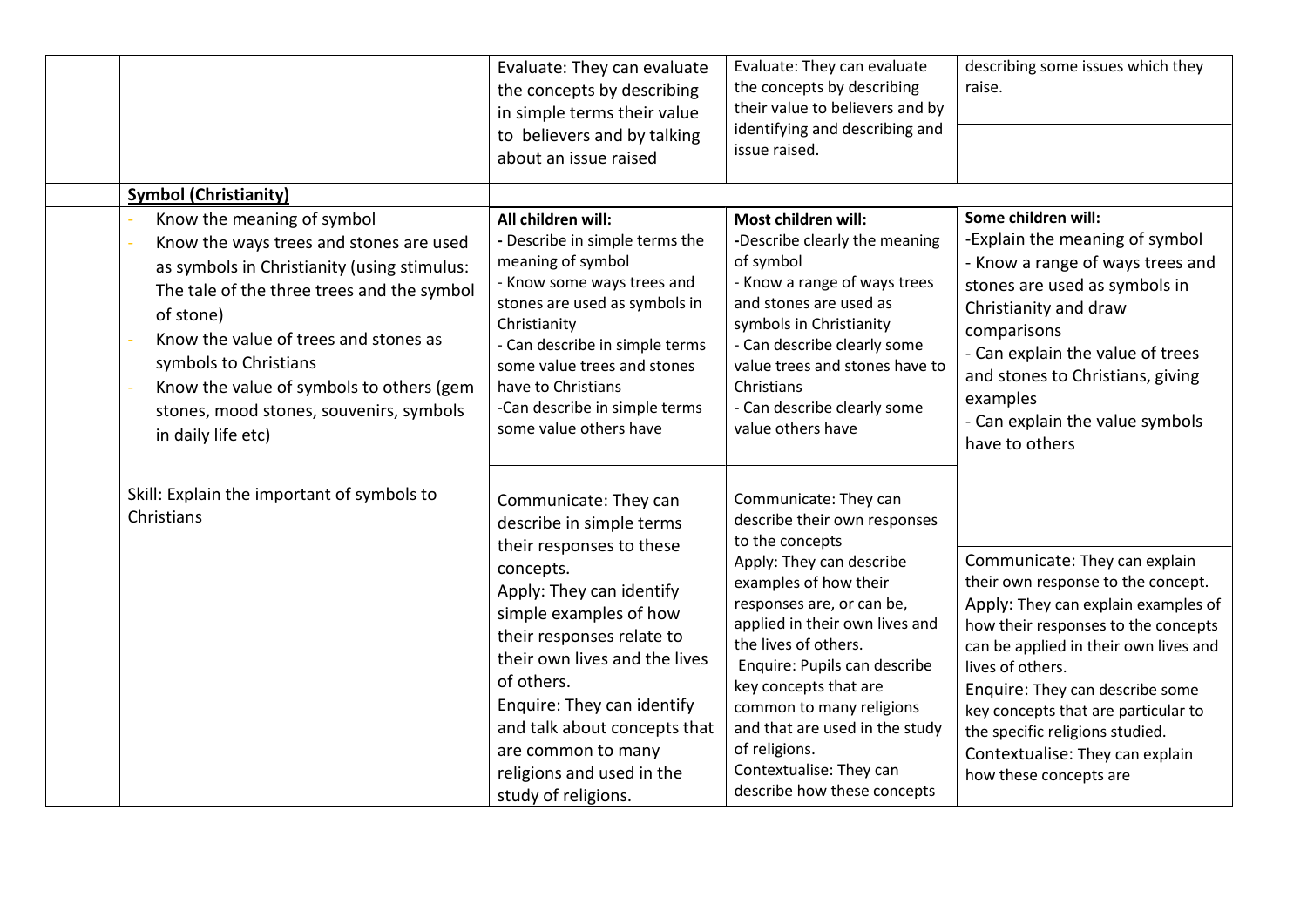|        |                                                                                                                                                                                                                                                                                                                                                                                                                                                                                                       | Contextualise: They can<br>simply describe ways in<br>which these concepts are<br>expressed in the context of<br>the practises of the religion<br>studied.<br>Evaluate: They can evaluate<br>the concepts by describing<br>in simple terms their value<br>to believers and by talking<br>about an issue raised                                                                     | are contextualised within<br>some of the beliefs and<br>practises of the religion<br>studied.<br>Evaluate: They can evaluate<br>the concepts by describing<br>their value to believers and by<br>identifying and describing and<br>issue raised.                                                                                                      | contextualised within the beliefs and<br>practises of the religions studied.<br>Evaluate: They can evaluate the<br>concepts by explaining their value to<br>believers and by identifying and<br>describing some issues which they<br>raise.                                                                                                                                                              |
|--------|-------------------------------------------------------------------------------------------------------------------------------------------------------------------------------------------------------------------------------------------------------------------------------------------------------------------------------------------------------------------------------------------------------------------------------------------------------------------------------------------------------|------------------------------------------------------------------------------------------------------------------------------------------------------------------------------------------------------------------------------------------------------------------------------------------------------------------------------------------------------------------------------------|-------------------------------------------------------------------------------------------------------------------------------------------------------------------------------------------------------------------------------------------------------------------------------------------------------------------------------------------------------|----------------------------------------------------------------------------------------------------------------------------------------------------------------------------------------------------------------------------------------------------------------------------------------------------------------------------------------------------------------------------------------------------------|
| Year 5 | <b>Interpretation (Islam and Christianity)</b>                                                                                                                                                                                                                                                                                                                                                                                                                                                        |                                                                                                                                                                                                                                                                                                                                                                                    |                                                                                                                                                                                                                                                                                                                                                       |                                                                                                                                                                                                                                                                                                                                                                                                          |
|        | -Know the meaning of interpretation<br>-Know how Christians interpret God (as a<br>father, light, shepherd and the trinity)<br>-Know how Muslims interpret God (as the<br>creator and sustainer of the universe, who is<br>similar to nothing and no-one is comparable<br>to Him, caring and forgiving and just (so evil<br>doers must learn a lesson)<br>-- Know and describe the value of believers'<br>interpretations of God.<br>Skill: Explain the importance of interpretation in<br>daily life | All children will:<br>- Can describe in simple terms<br>the meaning of interpretation<br>- Know in simple terms how<br>Christians interpret God as a<br>father, light, shepherd and the<br>trinity<br>-Know in simple terms how<br>Muslims interpret God (as the<br>creator and sustainer of the<br>universe)<br>- Can say how important these<br>interpretations are to believers | Most children will:<br>- Can describe clearly the<br>meaning of interpretation<br>- Know how Christians<br>interpret God as a father,<br>light, shepherd and the trinity<br>in some detail<br>-Know how Muslims interpret<br>God (as the creator and<br>sustainer of the universe) in<br>some detail<br>- Can describe clearly how<br>important these | Some children will:<br>- Can explain the meaning of<br>interpretation<br>- Know how Christians interpret God<br>as a father, light, shepherd and the<br>trinity and draw comparisons<br>-Know how Muslims interpret God<br>(as the creator and sustainer of the<br>universe) in some detail including<br>the element of justice<br>- Can explain how important these<br>interpretations are to believers |
|        |                                                                                                                                                                                                                                                                                                                                                                                                                                                                                                       | Communicate: They can<br>describe their own<br>responses to the concepts.<br>Apply: They can describe<br>examples of how their<br>responses are, or can be,<br>applied in their own lives<br>and the lives of others.                                                                                                                                                              | interpretations are to<br>believers<br>Communicate: They can<br>explain their own response to<br>the concept.                                                                                                                                                                                                                                         | They can explain their own<br>responses to religious concepts.<br>They can explain significant<br>examples of how their responses do,<br>or would, affect their own lives and<br>the lives of others.<br>They can explain some connections<br>between different concepts.                                                                                                                                |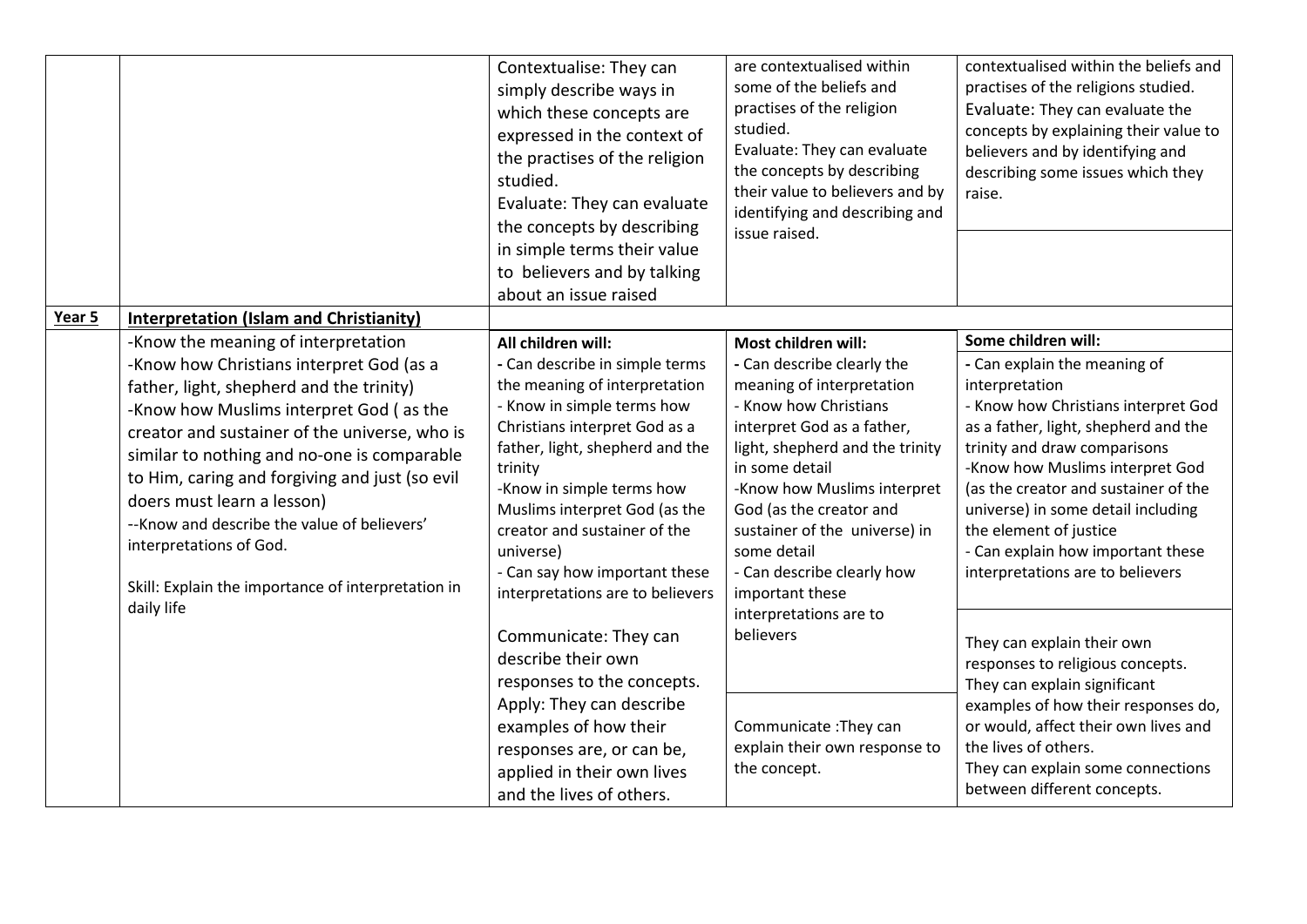|                                                                                                                                                                                                                                                                                                                                                                                                                     | Enquire: Pupils can describe<br>key concepts that are<br>common to many religions<br>and that are used in the<br>study of religions.<br>Contextualise: They can<br>describe how these concepts<br>are contextualised within<br>some of the beliefs and<br>practises of the religion<br>studied.<br>Evaluate: They can evaluate<br>the concepts by describing<br>their value to believers and<br>by identifying and describing<br>and issue raised. | Apply: They can explain<br>examples of how their<br>responses to the concepts can<br>be applied in their own lives<br>and lives of others.<br>Enquire: They can describe<br>some key concepts that are<br>particular to the specific<br>religions studied.<br>Contextualise: They can<br>explain how these concepts<br>are contextualised within the<br>beliefs and practises of the<br>religions studied.<br>Evaluate: They can evaluate<br>the concepts by explaining<br>their value to believers and by<br>identifying and describing<br>some issues which they raise. | They can accurately contextualise<br>them within key beliefs and practises<br>of the religion in which they are<br>expressed.<br>They can evaluate the concepts by<br>explaining their value to believers<br>and by identifying and explaining<br>some important issues which they<br>raise.                                                        |
|---------------------------------------------------------------------------------------------------------------------------------------------------------------------------------------------------------------------------------------------------------------------------------------------------------------------------------------------------------------------------------------------------------------------|----------------------------------------------------------------------------------------------------------------------------------------------------------------------------------------------------------------------------------------------------------------------------------------------------------------------------------------------------------------------------------------------------------------------------------------------------|---------------------------------------------------------------------------------------------------------------------------------------------------------------------------------------------------------------------------------------------------------------------------------------------------------------------------------------------------------------------------------------------------------------------------------------------------------------------------------------------------------------------------------------------------------------------------|-----------------------------------------------------------------------------------------------------------------------------------------------------------------------------------------------------------------------------------------------------------------------------------------------------------------------------------------------------|
| <b>Remembrance British Culture</b>                                                                                                                                                                                                                                                                                                                                                                                  |                                                                                                                                                                                                                                                                                                                                                                                                                                                    |                                                                                                                                                                                                                                                                                                                                                                                                                                                                                                                                                                           |                                                                                                                                                                                                                                                                                                                                                     |
| Know the meaning of remembrance<br>Name events that should be<br>remembered and their significance<br>(e.g. World War, Grenfel Tower, Twin<br>towers etc)<br>Know how to describe the ways that<br>Christians remember the dead through<br>funerals<br>Know the ways that Britain remembers<br>the soldiers who lost their lives in the<br>war.<br>Know some of the features of<br>Remembrance Day and show empathy | All children will:<br>-Can describe in simple terms<br>the meaning of Remembrance<br>-Name some events that<br>should be remembered<br>- Describe in simple terms the<br>ways Christians remember the<br>dead<br>- Name some ways Britain<br>remembers the soldiers who<br>lost their lives in the war.<br>-Know some of the features of<br>Remembrance day                                                                                        | Most children will:<br>-Can describe clearly the<br>meaning of Remembrance<br>-Name events that should be<br>remembered and explain why<br>- Describe clearly the ways<br>Christians remember the dead<br>- Name ways Britain<br>remembers the soldiers who<br>lost their lives in the war<br>-Know some of the features of<br>Remembrance day and show<br>empathy                                                                                                                                                                                                        | Some children will:<br>-Can explain the meaning of<br>Remembrance<br>-Name a range of events that should<br>be remembered and explain why<br>- Explain how Christians remember<br>the dead<br>- Explain Britain remembers the<br>soldiers who lost their lives in the<br>war<br>-Know a range of features of<br>Remembrance day and show<br>empathy |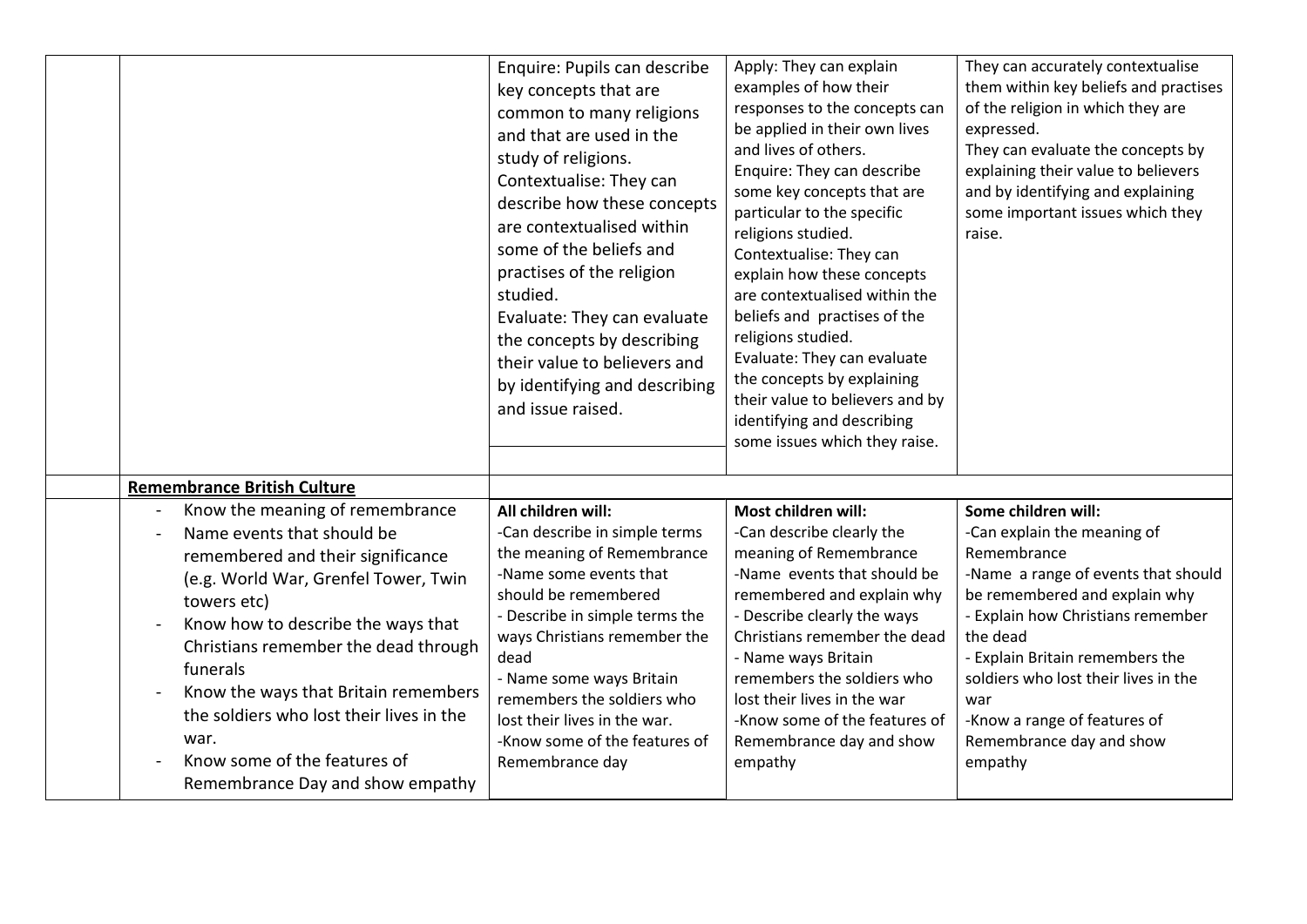| with the sorrow of the loved soldiers                                            |                                                                                                                                                                                                                                                                                                                                                                                                                                                                                                                                                                                                                                                                             |                                                                                                                                                                                                                                                                                                                                                                                                                                                                                                                                                                                                                                                     |                                                                                                                                                                                                                                                                                                                                                                                                                                                                                                                                                                           |
|----------------------------------------------------------------------------------|-----------------------------------------------------------------------------------------------------------------------------------------------------------------------------------------------------------------------------------------------------------------------------------------------------------------------------------------------------------------------------------------------------------------------------------------------------------------------------------------------------------------------------------------------------------------------------------------------------------------------------------------------------------------------------|-----------------------------------------------------------------------------------------------------------------------------------------------------------------------------------------------------------------------------------------------------------------------------------------------------------------------------------------------------------------------------------------------------------------------------------------------------------------------------------------------------------------------------------------------------------------------------------------------------------------------------------------------------|---------------------------------------------------------------------------------------------------------------------------------------------------------------------------------------------------------------------------------------------------------------------------------------------------------------------------------------------------------------------------------------------------------------------------------------------------------------------------------------------------------------------------------------------------------------------------|
| left behind<br>Skill: Explain the importance of acts of<br>Remembrance to people | Communicate: They can<br>describe their own<br>responses to the concepts.<br>Apply: They can describe<br>examples of how their<br>responses are, or can be,<br>applied in their own lives<br>and the lives of others.<br>Enquire: Pupils can describe<br>key concepts that are<br>common to many religions<br>and that are used in the<br>study of religions.<br>Contextualise: They can<br>describe how these concepts<br>are contextualised within<br>some of the beliefs and<br>practises of the religion<br>studied.<br>Evaluate: They can evaluate<br>the concepts by describing<br>their value to believers and<br>by identifying and describing<br>and issue raised. | Communicate: They can<br>explain their own response to<br>the concept.<br>Apply: They can explain<br>examples of how their<br>responses to the concepts can<br>be applied in their own lives<br>and lives of others.<br>Enquire: They can describe<br>some key concepts that are<br>particular to the specific<br>religions studied.<br>Contextualise: They can<br>explain how these concepts<br>are contextualised within the<br>beliefs and practises of the<br>religions studied.<br>Evaluate: They can evaluate<br>the concepts by explaining<br>their value to believers and by<br>identifying and describing<br>some issues which they raise. | They can explain their own<br>responses to religious concepts.<br>They can explain significant<br>examples of how their responses do,<br>or would, affect their own lives and<br>the lives of others.<br>They can explain some connections<br>between different concepts.<br>They can accurately contextualise<br>them within key beliefs and practises<br>of the religion in which they are<br>expressed.<br>They can evaluate the concepts by<br>explaining their value to believers<br>and by identifying and explaining<br>some important issues which they<br>raise. |
| <b>Stewardship (Christianity and Islam)</b><br>-Know the meaning of stewardship  | All children will:                                                                                                                                                                                                                                                                                                                                                                                                                                                                                                                                                                                                                                                          | Most children will:                                                                                                                                                                                                                                                                                                                                                                                                                                                                                                                                                                                                                                 | Some children will:                                                                                                                                                                                                                                                                                                                                                                                                                                                                                                                                                       |
| -Know the messages behind 'Brother, Sister,<br>Eagle, Sky'                       | -Describe in simple terms the<br>meaning of stewardship                                                                                                                                                                                                                                                                                                                                                                                                                                                                                                                                                                                                                     | -Describe clearly the meaning<br>of stewardship                                                                                                                                                                                                                                                                                                                                                                                                                                                                                                                                                                                                     | -Explain the meaning of stewardship<br>- Explain the messages behind<br>'Brother, Sister, Eagle, Sky'                                                                                                                                                                                                                                                                                                                                                                                                                                                                     |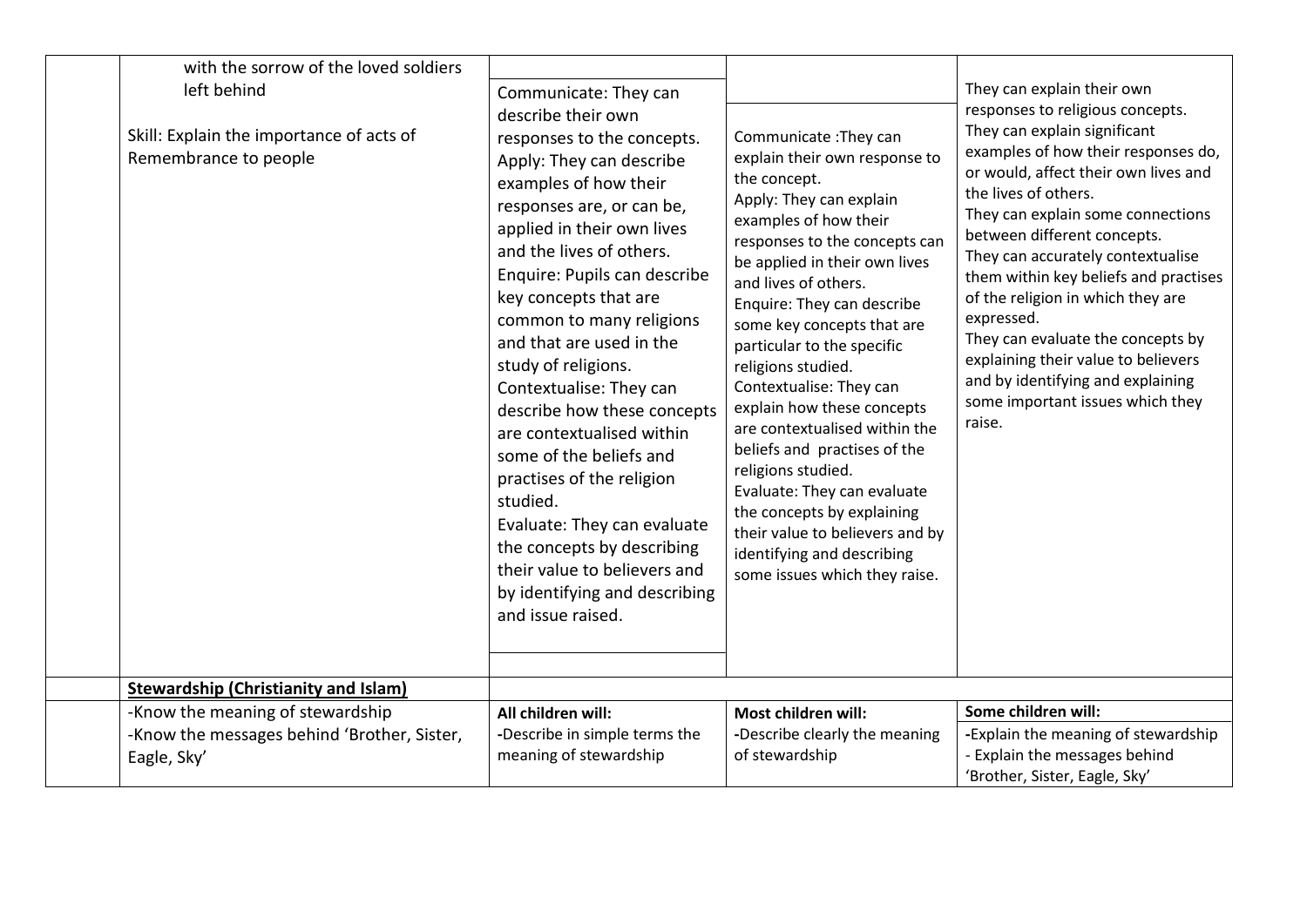| -Know the message behind the quote,<br>'Everywhere, Everywhere, Everywhere'<br>-Know the importance and relevance of<br>stewardship to Muslims (through the Islamic<br>creation story)<br>- Know the importance and relevance of<br>stewardship to Christians (through the<br>Christian creation story) | - Describe in simple terms the<br>messages behind 'Brother,<br>Sister, Eagle, Sky'<br>- Describe in simple terms the<br>message behind the quote,<br>'Everywhere, Everywhere,<br>Everywhere'<br>- Can describe in simple terms<br>the Islamic creation story and<br>suggest why stewardship is                                                                                                                                                                                  | - Describe clearly the<br>messages behind 'Brother,<br>Sister, Eagle, Sky'<br>- Describe clearly the message<br>behind the quote,<br>'Everywhere, Everywhere,<br>Everywhere'<br>- Can describe clearly the<br>Islamic creation story and<br>suggest why stewardship is                                                                                                                                                                                                               | - Explain the message behind the<br>quote, 'Everywhere, Everywhere,<br>Everywhere'<br>- Can describe the Islamic creation<br>story and explain why stewardship is<br>important to Muslims<br>- Can describe the Christian creation<br>story and explain why stewardship is<br>important to Christians                                                            |
|---------------------------------------------------------------------------------------------------------------------------------------------------------------------------------------------------------------------------------------------------------------------------------------------------------|---------------------------------------------------------------------------------------------------------------------------------------------------------------------------------------------------------------------------------------------------------------------------------------------------------------------------------------------------------------------------------------------------------------------------------------------------------------------------------|--------------------------------------------------------------------------------------------------------------------------------------------------------------------------------------------------------------------------------------------------------------------------------------------------------------------------------------------------------------------------------------------------------------------------------------------------------------------------------------|------------------------------------------------------------------------------------------------------------------------------------------------------------------------------------------------------------------------------------------------------------------------------------------------------------------------------------------------------------------|
| Skill: Explain the importance of stewardship in<br>looking after the world we live in                                                                                                                                                                                                                   | important to Muslims<br>- Can describe in simple terms<br>the Christian creation story and<br>suggest why stewardship is<br>important to Christians                                                                                                                                                                                                                                                                                                                             | important to Muslims<br>- Can describe clearly the<br>Christian creation story and<br>suggest why stewardship is<br>important to Christians                                                                                                                                                                                                                                                                                                                                          | They can explain their own<br>responses to religious concepts.<br>They can explain significant<br>examples of how their responses do,<br>or would, affect their own lives and<br>the lives of others.                                                                                                                                                            |
|                                                                                                                                                                                                                                                                                                         | Communicate: They can<br>describe their own<br>responses to the concepts.<br>Apply: They can describe<br>examples of how their<br>responses are, or can be,<br>applied in their own lives<br>and the lives of others.<br>Enquire: Pupils can describe<br>key concepts that are<br>common to many religions<br>and that are used in the<br>study of religions.<br>Contextualise: They can<br>describe how these concepts<br>are contextualised within<br>some of the beliefs and | Communicate: They can<br>explain their own response to<br>the concept.<br>Apply: They can explain<br>examples of how their<br>responses to the concepts can<br>be applied in their own lives<br>and lives of others.<br>Enquire: They can describe<br>some key concepts that are<br>particular to the specific<br>religions studied.<br>Contextualise: They can<br>explain how these concepts<br>are contextualised within the<br>beliefs and practises of the<br>religions studied. | They can explain some connections<br>between different concepts.<br>They can accurately contextualise<br>them within key beliefs and practises<br>of the religion in which they are<br>expressed.<br>They can evaluate the concepts by<br>explaining their value to believers<br>and by identifying and explaining<br>some important issues which they<br>raise. |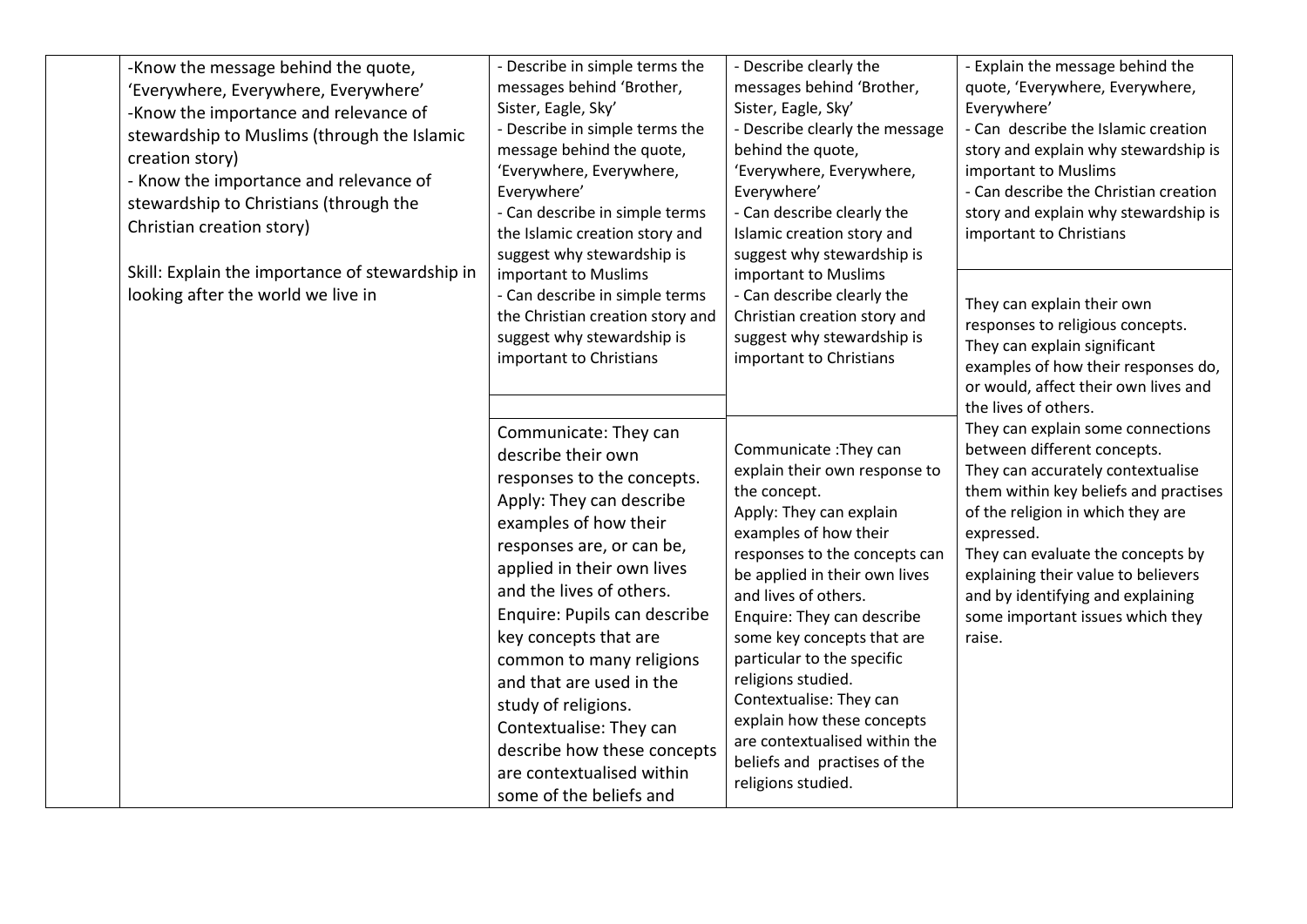|                                                                                                                                                                                                                                                                                                                                                                                                                                                                                         | practises of the religion<br>studied.<br>Evaluate: They can evaluate<br>the concepts by describing<br>their value to believers and<br>by identifying and describing<br>and issue raised.                                                                                                                                                                               | Evaluate: They can evaluate<br>the concepts by explaining<br>their value to believers and by<br>identifying and describing<br>some issues which they raise.                                                                                                                                                                                                                                        |                                                                                                                                                                                                                                                                                                                                                                                                                                           |
|-----------------------------------------------------------------------------------------------------------------------------------------------------------------------------------------------------------------------------------------------------------------------------------------------------------------------------------------------------------------------------------------------------------------------------------------------------------------------------------------|------------------------------------------------------------------------------------------------------------------------------------------------------------------------------------------------------------------------------------------------------------------------------------------------------------------------------------------------------------------------|----------------------------------------------------------------------------------------------------------------------------------------------------------------------------------------------------------------------------------------------------------------------------------------------------------------------------------------------------------------------------------------------------|-------------------------------------------------------------------------------------------------------------------------------------------------------------------------------------------------------------------------------------------------------------------------------------------------------------------------------------------------------------------------------------------------------------------------------------------|
| <b>Ritual (Islam)</b>                                                                                                                                                                                                                                                                                                                                                                                                                                                                   |                                                                                                                                                                                                                                                                                                                                                                        |                                                                                                                                                                                                                                                                                                                                                                                                    |                                                                                                                                                                                                                                                                                                                                                                                                                                           |
| -Know the meaning of ritual<br>-Know the key features of Islamic prayer<br>(Salat)<br>-Know how prayer is used as a ritual by<br>Muslims and why they value it<br>- Know the key features of Wudu and why<br>they value this ritual<br>-Know the key features of Eid-ul-Fitr and why<br>they value this ritual<br>- know rituals they take part in in their own<br>life (including feelings) and can explain their<br>importance<br>Skill: Explain the importance of rituals to Muslims | All children will:<br>- Can describe in simple terms<br>the meaning of ritual<br>-Name some of the key<br>features of Islamic prayer<br>(Salat)<br>- Describe in simple terms how<br>prayer is used as a ritual<br>-Name some of the key<br>features of Wudu<br>-Name some of the key<br>features of Eid-ul-Fitr<br>-Identify some feelings<br>associated with rituals | Most children will:<br>- Can describe clearly the<br>meaning of ritual<br>-Name the key features of<br>Islamic prayer (Salat)<br>- Describe clearly how prayer<br>is used as a ritual and say why<br>it is important<br>-Name the key features of<br>Wudu and say why it is<br>important<br>-Name some of the key<br>features of Eid-ul-Fitr and why<br>it is important<br>-Identify some feelings | Some children will:<br>-Can explain the meaning of ritual<br>-Name the key features of Islamic<br>prayer (Salat)<br>- Explain how prayer is used as a<br>ritual and why it is important<br>-Name the key features of Wudu and<br>explain why it is important<br>-Name some of the key features of<br>Eid-ul-Fitr and explain why it is<br>important<br>-Identify some feelings associated<br>with rituals and explain their<br>importance |
| and themselves                                                                                                                                                                                                                                                                                                                                                                                                                                                                          | Communicate: They can<br>describe their own<br>responses to the concepts.<br>Apply: They can describe<br>examples of how their<br>responses are, or can be,                                                                                                                                                                                                            | associated with rituals and<br>describe their importance<br>Communicate: They can<br>explain their own response to<br>the concept.                                                                                                                                                                                                                                                                 | They can explain their own<br>responses to religious concepts.<br>They can explain significant<br>examples of how their responses do,<br>or would, affect their own lives and<br>the lives of others.<br>They can explain some connections<br>between different concepts.                                                                                                                                                                 |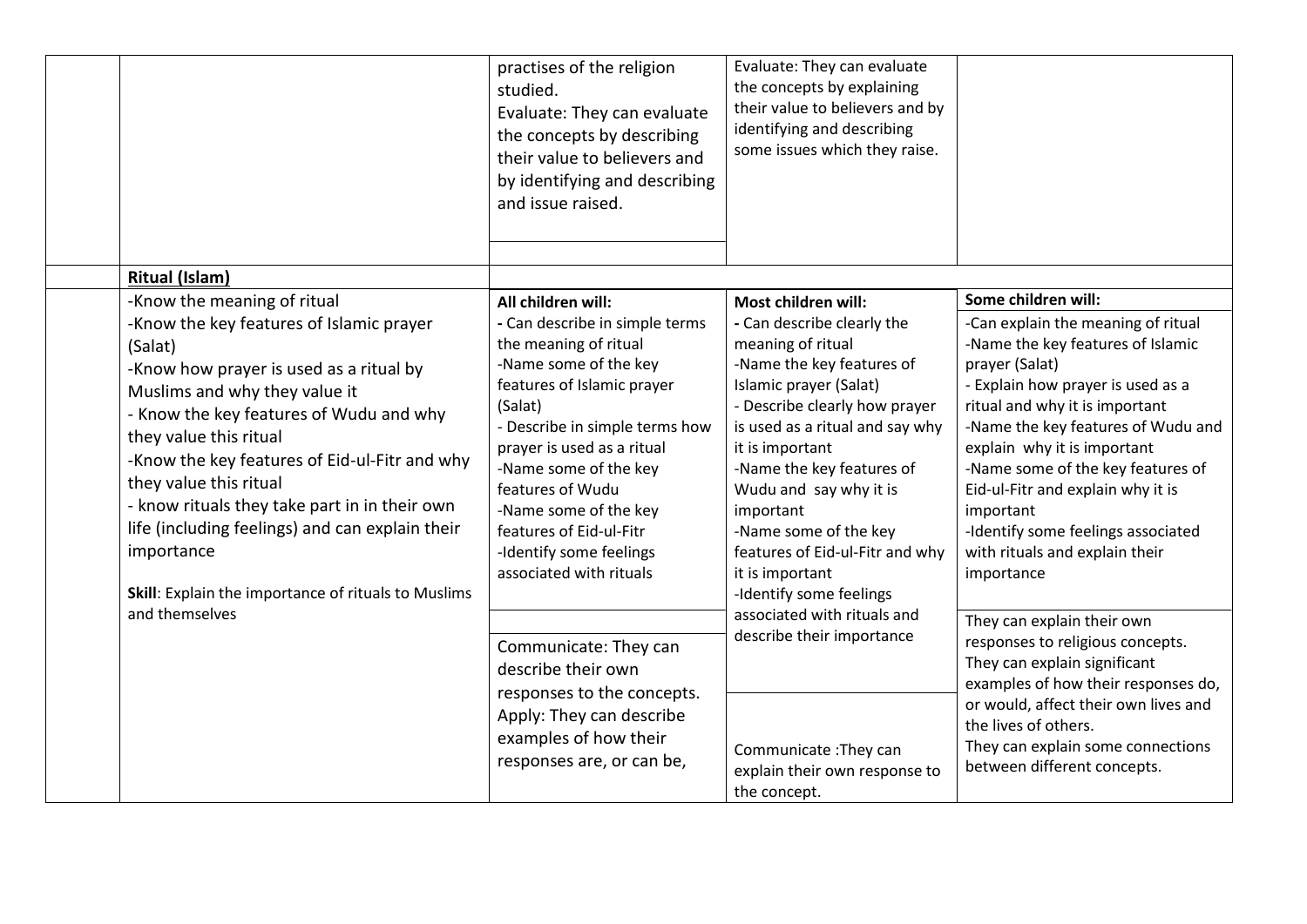|                                                                                                                                                                                                                                                                                                                                                          | applied in their own lives<br>and the lives of others.<br>Enquire: Pupils can describe<br>key concepts that are<br>common to many religions<br>and that are used in the<br>study of religions.<br>Contextualise: They can<br>describe how these concepts<br>are contextualised within<br>some of the beliefs and<br>practises of the religion<br>studied.<br>Evaluate: They can evaluate<br>the concepts by describing<br>their value to believers and<br>by identifying and describing<br>and issue raised. | Apply: They can explain<br>examples of how their<br>responses to the concepts can<br>be applied in their own lives<br>and lives of others.<br>Enquire: They can describe<br>some key concepts that are<br>particular to the specific<br>religions studied.<br>Contextualise: They can<br>explain how these concepts<br>are contextualised within the<br>beliefs and practises of the<br>religions studied.<br>Evaluate: They can evaluate<br>the concepts by explaining<br>their value to believers and by<br>identifying and describing<br>some issues which they raise. | They can accurately contextualise<br>them within key beliefs and practises<br>of the religion in which they are<br>expressed.<br>They can evaluate the concepts by<br>explaining their value to believers<br>and by identifying and explaining<br>some important issues which they<br>raise.                                            |
|----------------------------------------------------------------------------------------------------------------------------------------------------------------------------------------------------------------------------------------------------------------------------------------------------------------------------------------------------------|--------------------------------------------------------------------------------------------------------------------------------------------------------------------------------------------------------------------------------------------------------------------------------------------------------------------------------------------------------------------------------------------------------------------------------------------------------------------------------------------------------------|---------------------------------------------------------------------------------------------------------------------------------------------------------------------------------------------------------------------------------------------------------------------------------------------------------------------------------------------------------------------------------------------------------------------------------------------------------------------------------------------------------------------------------------------------------------------------|-----------------------------------------------------------------------------------------------------------------------------------------------------------------------------------------------------------------------------------------------------------------------------------------------------------------------------------------|
| <b>Justice (Christianity and Islam)</b>                                                                                                                                                                                                                                                                                                                  |                                                                                                                                                                                                                                                                                                                                                                                                                                                                                                              |                                                                                                                                                                                                                                                                                                                                                                                                                                                                                                                                                                           |                                                                                                                                                                                                                                                                                                                                         |
| Know the meaning of justice<br>Know the importance of justice in Christian<br>(the Prodigal son) and Muslim (Justice for<br>All) stories<br>Know how to describe the value of justice to<br><b>Christians and Muslims</b><br>Know how justice can be applied in own and<br>others' lives<br>Skill: Explain the importance of justice in our own<br>lives | All children will:<br>- Describe in simple terms the<br>meaning of justice<br>-With support, show an<br>understanding of justice in<br>Christianity (The Prodigal son)<br>and Muslin (Justice for all)<br>stories<br>- Describe in simple terms the<br>value of justice to Christians<br>and Muslims                                                                                                                                                                                                         | Most children will:<br>- Describe clearly the meaning<br>of justice<br>-Show an understanding of<br>justice in Christianity (The<br>Prodigal son) and Muslin<br>(Justice for all) stories<br>- Describe clearly the value of<br>justice to Christians and<br><b>Muslims</b>                                                                                                                                                                                                                                                                                               | Some children will:<br>- Explain the meaning of justice<br>-Confidently show an understanding<br>of justice in Christianity (The Prodigal<br>son) and Muslin (Justice for all)<br>stories<br>- Explain the value of justice to<br><b>Christians and Muslims</b><br>- Explain how justice can be applied<br>in their own life and others |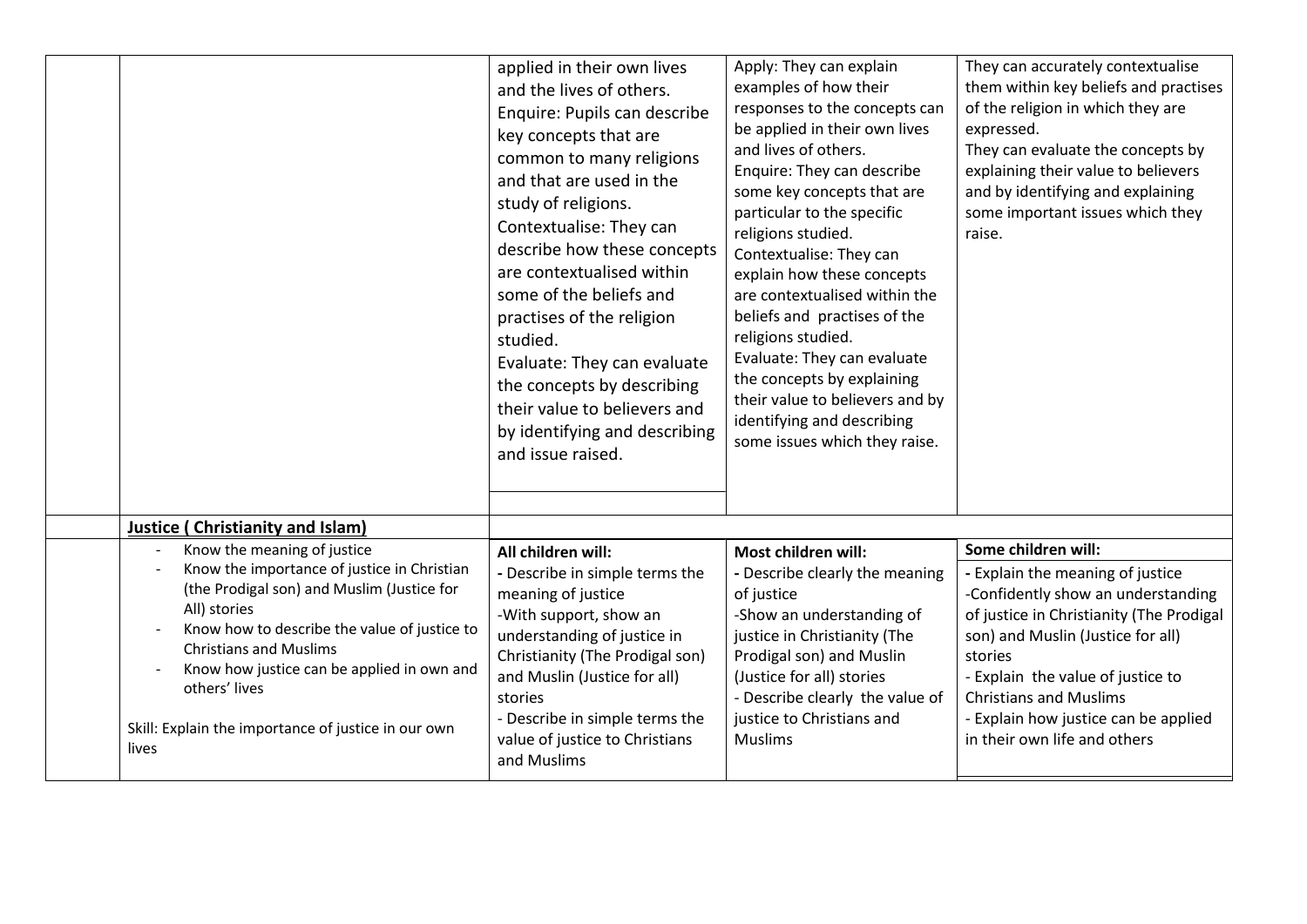| - Describe in simple terms how<br>justice can be applied in their<br>own life.<br>Communicate: They can                                                                                                                                                                                                                                                                                                                                                                                                                                                                                                                                            | - Describe clearly how justice<br>can be applied in their own<br>life.                                                                                                                                                                                                                                                                                                                                                                                                                                                                                                                                                                              | They can explain their own<br>responses to religious concepts.<br>They can explain significant<br>examples of how their responses do,<br>or would, affect their own lives and<br>the lives of others.<br>They can explain some connections                                                                                  |
|----------------------------------------------------------------------------------------------------------------------------------------------------------------------------------------------------------------------------------------------------------------------------------------------------------------------------------------------------------------------------------------------------------------------------------------------------------------------------------------------------------------------------------------------------------------------------------------------------------------------------------------------------|-----------------------------------------------------------------------------------------------------------------------------------------------------------------------------------------------------------------------------------------------------------------------------------------------------------------------------------------------------------------------------------------------------------------------------------------------------------------------------------------------------------------------------------------------------------------------------------------------------------------------------------------------------|-----------------------------------------------------------------------------------------------------------------------------------------------------------------------------------------------------------------------------------------------------------------------------------------------------------------------------|
| describe their own<br>responses to the concepts.<br>Apply: They can describe<br>examples of how their<br>responses are, or can be,<br>applied in their own lives<br>and the lives of others.<br>Enquire: Pupils can describe<br>key concepts that are<br>common to many religions<br>and that are used in the<br>study of religions.<br>Contextualise: They can<br>describe how these concepts<br>are contextualised within<br>some of the beliefs and<br>practises of the religion<br>studied.<br>Evaluate: They can evaluate<br>the concepts by describing<br>their value to believers and<br>by identifying and describing<br>and issue raised. | Communicate: They can<br>explain their own response to<br>the concept.<br>Apply: They can explain<br>examples of how their<br>responses to the concepts can<br>be applied in their own lives<br>and lives of others.<br>Enquire: They can describe<br>some key concepts that are<br>particular to the specific<br>religions studied.<br>Contextualise: They can<br>explain how these concepts<br>are contextualised within the<br>beliefs and practises of the<br>religions studied.<br>Evaluate: They can evaluate<br>the concepts by explaining<br>their value to believers and by<br>identifying and describing<br>some issues which they raise. | between different concepts.<br>They can accurately contextualise<br>them within key beliefs and practises<br>of the religion in which they are<br>expressed.<br>They can evaluate the concepts by<br>explaining their value to believers<br>and by identifying and explaining<br>some important issues which they<br>raise. |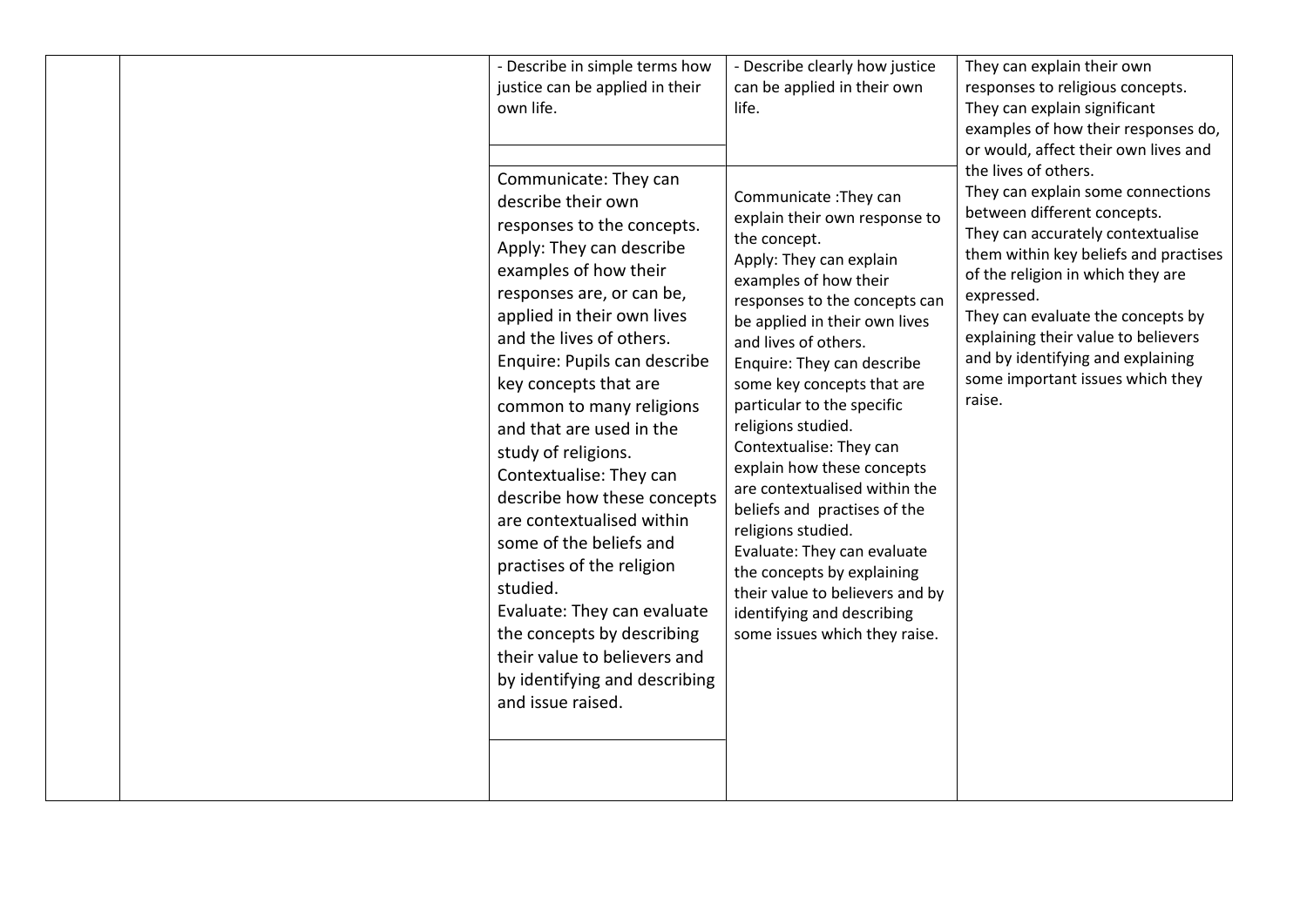| Umma (Islam)                                                                                                                                                                                                                                                                                                                                                                                                                        |                                                                                                                                                                                                                                                                                                                                                                                                |                                                                                                                                                                                                                                                                                                                                                                                  |                                                                                                                                                                                                                                                                                                                                                |
|-------------------------------------------------------------------------------------------------------------------------------------------------------------------------------------------------------------------------------------------------------------------------------------------------------------------------------------------------------------------------------------------------------------------------------------|------------------------------------------------------------------------------------------------------------------------------------------------------------------------------------------------------------------------------------------------------------------------------------------------------------------------------------------------------------------------------------------------|----------------------------------------------------------------------------------------------------------------------------------------------------------------------------------------------------------------------------------------------------------------------------------------------------------------------------------------------------------------------------------|------------------------------------------------------------------------------------------------------------------------------------------------------------------------------------------------------------------------------------------------------------------------------------------------------------------------------------------------|
| -Know the meaning of Umma                                                                                                                                                                                                                                                                                                                                                                                                           | All children will:                                                                                                                                                                                                                                                                                                                                                                             | Most children will:                                                                                                                                                                                                                                                                                                                                                              | Some children will:                                                                                                                                                                                                                                                                                                                            |
| - Know how to describe how aspects of Muslim<br>practice and belief develop a sense of Umma<br>(through smaller concepts: Haj and Zakat)<br>- Know the value of Umma to Muslims<br>- Know ways Umma affects daily life<br>- Know communities that would be beneficial to<br>be a part of and communities that would not<br>Skill: Explain the importance of Umma to Hindus and<br>the significance in taking part in Haj and Zakat. | -Describe in simple terms the<br>meaning of Umma<br>-With support, describe in<br>simple terms how aspects of<br>Muslim practice and belief<br>develop a sense of Umma<br>-Describe in simple terms the<br>value of Umma to Muslims<br>-Describe in simple terms ways<br>Umma affects daily life<br>-Name some communities that<br>would be beneficial to be a<br>part of and communities that | -Describe clearly the meaning<br>of Umma<br>-Describe clearly how aspects<br>of Muslim practice and belief<br>develop a sense of Umma<br>-Describe clearly the value of<br><b>Umma to Muslims</b><br>-Describe clearly ways Umma<br>affects daily life<br>-Name communities that<br>would be beneficial to be a<br>part of and communities that<br>would not and explain choices | -Explain the meaning of Umma<br>-Explain how aspects of Muslim<br>practice and belief develop a sense<br>of Umma<br>-Explain the value of Umma to<br><b>Muslims</b><br>-Explain ways Umma affects daily life<br>-Name a range communities that<br>would be beneficial to be a part of<br>and communities that would not and<br>justify choices |
|                                                                                                                                                                                                                                                                                                                                                                                                                                     | would not<br>Communicate: They can<br>describe their own<br>responses to the concepts.<br>Apply: They can describe<br>examples of how their                                                                                                                                                                                                                                                    | Communicate: They can<br>explain their own response to<br>the concept.<br>Apply: They can explain<br>examples of how their<br>responses to the concepts can                                                                                                                                                                                                                      | They can explain their own<br>responses to religious concepts.<br>They can explain significant<br>examples of how their responses do,<br>or would, affect their own lives and<br>the lives of others.<br>They can explain some connections<br>between different concepts.<br>They can accurately contextualise                                 |
|                                                                                                                                                                                                                                                                                                                                                                                                                                     | responses are, or can be,<br>applied in their own lives<br>and the lives of others.<br>Enquire: Pupils can describe<br>key concepts that are<br>common to many religions<br>and that are used in the<br>study of religions.<br>Contextualise: They can<br>describe how these concepts<br>are contextualised within                                                                             | be applied in their own lives<br>and lives of others.<br>Enquire: They can describe<br>some key concepts that are<br>particular to the specific<br>religions studied.<br>Contextualise: They can<br>explain how these concepts<br>are contextualised within the<br>beliefs and practises of the<br>religions studied.                                                            | them within key beliefs and practises<br>of the religion in which they are<br>expressed.<br>They can evaluate the concepts by<br>explaining their value to believers<br>and by identifying and explaining<br>some important issues which they<br>raise.                                                                                        |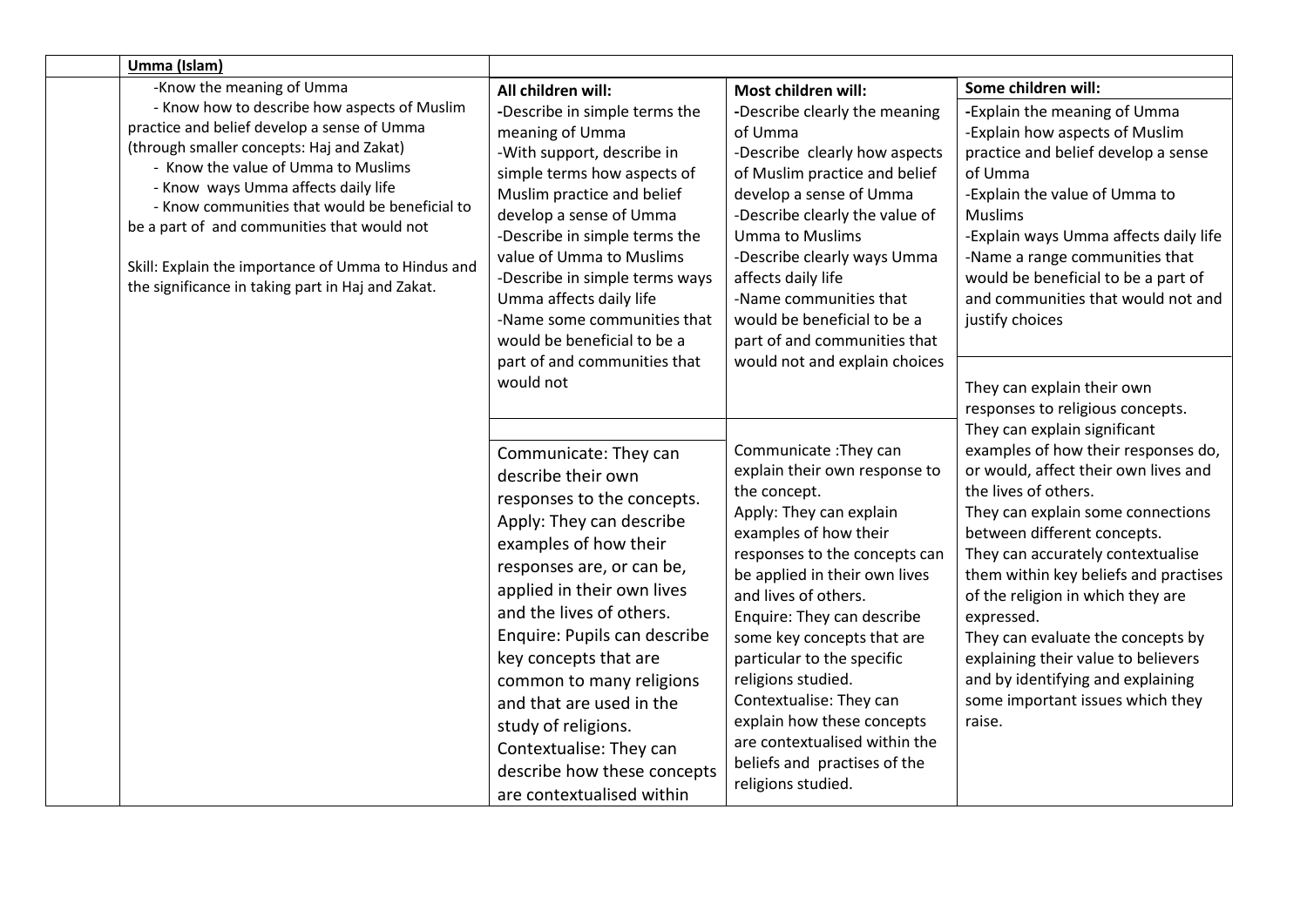|        |                                                                                                                                                                                                                                                                                                                                                                                                        | some of the beliefs and<br>practises of the religion<br>studied.<br>Evaluate: They can evaluate<br>the concepts by describing<br>their value to believers and<br>by identifying and describing<br>and issue raised.                                                                                                                                                                                                  | Evaluate: They can evaluate<br>the concepts by explaining<br>their value to believers and by<br>identifying and describing<br>some issues which they raise.                                                                                                                                                                                                                                                                     |                                                                                                                                                                                                                                                                                                                                                                                                                                 |
|--------|--------------------------------------------------------------------------------------------------------------------------------------------------------------------------------------------------------------------------------------------------------------------------------------------------------------------------------------------------------------------------------------------------------|----------------------------------------------------------------------------------------------------------------------------------------------------------------------------------------------------------------------------------------------------------------------------------------------------------------------------------------------------------------------------------------------------------------------|---------------------------------------------------------------------------------------------------------------------------------------------------------------------------------------------------------------------------------------------------------------------------------------------------------------------------------------------------------------------------------------------------------------------------------|---------------------------------------------------------------------------------------------------------------------------------------------------------------------------------------------------------------------------------------------------------------------------------------------------------------------------------------------------------------------------------------------------------------------------------|
| Year 6 | <b>Risalat (Islam)</b>                                                                                                                                                                                                                                                                                                                                                                                 |                                                                                                                                                                                                                                                                                                                                                                                                                      |                                                                                                                                                                                                                                                                                                                                                                                                                                 |                                                                                                                                                                                                                                                                                                                                                                                                                                 |
|        | -Know the meaning of Risalat and prophet<br>-Know why Muhammad is accepted as the<br>last prophet of Islam<br>- Know emotions that Muhammad may<br>have felt during the Night of Power<br>- Know the 5 pillars of Islam and their<br>significance<br>-Know how Muhammad's sayings can<br>affect how a Muslim lives their life<br>Skill: Explain the significance of Muhammad<br>and his messages today | All children will:<br>-Describe in simple terms the<br>meaning of Risalat and prophet<br>-Describe is simple terms why<br>Muhammad is accepted as the<br>last prophet of Islam<br>- Name some emotions that<br>Muhammad may have felt<br>during the Night of Power<br>-Name some of the 5 pillars of<br>Islam<br>- Suggest in simple terms how<br>Muhammad's sayings can<br>affect how a Muslim lives their<br>life. | Most children will:<br>-Describe clearly the meaning<br>of Risalat and prophet<br>-Describe clearly why<br>Muhammad is accepted as the<br>last prophet of Islam<br>- Name a range emotions that<br>Muhammad may have felt<br>during the Night of Power<br>-Name the 5 pillars of Islam<br>and describe why they are<br>important<br>- Suggest clearly how<br>Muhammad's sayings can<br>affect how a Muslim lives their<br>life. | Some children will:<br>Explain the meaning of Risalat and<br>prophet<br>-Explain clearly why Muhammad is<br>accepted as the last prophet of Islam<br>- Name a range emotions that<br>Muhammad may have felt during<br>the Night of Power and explain their<br>choices<br>-Name the 5 pillars of Islam and<br>explain why they are important<br>- Explain how Muhammad's sayings<br>can affect how a Muslim lives their<br>life. |
|        |                                                                                                                                                                                                                                                                                                                                                                                                        |                                                                                                                                                                                                                                                                                                                                                                                                                      |                                                                                                                                                                                                                                                                                                                                                                                                                                 | Communicate: They can explain their<br>own responses to religious concepts<br>with a justification for their response                                                                                                                                                                                                                                                                                                           |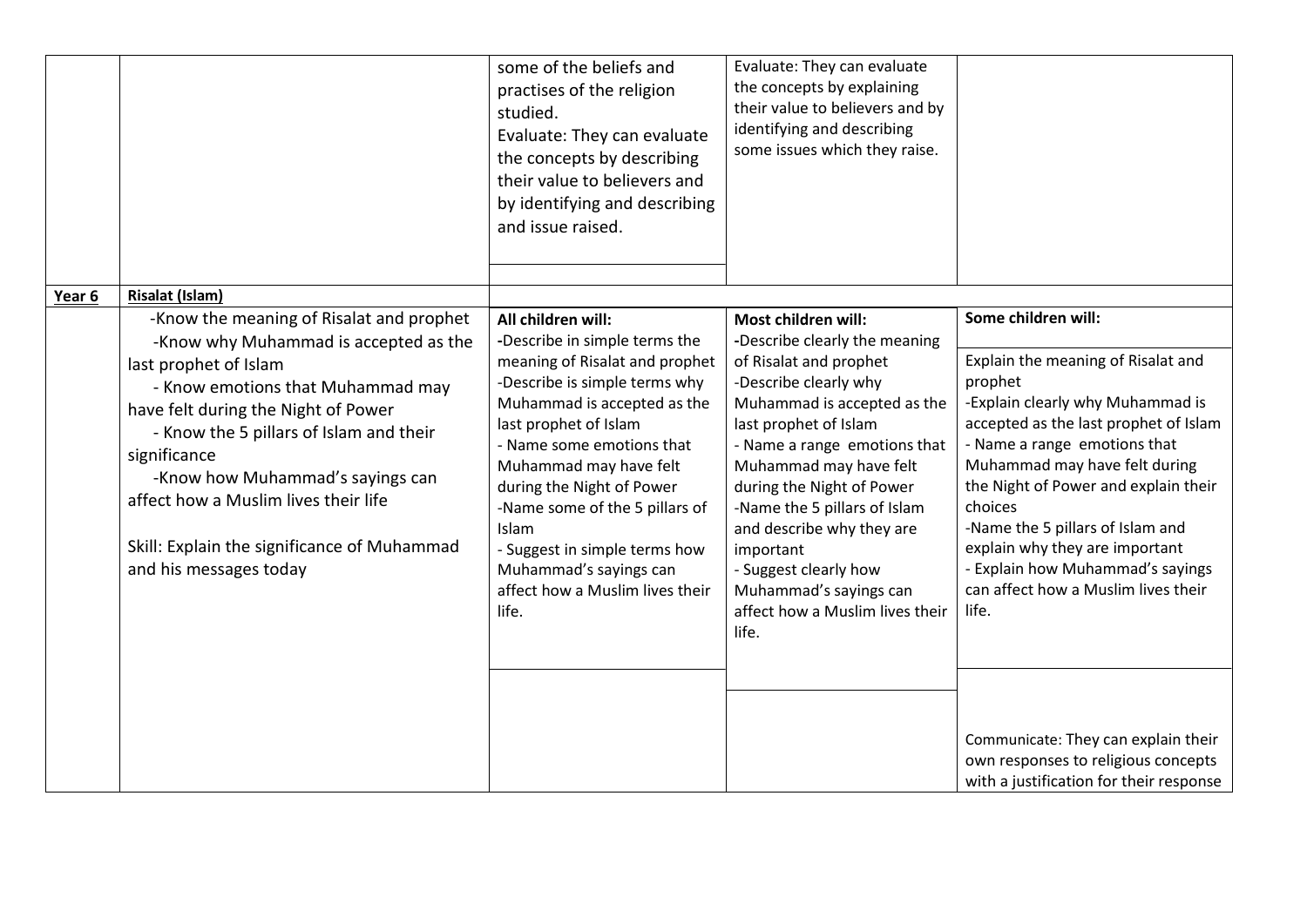|                                                                                                                                                                                                                                                                                                                   | Communicate : They can<br>explain their own response to<br>the concept.<br>Apply: They can explain<br>examples of how their<br>responses to the concepts can<br>be applied in their own lives<br>and lives of others.<br>Enquire: They can describe<br>some key concepts that are<br>particular to the specific<br>religions studied.<br>Contextualise: They can explain<br>how these concepts are<br>contextualised within the<br>beliefs and practises of the<br>religions studied.<br>Evaluate: They can evaluate<br>the concepts by explaining<br>their value to believers and by<br>identifying and describing<br>some issues which they raise. | Communicate: They can<br>explain their own responses to<br>religious concepts.<br>Apply: They can explain<br>significant examples of how<br>their responses do, or would,<br>affect their own lives and the<br>lives of others.<br>Enquire: They can explain<br>some connections between<br>different concepts.<br>Contextualise: They can<br>accurately contextualise them<br>within key beliefs and<br>practises of the religion in<br>which they are expressed.<br>Evaluate: They can evaluate<br>the concepts by explaining<br>their value to believers and by<br>identifying and explaining<br>some important issues which<br>they raise. | Apply: They can give well-chosen<br>examples of how their responses<br>would affect their own lives, those of<br>others, and wider society<br>Enquire: Students can give more<br>detailed explanations of a range of<br>key concepts specific to the religions<br>studied.<br>Contextualise: Children can<br>accurately contextualise the key<br>concepts within key beliefs and<br>practises of the religion in which<br>they are expressed, and explain<br>connections between different<br>concepts.<br>Evaluate: They can evaluate the<br>concepts by giving more detailed<br>explanations of their value to<br>believers and by explaining<br>significant issues they raise. |
|-------------------------------------------------------------------------------------------------------------------------------------------------------------------------------------------------------------------------------------------------------------------------------------------------------------------|------------------------------------------------------------------------------------------------------------------------------------------------------------------------------------------------------------------------------------------------------------------------------------------------------------------------------------------------------------------------------------------------------------------------------------------------------------------------------------------------------------------------------------------------------------------------------------------------------------------------------------------------------|------------------------------------------------------------------------------------------------------------------------------------------------------------------------------------------------------------------------------------------------------------------------------------------------------------------------------------------------------------------------------------------------------------------------------------------------------------------------------------------------------------------------------------------------------------------------------------------------------------------------------------------------|-----------------------------------------------------------------------------------------------------------------------------------------------------------------------------------------------------------------------------------------------------------------------------------------------------------------------------------------------------------------------------------------------------------------------------------------------------------------------------------------------------------------------------------------------------------------------------------------------------------------------------------------------------------------------------------|
| <b>Imagery (Christianity)</b>                                                                                                                                                                                                                                                                                     |                                                                                                                                                                                                                                                                                                                                                                                                                                                                                                                                                                                                                                                      |                                                                                                                                                                                                                                                                                                                                                                                                                                                                                                                                                                                                                                                |                                                                                                                                                                                                                                                                                                                                                                                                                                                                                                                                                                                                                                                                                   |
| Know the meaning of the term<br>imagery, stereotype and angel<br>Know how to draw comparisons<br>between the imagery created by<br>different celebrities<br>Know similarities and differences<br>between angels (Islamic and Christian)<br>Know how the imagery of angels is<br>significant in the Nativity story | All children will:<br>Describe in simple terms the<br>meaning of the term imagery,<br>stereotype and angel<br>-Describe some imagery<br>created by different celebrities<br>-Know some similarities and<br>differences between angels<br>-Give some reasons why the<br>imagery of angels is important<br>in the Nativity story                                                                                                                                                                                                                                                                                                                       | Most children will:<br>- Describe the meaning of the<br>term imagery, stereotype and<br>angel<br>-Describe imagery created by<br>different celebrities<br>-Know a range of similarities<br>and differences between<br>angels<br>-Give reasons why the imagery<br>of angels is important in the<br>Nativity story                                                                                                                                                                                                                                                                                                                               | Some children will:<br>- Describe clearly the meaning of the<br>term imagery, stereotype and angel<br>-Describe clearly imagery created by<br>different celebrities linked to<br>behaviour<br>-Know a range of similarities and<br>differences between angels and<br>make clear comparisons                                                                                                                                                                                                                                                                                                                                                                                       |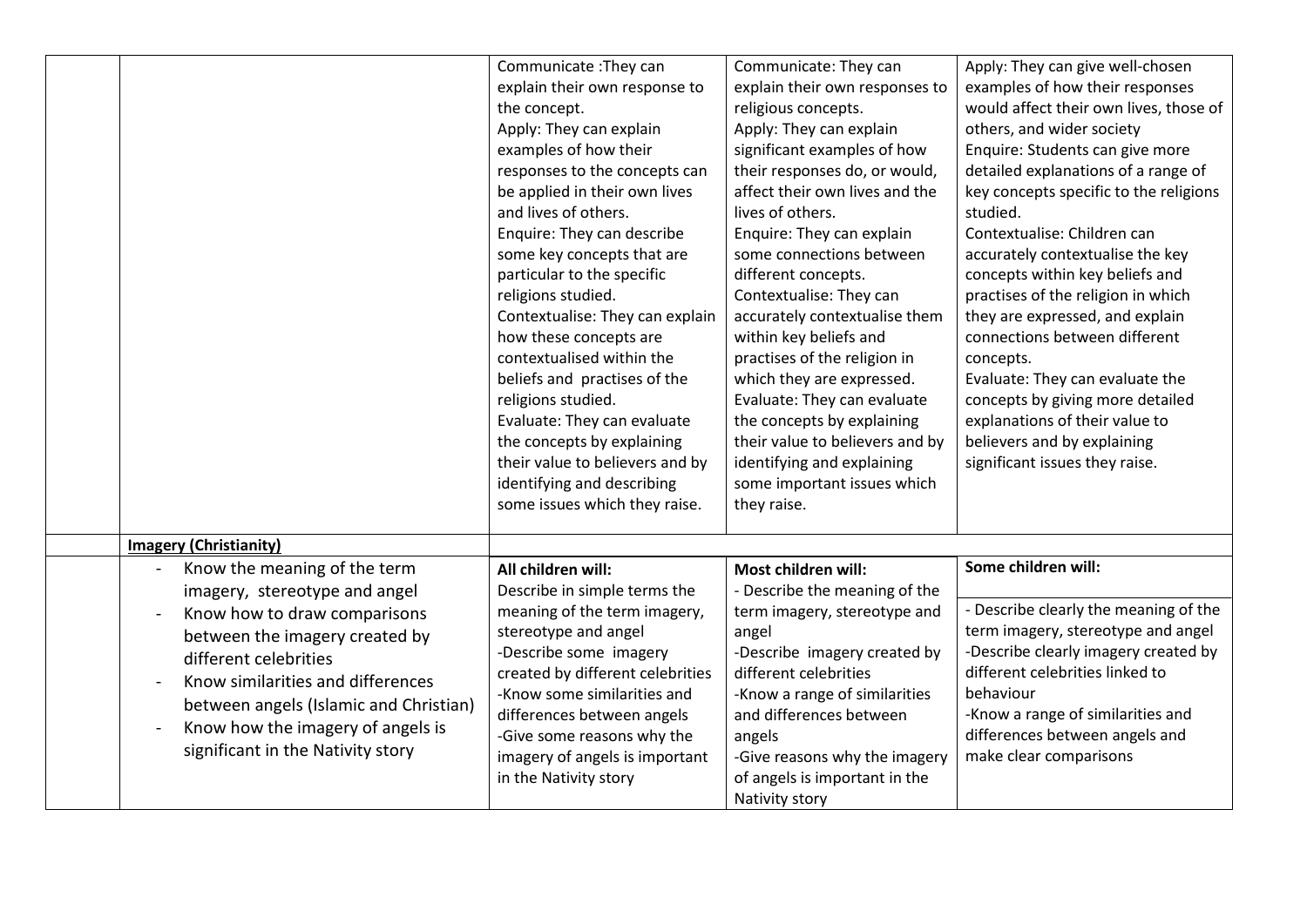| Skill: Explain the importance of imagery and<br>its influence in daily life                                                     |                                                                                                                                                                                                                                                                                                                                                                                                                                                                                                                                                                                                                                                     |                                                                                                                                                                                                                                                                                                                                                                                                                                                                                                                                                                                                                                                | -Give a range of reasons why the<br>imagery of angels is important in the<br>Nativity story                                                                                                                                                                                                                                                                                                                                                                                                                                                                                                                                                                                                                                                                                                                |
|---------------------------------------------------------------------------------------------------------------------------------|-----------------------------------------------------------------------------------------------------------------------------------------------------------------------------------------------------------------------------------------------------------------------------------------------------------------------------------------------------------------------------------------------------------------------------------------------------------------------------------------------------------------------------------------------------------------------------------------------------------------------------------------------------|------------------------------------------------------------------------------------------------------------------------------------------------------------------------------------------------------------------------------------------------------------------------------------------------------------------------------------------------------------------------------------------------------------------------------------------------------------------------------------------------------------------------------------------------------------------------------------------------------------------------------------------------|------------------------------------------------------------------------------------------------------------------------------------------------------------------------------------------------------------------------------------------------------------------------------------------------------------------------------------------------------------------------------------------------------------------------------------------------------------------------------------------------------------------------------------------------------------------------------------------------------------------------------------------------------------------------------------------------------------------------------------------------------------------------------------------------------------|
|                                                                                                                                 | Communicate: They can<br>explain their own response to<br>the concept.<br>Apply: They can explain<br>examples of how their<br>responses to the concepts can<br>be applied in their own lives<br>and lives of others.<br>Enquire: They can describe<br>some key concepts that are<br>particular to the specific<br>religions studied.<br>Contextualise: They can explain<br>how these concepts are<br>contextualised within the<br>beliefs and practises of the<br>religions studied.<br>Evaluate: They can evaluate<br>the concepts by explaining<br>their value to believers and by<br>identifying and describing<br>some issues which they raise. | Communicate: They can<br>explain their own responses to<br>religious concepts.<br>Apply: They can explain<br>significant examples of how<br>their responses do, or would,<br>affect their own lives and the<br>lives of others.<br>Enquire: They can explain<br>some connections between<br>different concepts.<br>Contextualise: They can<br>accurately contextualise them<br>within key beliefs and<br>practises of the religion in<br>which they are expressed.<br>Evaluate: They can evaluate<br>the concepts by explaining<br>their value to believers and by<br>identifying and explaining<br>some important issues which<br>they raise. | Communicate: They can explain their<br>own responses to religious concepts<br>with a justification for their response<br>Apply: They can give well-chosen<br>examples of how their responses<br>would affect their own lives, those of<br>others, and wider society<br>Enquire: Students can give more<br>detailed explanations of a range of<br>key concepts specific to the religions<br>studied.<br>Contextualise: Children can<br>accurately contextualise the key<br>concepts within key beliefs and<br>practises of the religion in which<br>they are expressed, and explain<br>connections between different<br>concepts.<br>Evaluate: They can evaluate the<br>concepts by giving more detailed<br>explanations of their value to<br>believers and by explaining<br>significant issues they raise. |
| <b>Ceremony (Christianity and Islam)</b>                                                                                        |                                                                                                                                                                                                                                                                                                                                                                                                                                                                                                                                                                                                                                                     |                                                                                                                                                                                                                                                                                                                                                                                                                                                                                                                                                                                                                                                |                                                                                                                                                                                                                                                                                                                                                                                                                                                                                                                                                                                                                                                                                                                                                                                                            |
| Know the meaning of the term<br>$\frac{1}{2}$<br>ceremony<br>Know how Christians and Muslims<br>perform <i>death</i> ceremonies | All children will:<br>-Describe in simple terms the<br>meaning of the term ceremony                                                                                                                                                                                                                                                                                                                                                                                                                                                                                                                                                                 | Most children will:<br>-Describe clearly the meaning<br>of the term ceremony                                                                                                                                                                                                                                                                                                                                                                                                                                                                                                                                                                   | Some children will:<br>-Explain the meaning of the term<br>ceremony                                                                                                                                                                                                                                                                                                                                                                                                                                                                                                                                                                                                                                                                                                                                        |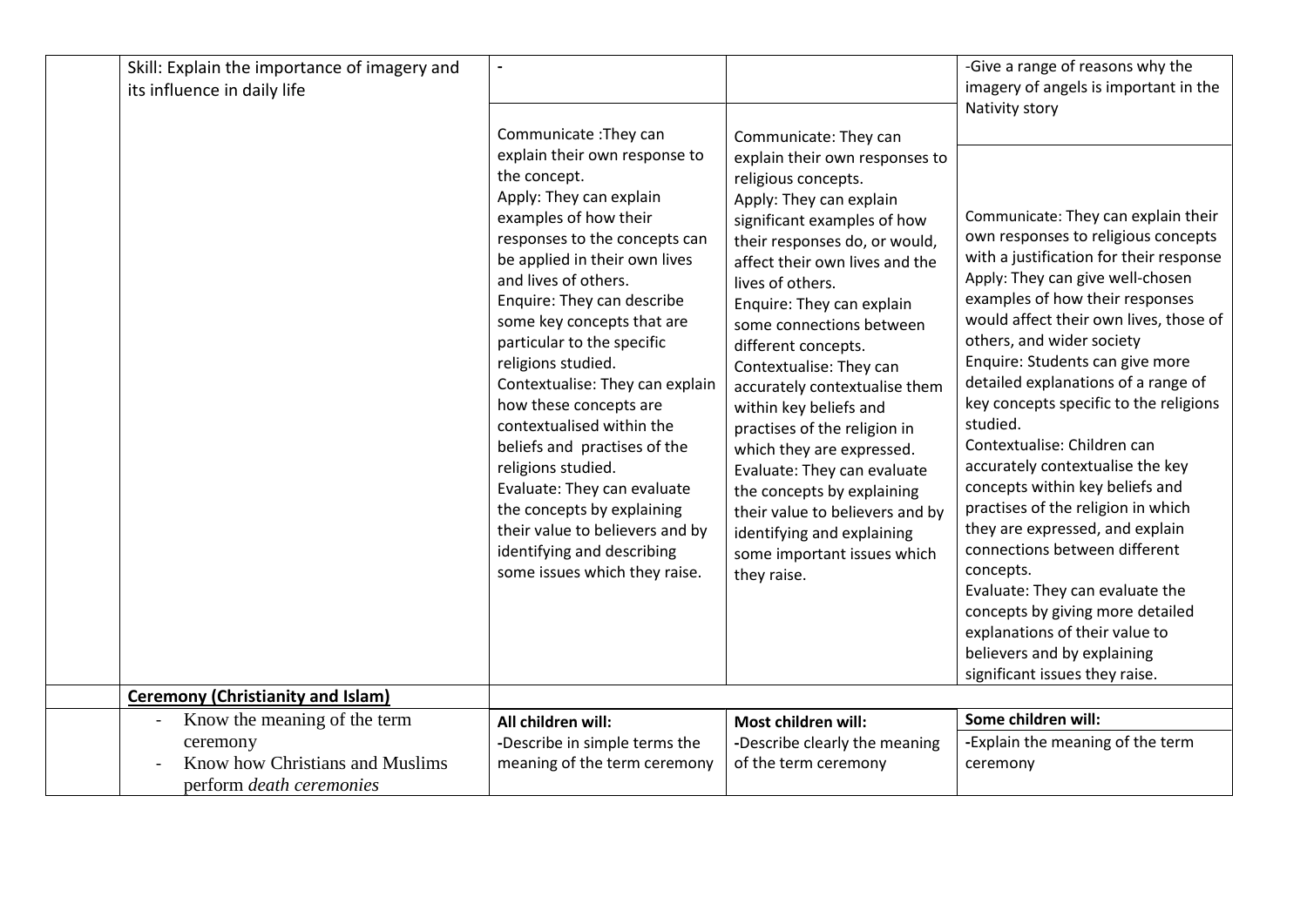| Know the importance of <i>death</i><br>$\blacksquare$<br>ceremonies to Christians and Muslims<br>Know how to identify simple<br>examples of how the idea of <i>death</i><br><i>ceremonies</i> affects their lives and the<br>lives of others<br>- Identify different parts of the Church and<br>their significance and role in Christian | -Describe in simple terms how<br><b>Christians and Muslims</b><br>perform death ceremonies<br>-Describe in simple terms the<br>importance of death<br>ceremonies to Christians and<br><b>Muslims</b><br>-Describe in simple terms how | -Describe clearly how<br><b>Christians and Muslims</b><br>perform death ceremonies<br>-Describe clearly, the<br>importance of death<br>ceremonies to Christians and<br><b>Muslims</b><br>-Describe clearly how death | -Explain how Christians and Muslims<br>perform death ceremonies<br>-Explain the importance of death<br>ceremonies to Christians and<br><b>Muslims</b><br>-Explain how death ceremonies<br>affect their lives and others |
|------------------------------------------------------------------------------------------------------------------------------------------------------------------------------------------------------------------------------------------------------------------------------------------------------------------------------------------|---------------------------------------------------------------------------------------------------------------------------------------------------------------------------------------------------------------------------------------|----------------------------------------------------------------------------------------------------------------------------------------------------------------------------------------------------------------------|-------------------------------------------------------------------------------------------------------------------------------------------------------------------------------------------------------------------------|
| Worship<br>- Identify different parts of a temple and<br>their significance and role in Christian                                                                                                                                                                                                                                        | death ceremonies affect their<br>lives                                                                                                                                                                                                | ceremonies affect their lives<br>and others                                                                                                                                                                          | Communicate: They can explain their<br>own responses to religious concepts                                                                                                                                              |
| Worship                                                                                                                                                                                                                                                                                                                                  | Communicate: They can                                                                                                                                                                                                                 |                                                                                                                                                                                                                      | with a justification for their response<br>Apply: They can give well-chosen                                                                                                                                             |
| Skill: Explain the importance of death<br>ceremonies in people's lives                                                                                                                                                                                                                                                                   | explain their own response to<br>the concept.<br>Apply: They can explain                                                                                                                                                              | Communicate: They can<br>explain their own responses to<br>religious concepts.                                                                                                                                       | examples of how their responses<br>would affect their own lives, those of<br>others, and wider society                                                                                                                  |
|                                                                                                                                                                                                                                                                                                                                          | examples of how their<br>responses to the concepts can                                                                                                                                                                                | Apply: They can explain<br>significant examples of how                                                                                                                                                               | Enquire: Students can give more<br>detailed explanations of a range of                                                                                                                                                  |
|                                                                                                                                                                                                                                                                                                                                          | be applied in their own lives<br>and lives of others.                                                                                                                                                                                 | their responses do, or would,<br>affect their own lives and the                                                                                                                                                      | key concepts specific to the religions<br>studied.                                                                                                                                                                      |
|                                                                                                                                                                                                                                                                                                                                          | Enquire: They can describe<br>some key concepts that are<br>particular to the specific                                                                                                                                                | lives of others.<br>Enquire: They can explain<br>some connections between                                                                                                                                            | Contextualise: Children can<br>accurately contextualise the key<br>concepts within key beliefs and                                                                                                                      |
|                                                                                                                                                                                                                                                                                                                                          | religions studied.<br>Contextualise: They can explain                                                                                                                                                                                 | different concepts.<br>Contextualise: They can                                                                                                                                                                       | practises of the religion in which<br>they are expressed, and explain                                                                                                                                                   |
|                                                                                                                                                                                                                                                                                                                                          | how these concepts are<br>contextualised within the                                                                                                                                                                                   | accurately contextualise them<br>within key beliefs and                                                                                                                                                              | connections between different<br>concepts.                                                                                                                                                                              |
|                                                                                                                                                                                                                                                                                                                                          | beliefs and practises of the<br>religions studied.                                                                                                                                                                                    | practises of the religion in<br>which they are expressed.                                                                                                                                                            | Evaluate: They can evaluate the<br>concepts by giving more detailed                                                                                                                                                     |
|                                                                                                                                                                                                                                                                                                                                          | Evaluate: They can evaluate<br>the concepts by explaining                                                                                                                                                                             | Evaluate: They can evaluate<br>the concepts by explaining                                                                                                                                                            | explanations of their value to<br>believers and by explaining                                                                                                                                                           |
|                                                                                                                                                                                                                                                                                                                                          | their value to believers and by<br>identifying and describing<br>some issues which they raise.                                                                                                                                        | their value to believers and by<br>identifying and explaining<br>some important issues which                                                                                                                         | significant issues they raise.                                                                                                                                                                                          |
|                                                                                                                                                                                                                                                                                                                                          |                                                                                                                                                                                                                                       | they raise.                                                                                                                                                                                                          |                                                                                                                                                                                                                         |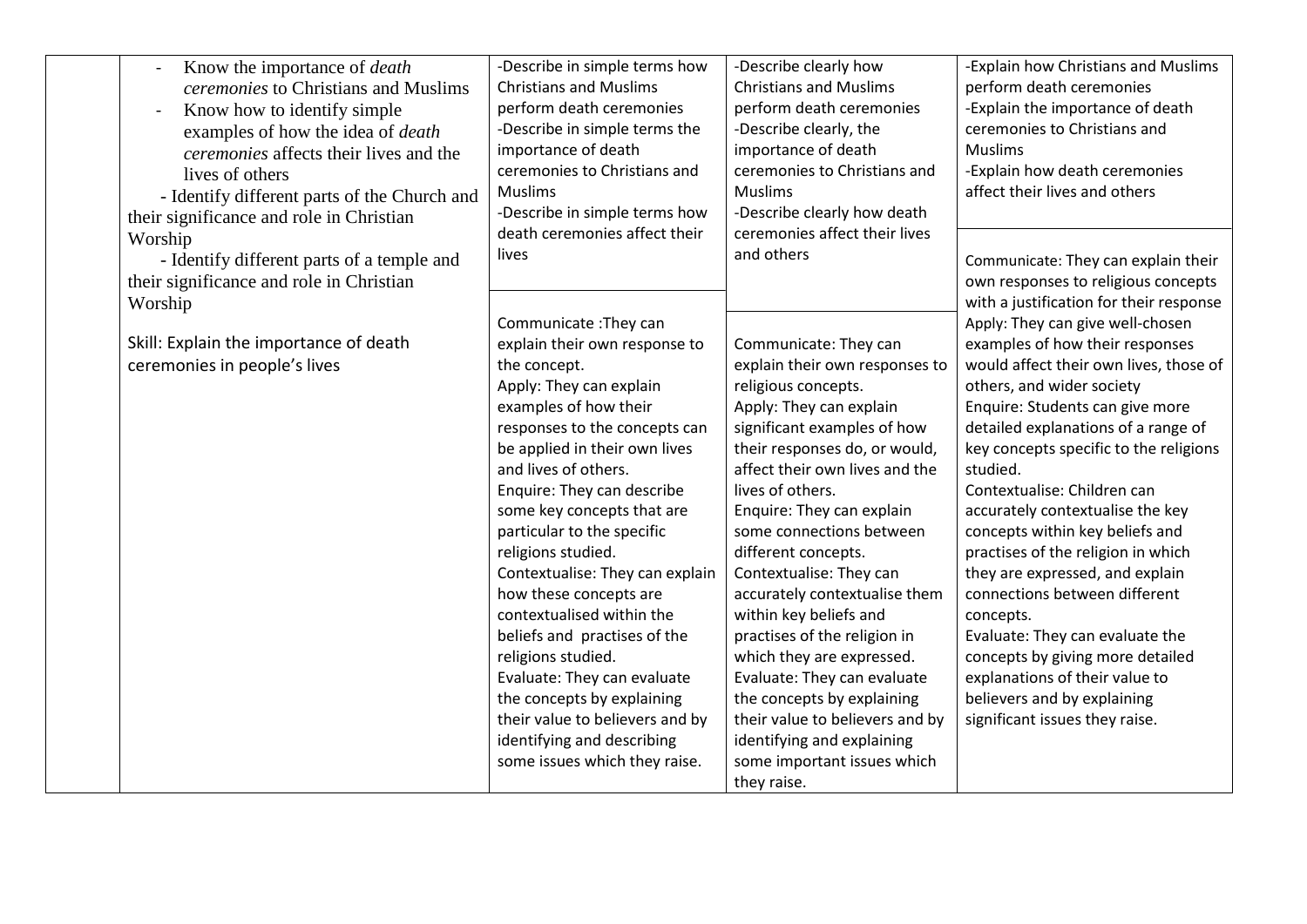| <b>Resurrection (Christianity)</b>                                                                                                                                                                                                                    |                                                                                                                                                                                                                                                                         |                                                                                                                                                                                                                                          |                                                                                                                                                                                                                                                                                       |
|-------------------------------------------------------------------------------------------------------------------------------------------------------------------------------------------------------------------------------------------------------|-------------------------------------------------------------------------------------------------------------------------------------------------------------------------------------------------------------------------------------------------------------------------|------------------------------------------------------------------------------------------------------------------------------------------------------------------------------------------------------------------------------------------|---------------------------------------------------------------------------------------------------------------------------------------------------------------------------------------------------------------------------------------------------------------------------------------|
| Know the meaning of resurrection                                                                                                                                                                                                                      | All children will:                                                                                                                                                                                                                                                      | Most children will:                                                                                                                                                                                                                      | Some children will:                                                                                                                                                                                                                                                                   |
| Recall the story of the resurrection<br>Know how the empty cross is a symbol of<br>resurrection for Christians<br>Know how responses to resurrection<br>affect the way people live<br>Skill: Explain their personal response to: Is death<br>the end? | -Describe in simple terms the<br>meaning of resurrection<br>-With support, recall the story<br>of resurrection<br>-Describe in simple terms how<br>the empty cross is a symbol of<br>resurrection for Christians<br>-With support, suggest how<br>people's responses to | -Describe clearly the meaning<br>of resurrection<br>-Recall the story of<br>resurrection<br>-Describe clearly how the<br>empty cross is a symbol of<br>resurrection for Christians<br>-Suggest how people's<br>responses to resurrection | -Explain the meaning of resurrection<br>-Recall the story of resurrection with<br>appropriate detail<br>-Explain how the empty cross is a<br>symbol of resurrection for Christians<br>-Explain how people's responses to<br>resurrection affect the way they live,<br>giving examples |
|                                                                                                                                                                                                                                                       | resurrection affect the way                                                                                                                                                                                                                                             | affect the way they live, giving                                                                                                                                                                                                         |                                                                                                                                                                                                                                                                                       |
|                                                                                                                                                                                                                                                       | they live                                                                                                                                                                                                                                                               | examples                                                                                                                                                                                                                                 | Communicate: They can explain their<br>own responses to religious concepts<br>with a justification for their response                                                                                                                                                                 |
|                                                                                                                                                                                                                                                       | Communicate: They can                                                                                                                                                                                                                                                   |                                                                                                                                                                                                                                          | Apply: They can give well-chosen                                                                                                                                                                                                                                                      |
|                                                                                                                                                                                                                                                       | explain their own response to                                                                                                                                                                                                                                           | Communicate: They can                                                                                                                                                                                                                    | examples of how their responses                                                                                                                                                                                                                                                       |
|                                                                                                                                                                                                                                                       | the concept.                                                                                                                                                                                                                                                            | explain their own responses to                                                                                                                                                                                                           | would affect their own lives, those of                                                                                                                                                                                                                                                |
|                                                                                                                                                                                                                                                       | Apply: They can explain                                                                                                                                                                                                                                                 | religious concepts.                                                                                                                                                                                                                      | others, and wider society                                                                                                                                                                                                                                                             |
|                                                                                                                                                                                                                                                       | examples of how their                                                                                                                                                                                                                                                   | Apply: They can explain                                                                                                                                                                                                                  | Enquire: Students can give more                                                                                                                                                                                                                                                       |
|                                                                                                                                                                                                                                                       | responses to the concepts can                                                                                                                                                                                                                                           | significant examples of how                                                                                                                                                                                                              | detailed explanations of a range of                                                                                                                                                                                                                                                   |
|                                                                                                                                                                                                                                                       | be applied in their own lives                                                                                                                                                                                                                                           | their responses do, or would,                                                                                                                                                                                                            | key concepts specific to the religions                                                                                                                                                                                                                                                |
|                                                                                                                                                                                                                                                       | and lives of others.                                                                                                                                                                                                                                                    | affect their own lives and the                                                                                                                                                                                                           | studied.                                                                                                                                                                                                                                                                              |
|                                                                                                                                                                                                                                                       | Enquire: They can describe                                                                                                                                                                                                                                              | lives of others.                                                                                                                                                                                                                         | Contextualise: Children can                                                                                                                                                                                                                                                           |
|                                                                                                                                                                                                                                                       | some key concepts that are                                                                                                                                                                                                                                              | Enquire: They can explain                                                                                                                                                                                                                | accurately contextualise the key                                                                                                                                                                                                                                                      |
|                                                                                                                                                                                                                                                       | particular to the specific                                                                                                                                                                                                                                              | some connections between                                                                                                                                                                                                                 | concepts within key beliefs and                                                                                                                                                                                                                                                       |
|                                                                                                                                                                                                                                                       | religions studied.                                                                                                                                                                                                                                                      | different concepts.                                                                                                                                                                                                                      | practises of the religion in which                                                                                                                                                                                                                                                    |
|                                                                                                                                                                                                                                                       | Contextualise: They can explain                                                                                                                                                                                                                                         | Contextualise: They can                                                                                                                                                                                                                  | they are expressed, and explain                                                                                                                                                                                                                                                       |
|                                                                                                                                                                                                                                                       | how these concepts are                                                                                                                                                                                                                                                  | accurately contextualise them                                                                                                                                                                                                            | connections between different                                                                                                                                                                                                                                                         |
|                                                                                                                                                                                                                                                       | contextualised within the                                                                                                                                                                                                                                               | within key beliefs and                                                                                                                                                                                                                   | concepts.                                                                                                                                                                                                                                                                             |
|                                                                                                                                                                                                                                                       | beliefs and practises of the                                                                                                                                                                                                                                            | practises of the religion in                                                                                                                                                                                                             | Evaluate: They can evaluate the                                                                                                                                                                                                                                                       |
|                                                                                                                                                                                                                                                       | religions studied.                                                                                                                                                                                                                                                      | which they are expressed.                                                                                                                                                                                                                | concepts by giving more detailed                                                                                                                                                                                                                                                      |
|                                                                                                                                                                                                                                                       | Evaluate: They can evaluate                                                                                                                                                                                                                                             | Evaluate: They can evaluate                                                                                                                                                                                                              | explanations of their value to                                                                                                                                                                                                                                                        |
|                                                                                                                                                                                                                                                       | the concepts by explaining                                                                                                                                                                                                                                              | the concepts by explaining                                                                                                                                                                                                               |                                                                                                                                                                                                                                                                                       |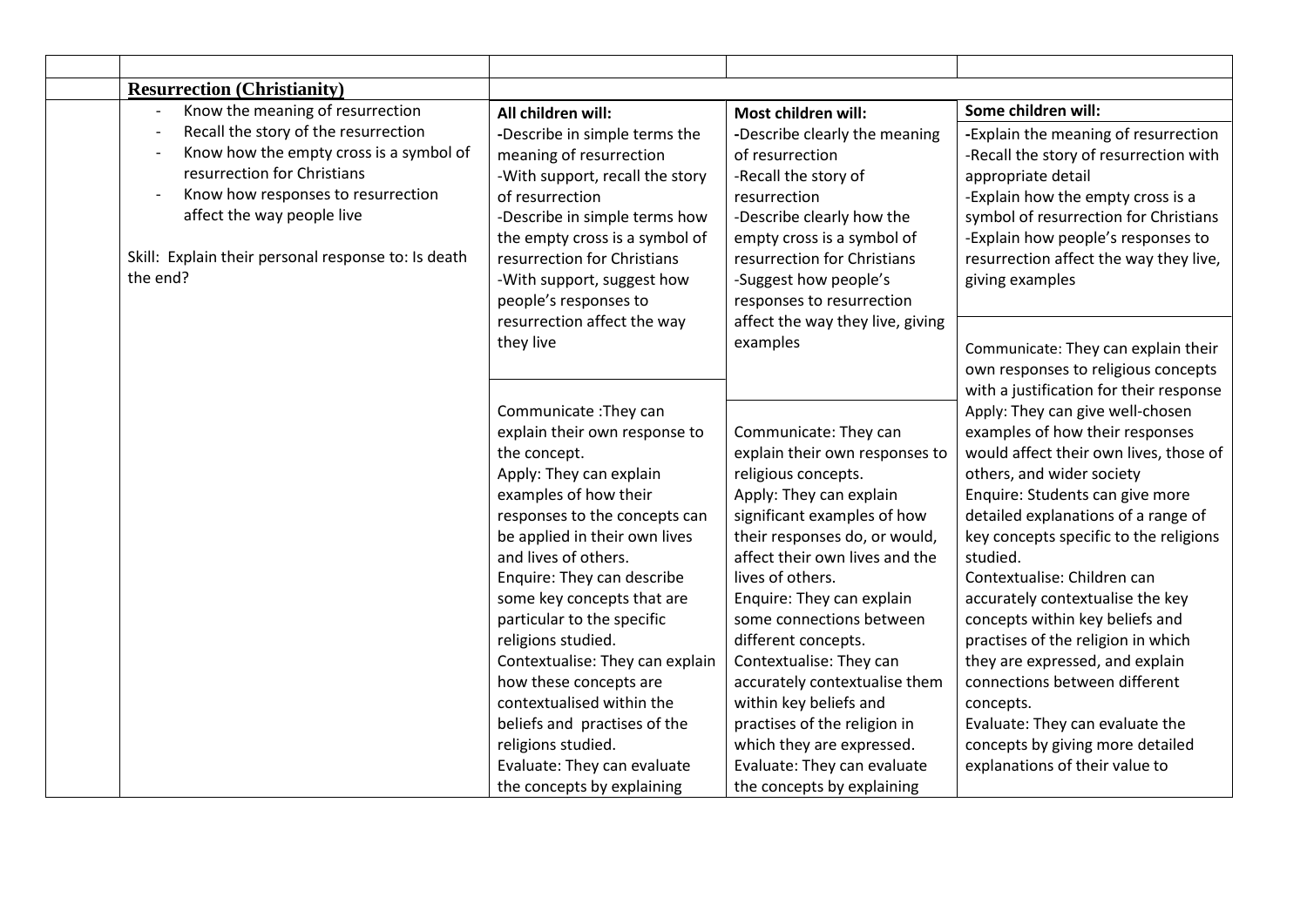|                                                                                                                                                                                                                                                                                                                                                                                                                                                                                              | their value to believers and by<br>identifying and describing<br>some issues which they raise.                                                                                                                                                                                                                                                                                                                                                                      | their value to believers and by<br>identifying and explaining<br>some important issues which<br>they raise.                                                                                                                                                                                                                                                                                                                                         | believers and by explaining<br>significant issues they raise.                                                                                                                                                                                                                                                                                                                                                                                                                                       |
|----------------------------------------------------------------------------------------------------------------------------------------------------------------------------------------------------------------------------------------------------------------------------------------------------------------------------------------------------------------------------------------------------------------------------------------------------------------------------------------------|---------------------------------------------------------------------------------------------------------------------------------------------------------------------------------------------------------------------------------------------------------------------------------------------------------------------------------------------------------------------------------------------------------------------------------------------------------------------|-----------------------------------------------------------------------------------------------------------------------------------------------------------------------------------------------------------------------------------------------------------------------------------------------------------------------------------------------------------------------------------------------------------------------------------------------------|-----------------------------------------------------------------------------------------------------------------------------------------------------------------------------------------------------------------------------------------------------------------------------------------------------------------------------------------------------------------------------------------------------------------------------------------------------------------------------------------------------|
| <b>Laws (Christianity)</b>                                                                                                                                                                                                                                                                                                                                                                                                                                                                   |                                                                                                                                                                                                                                                                                                                                                                                                                                                                     |                                                                                                                                                                                                                                                                                                                                                                                                                                                     |                                                                                                                                                                                                                                                                                                                                                                                                                                                                                                     |
| Know what people mean by laws and how<br>they compare with rights and rules.<br>Know the rule Jesus broke and its<br>significance to Christianity (linked to the<br>Sabbath)<br>Know the value of Jesus' and Christians'<br>attitude to laws and wider issues about<br>laws<br>Know the value of laws personally and the<br>concept if law breaking<br>Know the value of laws and law breaking to<br>other people in society<br>Skill: Explain the importance of following rules and<br>laws | All children will:<br>-Describe clearly what people<br>mean as laws<br>-With support, suggest how<br>these laws compare to rights<br>and rules<br>-Describe clearly the rule Jesus<br>broke and its importance to<br>Christianity<br>- Describe clearly the<br>importance of Jesus's and<br>Christians' attitude to laws<br>-Describe clearly what law and<br>law breaking means to me<br>-Describe clearly what laws and<br>law breaking means to other<br>people. | Most children will:<br>-Explain what people mean as<br>laws<br>-Suggest how these laws<br>compare to rights and rules<br>-Explain the rule Jesus broke<br>and its importance to<br>Christianity<br>- Explain the importance of<br>Jesus's and Christians' attitude<br>to laws and link these to wider<br>issues about laws<br>-Explain what law and law<br>breaking means to me<br>-Explain what laws and law<br>breaking means to other<br>people. | Some children will:<br>-Explain clearly what people mean as<br>laws<br>-Confidently Suggest how these laws<br>compare to rights and rules<br>-Explain clearly the rule Jesus broke<br>and its significance to Christianity<br>- Explain clearly the importance of<br>Jesus's and Christians' attitude to<br>laws and link these to wider issues<br>about laws<br>-Explain clearly what law and law<br>breaking means to me<br>-Explain clearly what laws and law<br>breaking means to other people. |
|                                                                                                                                                                                                                                                                                                                                                                                                                                                                                              | Communicate: They can<br>explain their own response to<br>the concept.<br>Apply: They can explain<br>examples of how their<br>responses to the concepts can<br>be applied in their own lives<br>and lives of others.<br>Enquire: They can describe<br>some key concepts that are                                                                                                                                                                                    | Communicate: They can<br>explain their own responses to<br>religious concepts.<br>Apply: They can explain<br>significant examples of how<br>their responses do, or would,<br>affect their own lives and the<br>lives of others.                                                                                                                                                                                                                     | Communicate: They can explain their<br>own responses to religious concepts<br>with a justification for their response<br>Apply: They can give well-chosen<br>examples of how their responses<br>would affect their own lives, those of<br>others, and wider society                                                                                                                                                                                                                                 |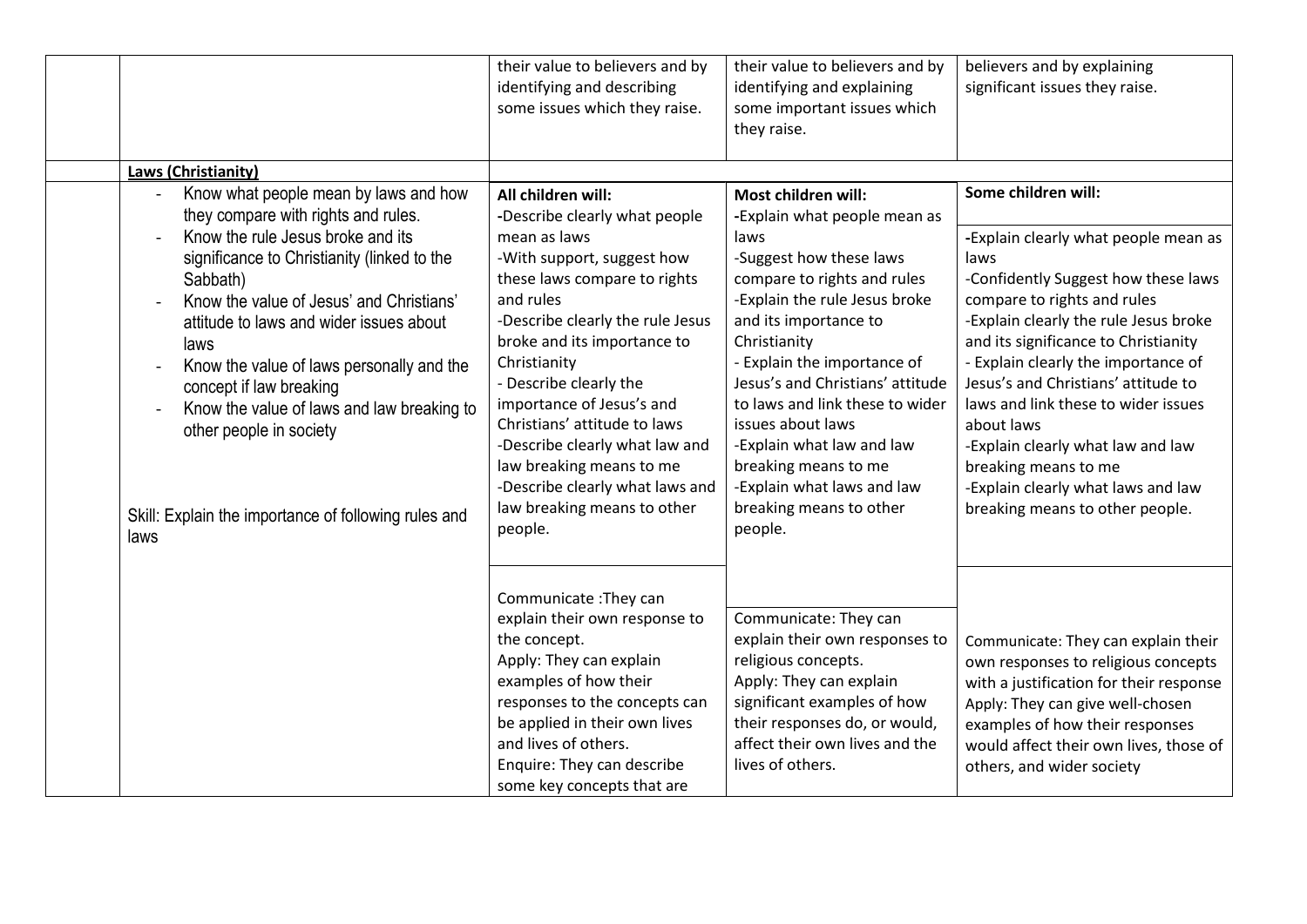|                                                                                                                                                                                                                                                                                                                                      | particular to the specific<br>religions studied.<br>Contextualise: They can explain<br>how these concepts are<br>contextualised within the<br>beliefs and practises of the<br>religions studied.<br>Evaluate: They can evaluate<br>the concepts by explaining<br>their value to believers and by<br>identifying and describing<br>some issues which they raise. | Enquire: They can explain<br>some connections between<br>different concepts.<br>Contextualise: They can<br>accurately contextualise them<br>within key beliefs and<br>practises of the religion in<br>which they are expressed.<br>Evaluate: They can evaluate<br>the concepts by explaining<br>their value to believers and by<br>identifying and explaining<br>some important issues which<br>they raise. | Enquire: Students can give more<br>detailed explanations of a range of<br>key concepts specific to the religions<br>studied.<br>Contextualise: Children can<br>accurately contextualise the key<br>concepts within key beliefs and<br>practises of the religion in which<br>they are expressed, and explain<br>connections between different<br>concepts.<br>Evaluate: They can evaluate the<br>concepts by giving more detailed<br>explanations of their value to<br>believers and by explaining<br>significant issues they raise. |
|--------------------------------------------------------------------------------------------------------------------------------------------------------------------------------------------------------------------------------------------------------------------------------------------------------------------------------------|-----------------------------------------------------------------------------------------------------------------------------------------------------------------------------------------------------------------------------------------------------------------------------------------------------------------------------------------------------------------|-------------------------------------------------------------------------------------------------------------------------------------------------------------------------------------------------------------------------------------------------------------------------------------------------------------------------------------------------------------------------------------------------------------|-------------------------------------------------------------------------------------------------------------------------------------------------------------------------------------------------------------------------------------------------------------------------------------------------------------------------------------------------------------------------------------------------------------------------------------------------------------------------------------------------------------------------------------|
| Peace (Islam)                                                                                                                                                                                                                                                                                                                        |                                                                                                                                                                                                                                                                                                                                                                 |                                                                                                                                                                                                                                                                                                                                                                                                             | Some children will:                                                                                                                                                                                                                                                                                                                                                                                                                                                                                                                 |
| - Know the meaning of peace<br>-Know the significance of peace through<br>submission for Muslims<br>- Know key features of Sawm, Festival of Eid<br>and Revelation of the Quran<br>- Know how to give examples of how peace<br>affects the way they and others behave<br>Skill: Explain the importance of peace to<br><b>Muslims</b> | All children will:<br>-Describe in simple terms the<br>meaning of peace<br>-Describe simply the<br>importance of peace through<br>the submission for Muslims<br>- Know some key features of<br>Sawm<br>- Know some examples of how<br>peace affects the way they<br>behave                                                                                      | Most children will:<br>-Explain simply the meaning of<br>peace<br>-Explain simply the<br>importance of peace through<br>the submission for Muslims<br>- Know some key features of<br>Sawm, Festival of Eid and<br>Revelation of the Quran<br>- Know some examples of how<br>peace affects the way they<br>behave and others behave                                                                          | -Explain the meaning of peace<br>-Explain the importance of peace<br>through the submission for Muslims<br>- Know a range of key features of<br>Sawm, Festival of Eid and Revelation<br>of the Quran<br>- Give a range of examples of how<br>peace affects the way they behave<br>and others behave<br>Communicate: They can explain their                                                                                                                                                                                          |
|                                                                                                                                                                                                                                                                                                                                      | Communicate: They can<br>explain their own response to<br>the concept.<br>Apply: They can explain<br>examples of how their                                                                                                                                                                                                                                      | Communicate: They can<br>explain their own responses to<br>religious concepts.                                                                                                                                                                                                                                                                                                                              | own responses to religious concepts<br>with a justification for their response<br>Apply: They can give well-chosen<br>examples of how their responses<br>would affect their own lives, those of<br>others, and wider society                                                                                                                                                                                                                                                                                                        |